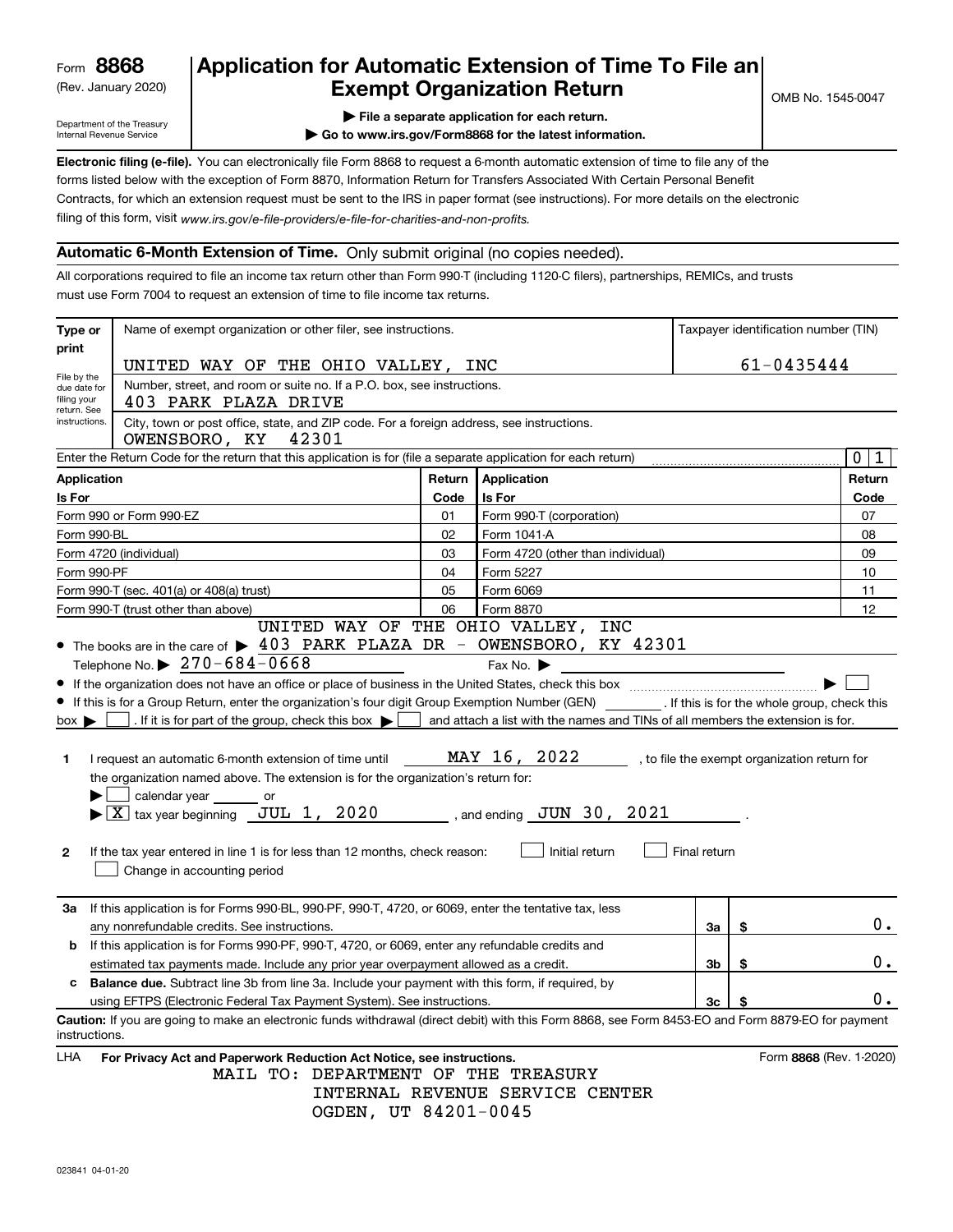| <b>Return of Organization Exempt From Income Tax</b><br>Form <b>990</b><br>Under section 501(c), 527, or 4947(a)(1) of the Internal Revenue Code (except private foundations)<br>Do not enter social security numbers on this form as it may be made public.<br>Department of the Treasury<br>Go to www.irs.gov/Form990 for instructions and the latest information.<br>Internal Revenue Service<br>JUL 1, 2020<br>A For the 2020 calendar year, or tax year beginning<br><b>C</b> Name of organization<br><b>B</b> Check if<br>applicable:<br>Address<br>UNITED WAY OF THE OHIO VALLEY, INC<br>change<br>Name<br>Doing business as<br>change<br>Initial<br>Number and street (or P.O. box if mail is not delivered to street address)<br>Room/suite<br>return<br> Final<br>403 PARK PLAZA DRIVE<br>return/<br>termin-<br>City or town, state or province, country, and ZIP or foreign postal code<br>ated<br>Amended<br>OWENSBORO, KY<br>42301<br>return<br> Applica-<br>F Name and address of principal officer:<br>tion<br>pending<br>SAME AS C ABOVE<br>Tax-exempt status: $\boxed{\mathbf{X}}$ 501(c)(3)<br>4947(a)(1) or<br>$501(c)$ (<br>527<br>$\blacktriangleright$<br>(insert no.)<br>J Website: WWW.UWOV.ORG<br>K Form of organization: X Corporation<br>Other $\blacktriangleright$<br>Trust<br>Association<br>Part I<br>Summary<br>Briefly describe the organization's mission or most significant activities: EVALUATE AND FUND IDENTIFIED<br>1.<br>COMMUNITY NEEDS<br>Check this box $\blacktriangleright$ $\Box$ if the organization discontinued its operations or disposed of more than 25% of its net assets.<br>$\mathbf{2}$<br>Number of voting members of the governing body (Part VI, line 1a) | 2021<br>and ending $JUN$ 30,<br>D Employer identification number<br>61-0435444<br>E Telephone number<br>$270 - 684 - 0668$<br>G Gross receipts \$<br>H(a) Is this a group return<br>for subordinates?<br>$H(b)$ Are all subordinates included? $\Box$ Yes  <br>If "No," attach a list. See instructions<br>$H(c)$ Group exemption number $\blacktriangleright$<br>L Year of formation: $1966$ M State of legal domicile: KY | <b>Open to Public</b><br>Inspection<br>2,062,725.<br>$Yes \ \boxed{X}$ No<br>No |  |  |  |  |  |  |  |
|-----------------------------------------------------------------------------------------------------------------------------------------------------------------------------------------------------------------------------------------------------------------------------------------------------------------------------------------------------------------------------------------------------------------------------------------------------------------------------------------------------------------------------------------------------------------------------------------------------------------------------------------------------------------------------------------------------------------------------------------------------------------------------------------------------------------------------------------------------------------------------------------------------------------------------------------------------------------------------------------------------------------------------------------------------------------------------------------------------------------------------------------------------------------------------------------------------------------------------------------------------------------------------------------------------------------------------------------------------------------------------------------------------------------------------------------------------------------------------------------------------------------------------------------------------------------------------------------------------------------------------------------------------------------------------------------------------------------------|-----------------------------------------------------------------------------------------------------------------------------------------------------------------------------------------------------------------------------------------------------------------------------------------------------------------------------------------------------------------------------------------------------------------------------|---------------------------------------------------------------------------------|--|--|--|--|--|--|--|
|                                                                                                                                                                                                                                                                                                                                                                                                                                                                                                                                                                                                                                                                                                                                                                                                                                                                                                                                                                                                                                                                                                                                                                                                                                                                                                                                                                                                                                                                                                                                                                                                                                                                                                                       |                                                                                                                                                                                                                                                                                                                                                                                                                             |                                                                                 |  |  |  |  |  |  |  |
|                                                                                                                                                                                                                                                                                                                                                                                                                                                                                                                                                                                                                                                                                                                                                                                                                                                                                                                                                                                                                                                                                                                                                                                                                                                                                                                                                                                                                                                                                                                                                                                                                                                                                                                       |                                                                                                                                                                                                                                                                                                                                                                                                                             |                                                                                 |  |  |  |  |  |  |  |
|                                                                                                                                                                                                                                                                                                                                                                                                                                                                                                                                                                                                                                                                                                                                                                                                                                                                                                                                                                                                                                                                                                                                                                                                                                                                                                                                                                                                                                                                                                                                                                                                                                                                                                                       |                                                                                                                                                                                                                                                                                                                                                                                                                             |                                                                                 |  |  |  |  |  |  |  |
|                                                                                                                                                                                                                                                                                                                                                                                                                                                                                                                                                                                                                                                                                                                                                                                                                                                                                                                                                                                                                                                                                                                                                                                                                                                                                                                                                                                                                                                                                                                                                                                                                                                                                                                       |                                                                                                                                                                                                                                                                                                                                                                                                                             |                                                                                 |  |  |  |  |  |  |  |
|                                                                                                                                                                                                                                                                                                                                                                                                                                                                                                                                                                                                                                                                                                                                                                                                                                                                                                                                                                                                                                                                                                                                                                                                                                                                                                                                                                                                                                                                                                                                                                                                                                                                                                                       |                                                                                                                                                                                                                                                                                                                                                                                                                             |                                                                                 |  |  |  |  |  |  |  |
|                                                                                                                                                                                                                                                                                                                                                                                                                                                                                                                                                                                                                                                                                                                                                                                                                                                                                                                                                                                                                                                                                                                                                                                                                                                                                                                                                                                                                                                                                                                                                                                                                                                                                                                       |                                                                                                                                                                                                                                                                                                                                                                                                                             |                                                                                 |  |  |  |  |  |  |  |
|                                                                                                                                                                                                                                                                                                                                                                                                                                                                                                                                                                                                                                                                                                                                                                                                                                                                                                                                                                                                                                                                                                                                                                                                                                                                                                                                                                                                                                                                                                                                                                                                                                                                                                                       |                                                                                                                                                                                                                                                                                                                                                                                                                             |                                                                                 |  |  |  |  |  |  |  |
|                                                                                                                                                                                                                                                                                                                                                                                                                                                                                                                                                                                                                                                                                                                                                                                                                                                                                                                                                                                                                                                                                                                                                                                                                                                                                                                                                                                                                                                                                                                                                                                                                                                                                                                       |                                                                                                                                                                                                                                                                                                                                                                                                                             |                                                                                 |  |  |  |  |  |  |  |
|                                                                                                                                                                                                                                                                                                                                                                                                                                                                                                                                                                                                                                                                                                                                                                                                                                                                                                                                                                                                                                                                                                                                                                                                                                                                                                                                                                                                                                                                                                                                                                                                                                                                                                                       |                                                                                                                                                                                                                                                                                                                                                                                                                             |                                                                                 |  |  |  |  |  |  |  |
|                                                                                                                                                                                                                                                                                                                                                                                                                                                                                                                                                                                                                                                                                                                                                                                                                                                                                                                                                                                                                                                                                                                                                                                                                                                                                                                                                                                                                                                                                                                                                                                                                                                                                                                       |                                                                                                                                                                                                                                                                                                                                                                                                                             |                                                                                 |  |  |  |  |  |  |  |
|                                                                                                                                                                                                                                                                                                                                                                                                                                                                                                                                                                                                                                                                                                                                                                                                                                                                                                                                                                                                                                                                                                                                                                                                                                                                                                                                                                                                                                                                                                                                                                                                                                                                                                                       |                                                                                                                                                                                                                                                                                                                                                                                                                             |                                                                                 |  |  |  |  |  |  |  |
|                                                                                                                                                                                                                                                                                                                                                                                                                                                                                                                                                                                                                                                                                                                                                                                                                                                                                                                                                                                                                                                                                                                                                                                                                                                                                                                                                                                                                                                                                                                                                                                                                                                                                                                       |                                                                                                                                                                                                                                                                                                                                                                                                                             |                                                                                 |  |  |  |  |  |  |  |
|                                                                                                                                                                                                                                                                                                                                                                                                                                                                                                                                                                                                                                                                                                                                                                                                                                                                                                                                                                                                                                                                                                                                                                                                                                                                                                                                                                                                                                                                                                                                                                                                                                                                                                                       |                                                                                                                                                                                                                                                                                                                                                                                                                             |                                                                                 |  |  |  |  |  |  |  |
|                                                                                                                                                                                                                                                                                                                                                                                                                                                                                                                                                                                                                                                                                                                                                                                                                                                                                                                                                                                                                                                                                                                                                                                                                                                                                                                                                                                                                                                                                                                                                                                                                                                                                                                       |                                                                                                                                                                                                                                                                                                                                                                                                                             |                                                                                 |  |  |  |  |  |  |  |
|                                                                                                                                                                                                                                                                                                                                                                                                                                                                                                                                                                                                                                                                                                                                                                                                                                                                                                                                                                                                                                                                                                                                                                                                                                                                                                                                                                                                                                                                                                                                                                                                                                                                                                                       |                                                                                                                                                                                                                                                                                                                                                                                                                             |                                                                                 |  |  |  |  |  |  |  |
|                                                                                                                                                                                                                                                                                                                                                                                                                                                                                                                                                                                                                                                                                                                                                                                                                                                                                                                                                                                                                                                                                                                                                                                                                                                                                                                                                                                                                                                                                                                                                                                                                                                                                                                       |                                                                                                                                                                                                                                                                                                                                                                                                                             |                                                                                 |  |  |  |  |  |  |  |
|                                                                                                                                                                                                                                                                                                                                                                                                                                                                                                                                                                                                                                                                                                                                                                                                                                                                                                                                                                                                                                                                                                                                                                                                                                                                                                                                                                                                                                                                                                                                                                                                                                                                                                                       |                                                                                                                                                                                                                                                                                                                                                                                                                             |                                                                                 |  |  |  |  |  |  |  |
|                                                                                                                                                                                                                                                                                                                                                                                                                                                                                                                                                                                                                                                                                                                                                                                                                                                                                                                                                                                                                                                                                                                                                                                                                                                                                                                                                                                                                                                                                                                                                                                                                                                                                                                       |                                                                                                                                                                                                                                                                                                                                                                                                                             |                                                                                 |  |  |  |  |  |  |  |
|                                                                                                                                                                                                                                                                                                                                                                                                                                                                                                                                                                                                                                                                                                                                                                                                                                                                                                                                                                                                                                                                                                                                                                                                                                                                                                                                                                                                                                                                                                                                                                                                                                                                                                                       |                                                                                                                                                                                                                                                                                                                                                                                                                             |                                                                                 |  |  |  |  |  |  |  |
|                                                                                                                                                                                                                                                                                                                                                                                                                                                                                                                                                                                                                                                                                                                                                                                                                                                                                                                                                                                                                                                                                                                                                                                                                                                                                                                                                                                                                                                                                                                                                                                                                                                                                                                       |                                                                                                                                                                                                                                                                                                                                                                                                                             |                                                                                 |  |  |  |  |  |  |  |
|                                                                                                                                                                                                                                                                                                                                                                                                                                                                                                                                                                                                                                                                                                                                                                                                                                                                                                                                                                                                                                                                                                                                                                                                                                                                                                                                                                                                                                                                                                                                                                                                                                                                                                                       | 22<br>3                                                                                                                                                                                                                                                                                                                                                                                                                     |                                                                                 |  |  |  |  |  |  |  |
|                                                                                                                                                                                                                                                                                                                                                                                                                                                                                                                                                                                                                                                                                                                                                                                                                                                                                                                                                                                                                                                                                                                                                                                                                                                                                                                                                                                                                                                                                                                                                                                                                                                                                                                       | $\overline{\mathbf{4}}$                                                                                                                                                                                                                                                                                                                                                                                                     | $\overline{21}$                                                                 |  |  |  |  |  |  |  |
|                                                                                                                                                                                                                                                                                                                                                                                                                                                                                                                                                                                                                                                                                                                                                                                                                                                                                                                                                                                                                                                                                                                                                                                                                                                                                                                                                                                                                                                                                                                                                                                                                                                                                                                       | 5                                                                                                                                                                                                                                                                                                                                                                                                                           |                                                                                 |  |  |  |  |  |  |  |
|                                                                                                                                                                                                                                                                                                                                                                                                                                                                                                                                                                                                                                                                                                                                                                                                                                                                                                                                                                                                                                                                                                                                                                                                                                                                                                                                                                                                                                                                                                                                                                                                                                                                                                                       | $\bf 6$                                                                                                                                                                                                                                                                                                                                                                                                                     | $\overline{250}$                                                                |  |  |  |  |  |  |  |
| 7 a Total unrelated business revenue from Part VIII, column (C), line 12                                                                                                                                                                                                                                                                                                                                                                                                                                                                                                                                                                                                                                                                                                                                                                                                                                                                                                                                                                                                                                                                                                                                                                                                                                                                                                                                                                                                                                                                                                                                                                                                                                              | 7a                                                                                                                                                                                                                                                                                                                                                                                                                          | 0.                                                                              |  |  |  |  |  |  |  |
| <b>b</b> Net unrelated business taxable income from Form 990-T, Part I, line 11 <b>manual contract to the U.S.</b> Net unrelated business taxable income from Form 990-T, Part I, line 11                                                                                                                                                                                                                                                                                                                                                                                                                                                                                                                                                                                                                                                                                                                                                                                                                                                                                                                                                                                                                                                                                                                                                                                                                                                                                                                                                                                                                                                                                                                             | 7b                                                                                                                                                                                                                                                                                                                                                                                                                          | 0.                                                                              |  |  |  |  |  |  |  |
|                                                                                                                                                                                                                                                                                                                                                                                                                                                                                                                                                                                                                                                                                                                                                                                                                                                                                                                                                                                                                                                                                                                                                                                                                                                                                                                                                                                                                                                                                                                                                                                                                                                                                                                       | <b>Prior Year</b>                                                                                                                                                                                                                                                                                                                                                                                                           | <b>Current Year</b>                                                             |  |  |  |  |  |  |  |
| Contributions and grants (Part VIII, line 1h)                                                                                                                                                                                                                                                                                                                                                                                                                                                                                                                                                                                                                                                                                                                                                                                                                                                                                                                                                                                                                                                                                                                                                                                                                                                                                                                                                                                                                                                                                                                                                                                                                                                                         | 1,759,318.                                                                                                                                                                                                                                                                                                                                                                                                                  | 2,018,907.                                                                      |  |  |  |  |  |  |  |
| Program service revenue (Part VIII, line 2g)                                                                                                                                                                                                                                                                                                                                                                                                                                                                                                                                                                                                                                                                                                                                                                                                                                                                                                                                                                                                                                                                                                                                                                                                                                                                                                                                                                                                                                                                                                                                                                                                                                                                          | 43.                                                                                                                                                                                                                                                                                                                                                                                                                         | 33,023.                                                                         |  |  |  |  |  |  |  |
| 10                                                                                                                                                                                                                                                                                                                                                                                                                                                                                                                                                                                                                                                                                                                                                                                                                                                                                                                                                                                                                                                                                                                                                                                                                                                                                                                                                                                                                                                                                                                                                                                                                                                                                                                    | 622.                                                                                                                                                                                                                                                                                                                                                                                                                        | 2,575.                                                                          |  |  |  |  |  |  |  |
| Other revenue (Part VIII, column (A), lines 5, 6d, 8c, 9c, 10c, and 11e)<br>11                                                                                                                                                                                                                                                                                                                                                                                                                                                                                                                                                                                                                                                                                                                                                                                                                                                                                                                                                                                                                                                                                                                                                                                                                                                                                                                                                                                                                                                                                                                                                                                                                                        | $0$ .                                                                                                                                                                                                                                                                                                                                                                                                                       | 8,057.                                                                          |  |  |  |  |  |  |  |
| Total revenue - add lines 8 through 11 (must equal Part VIII, column (A), line 12)<br>12                                                                                                                                                                                                                                                                                                                                                                                                                                                                                                                                                                                                                                                                                                                                                                                                                                                                                                                                                                                                                                                                                                                                                                                                                                                                                                                                                                                                                                                                                                                                                                                                                              | 1,759,983.                                                                                                                                                                                                                                                                                                                                                                                                                  | 2,062,562.                                                                      |  |  |  |  |  |  |  |
| Grants and similar amounts paid (Part IX, column (A), lines 1-3)<br>13                                                                                                                                                                                                                                                                                                                                                                                                                                                                                                                                                                                                                                                                                                                                                                                                                                                                                                                                                                                                                                                                                                                                                                                                                                                                                                                                                                                                                                                                                                                                                                                                                                                | 2,083,505.                                                                                                                                                                                                                                                                                                                                                                                                                  | 1,335,710.                                                                      |  |  |  |  |  |  |  |
| Benefits paid to or for members (Part IX, column (A), line 4)<br>14                                                                                                                                                                                                                                                                                                                                                                                                                                                                                                                                                                                                                                                                                                                                                                                                                                                                                                                                                                                                                                                                                                                                                                                                                                                                                                                                                                                                                                                                                                                                                                                                                                                   | 0.                                                                                                                                                                                                                                                                                                                                                                                                                          | 0.                                                                              |  |  |  |  |  |  |  |
| Salaries, other compensation, employee benefits (Part IX, column (A), lines 5-10)<br>15                                                                                                                                                                                                                                                                                                                                                                                                                                                                                                                                                                                                                                                                                                                                                                                                                                                                                                                                                                                                                                                                                                                                                                                                                                                                                                                                                                                                                                                                                                                                                                                                                               | 205,984.                                                                                                                                                                                                                                                                                                                                                                                                                    | 409,321.                                                                        |  |  |  |  |  |  |  |
|                                                                                                                                                                                                                                                                                                                                                                                                                                                                                                                                                                                                                                                                                                                                                                                                                                                                                                                                                                                                                                                                                                                                                                                                                                                                                                                                                                                                                                                                                                                                                                                                                                                                                                                       | $\mathbf{0}$ .                                                                                                                                                                                                                                                                                                                                                                                                              | 0.                                                                              |  |  |  |  |  |  |  |
|                                                                                                                                                                                                                                                                                                                                                                                                                                                                                                                                                                                                                                                                                                                                                                                                                                                                                                                                                                                                                                                                                                                                                                                                                                                                                                                                                                                                                                                                                                                                                                                                                                                                                                                       |                                                                                                                                                                                                                                                                                                                                                                                                                             |                                                                                 |  |  |  |  |  |  |  |
| 17                                                                                                                                                                                                                                                                                                                                                                                                                                                                                                                                                                                                                                                                                                                                                                                                                                                                                                                                                                                                                                                                                                                                                                                                                                                                                                                                                                                                                                                                                                                                                                                                                                                                                                                    | 148,324.                                                                                                                                                                                                                                                                                                                                                                                                                    | 244,914.                                                                        |  |  |  |  |  |  |  |
| Total expenses. Add lines 13-17 (must equal Part IX, column (A), line 25)<br>18                                                                                                                                                                                                                                                                                                                                                                                                                                                                                                                                                                                                                                                                                                                                                                                                                                                                                                                                                                                                                                                                                                                                                                                                                                                                                                                                                                                                                                                                                                                                                                                                                                       | $\overline{2,437,813}$ .                                                                                                                                                                                                                                                                                                                                                                                                    | 1,989,945.                                                                      |  |  |  |  |  |  |  |
| 19                                                                                                                                                                                                                                                                                                                                                                                                                                                                                                                                                                                                                                                                                                                                                                                                                                                                                                                                                                                                                                                                                                                                                                                                                                                                                                                                                                                                                                                                                                                                                                                                                                                                                                                    | $-677,830.$                                                                                                                                                                                                                                                                                                                                                                                                                 | 72,617.                                                                         |  |  |  |  |  |  |  |
|                                                                                                                                                                                                                                                                                                                                                                                                                                                                                                                                                                                                                                                                                                                                                                                                                                                                                                                                                                                                                                                                                                                                                                                                                                                                                                                                                                                                                                                                                                                                                                                                                                                                                                                       | <b>Beginning of Current Year</b>                                                                                                                                                                                                                                                                                                                                                                                            | <b>End of Year</b>                                                              |  |  |  |  |  |  |  |
| Total assets (Part X, line 16)<br>20                                                                                                                                                                                                                                                                                                                                                                                                                                                                                                                                                                                                                                                                                                                                                                                                                                                                                                                                                                                                                                                                                                                                                                                                                                                                                                                                                                                                                                                                                                                                                                                                                                                                                  | 2,332,378.                                                                                                                                                                                                                                                                                                                                                                                                                  | $\overline{2,199}$ , 399.                                                       |  |  |  |  |  |  |  |
| Total liabilities (Part X, line 26)<br>21                                                                                                                                                                                                                                                                                                                                                                                                                                                                                                                                                                                                                                                                                                                                                                                                                                                                                                                                                                                                                                                                                                                                                                                                                                                                                                                                                                                                                                                                                                                                                                                                                                                                             | $\overline{1,353,135}$ .                                                                                                                                                                                                                                                                                                                                                                                                    | 1,014,303.                                                                      |  |  |  |  |  |  |  |
| 22                                                                                                                                                                                                                                                                                                                                                                                                                                                                                                                                                                                                                                                                                                                                                                                                                                                                                                                                                                                                                                                                                                                                                                                                                                                                                                                                                                                                                                                                                                                                                                                                                                                                                                                    | 979,243.                                                                                                                                                                                                                                                                                                                                                                                                                    | 1,185,096.                                                                      |  |  |  |  |  |  |  |
| <b>Signature Block</b><br>Part II                                                                                                                                                                                                                                                                                                                                                                                                                                                                                                                                                                                                                                                                                                                                                                                                                                                                                                                                                                                                                                                                                                                                                                                                                                                                                                                                                                                                                                                                                                                                                                                                                                                                                     |                                                                                                                                                                                                                                                                                                                                                                                                                             |                                                                                 |  |  |  |  |  |  |  |
| Under penalties of perjury, I declare that I have examined this return, including accompanying schedules and statements, and to the best of my knowledge and belief, it is<br>true, correct, and complete. Declaration of preparer (other than officer) is based on all information of which preparer has any knowledge.                                                                                                                                                                                                                                                                                                                                                                                                                                                                                                                                                                                                                                                                                                                                                                                                                                                                                                                                                                                                                                                                                                                                                                                                                                                                                                                                                                                              |                                                                                                                                                                                                                                                                                                                                                                                                                             |                                                                                 |  |  |  |  |  |  |  |

| Sign     | Signature of officer                                                            |                      | Date                                   |
|----------|---------------------------------------------------------------------------------|----------------------|----------------------------------------|
| Here     |                                                                                 |                      |                                        |
|          | Type or print name and title                                                    |                      |                                        |
|          | Print/Type preparer's name                                                      | Preparer's signature | Date<br><b>PTIN</b><br>Check           |
| Paid     | CARLA J.<br>DOWELL, CPA                                                         |                      | P00104892<br>self-emploved             |
| Preparer | Firm's name RINEY HANCOCK CPAS PSC                                              |                      | Firm's EIN $\triangleright$ 61-0920132 |
| Use Only | Firm's address > 313 SOUTHEAST FIRST STREET                                     |                      |                                        |
|          | EVANSVILLE, IN 47713                                                            |                      | Phone no. $812 - 423 - 0300$           |
|          | May the IRS discuss this return with the preparer shown above? See instructions |                      | x<br>No<br>Yes                         |
|          |                                                                                 |                      | $000 \times 0.00$<br>-                 |

032001 12-23-20 LHA **For Paperwork Reduction Act Notice, see the separate instructions.** Form 990 (2020)

**990**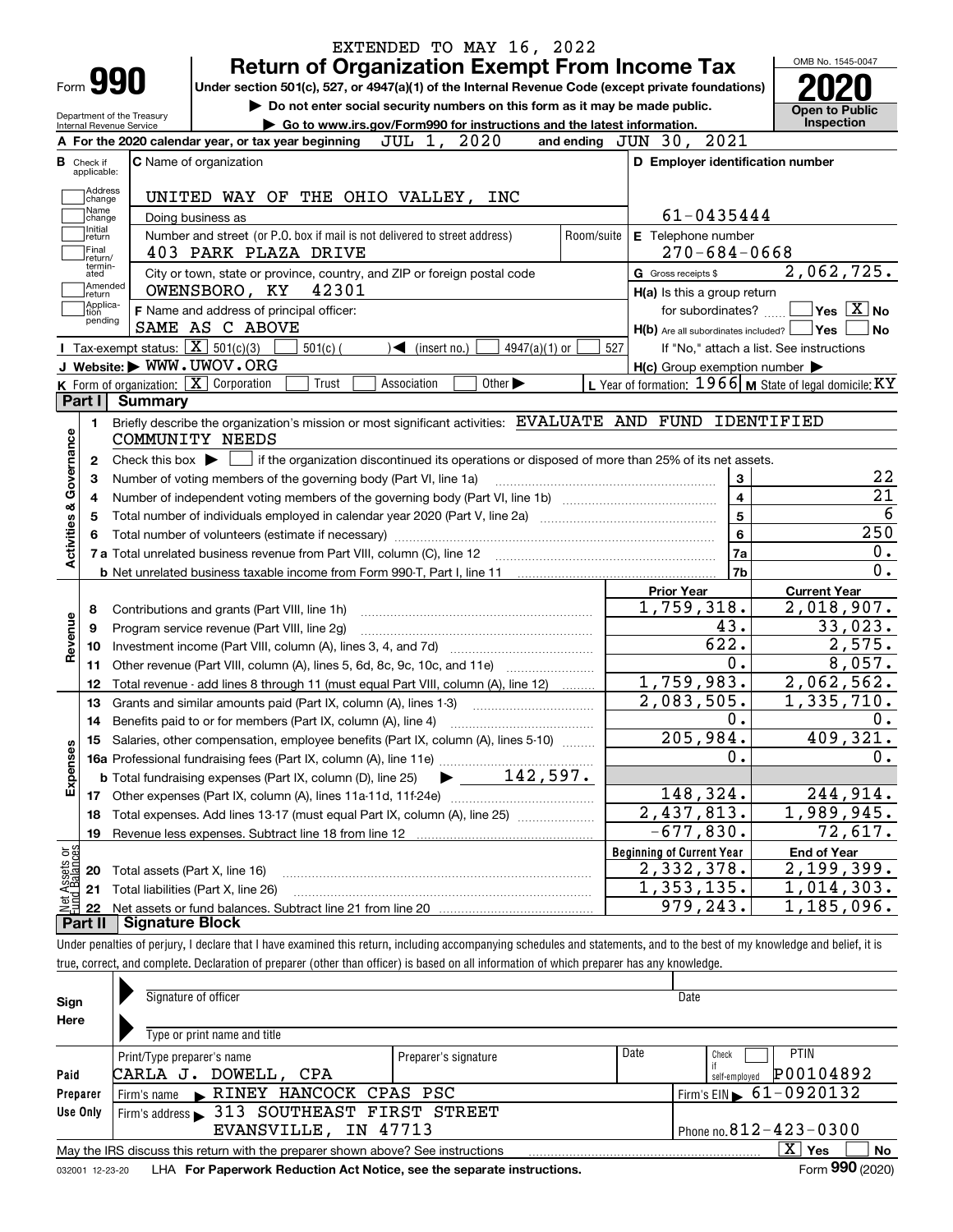|              | Form 990 (2020)                                              |  |                |  |                                                      |                        |            |                                   | UNITED WAY OF THE OHIO VALLEY, INC                                                                           |             |                                                                                      |                                                                                                              | 61-0435444                                                                                                                                   |                                        | Page 2 |
|--------------|--------------------------------------------------------------|--|----------------|--|------------------------------------------------------|------------------------|------------|-----------------------------------|--------------------------------------------------------------------------------------------------------------|-------------|--------------------------------------------------------------------------------------|--------------------------------------------------------------------------------------------------------------|----------------------------------------------------------------------------------------------------------------------------------------------|----------------------------------------|--------|
|              | <b>Part III Statement of Program Service Accomplishments</b> |  |                |  |                                                      |                        |            |                                   |                                                                                                              |             |                                                                                      |                                                                                                              |                                                                                                                                              |                                        |        |
|              |                                                              |  |                |  |                                                      |                        |            |                                   |                                                                                                              |             |                                                                                      |                                                                                                              |                                                                                                                                              |                                        |        |
| 1            | Briefly describe the organization's mission:                 |  |                |  |                                                      |                        |            |                                   |                                                                                                              |             |                                                                                      |                                                                                                              |                                                                                                                                              |                                        |        |
|              |                                                              |  |                |  |                                                      |                        |            |                                   |                                                                                                              |             |                                                                                      | TO IMPROVE LIVES BY MOBILIZING THE CARING POWER OF COMMUNITIES.                                              |                                                                                                                                              |                                        |        |
|              |                                                              |  |                |  |                                                      |                        |            |                                   |                                                                                                              |             |                                                                                      |                                                                                                              |                                                                                                                                              |                                        |        |
|              |                                                              |  |                |  |                                                      |                        |            |                                   |                                                                                                              |             |                                                                                      |                                                                                                              |                                                                                                                                              |                                        |        |
|              |                                                              |  |                |  |                                                      |                        |            |                                   | Did the organization undertake any significant program services during the year which were not listed on the |             |                                                                                      |                                                                                                              |                                                                                                                                              |                                        |        |
| $\mathbf{2}$ | prior Form 990 or 990-EZ?                                    |  |                |  |                                                      |                        |            |                                   |                                                                                                              |             |                                                                                      |                                                                                                              |                                                                                                                                              | $\sqrt{}$ Yes $\sqrt{X}$ No            |        |
|              |                                                              |  |                |  | If "Yes," describe these new services on Schedule O. |                        |            |                                   |                                                                                                              |             |                                                                                      |                                                                                                              |                                                                                                                                              |                                        |        |
| 3            |                                                              |  |                |  |                                                      |                        |            |                                   |                                                                                                              |             |                                                                                      | Did the organization cease conducting, or make significant changes in how it conducts, any program services? |                                                                                                                                              | $\sqrt{}$ Yes $\sqrt{}$ X $\sqrt{}$ No |        |
|              |                                                              |  |                |  | If "Yes," describe these changes on Schedule O.      |                        |            |                                   |                                                                                                              |             |                                                                                      |                                                                                                              |                                                                                                                                              |                                        |        |
| 4            |                                                              |  |                |  |                                                      |                        |            |                                   |                                                                                                              |             |                                                                                      |                                                                                                              | Describe the organization's program service accomplishments for each of its three largest program services, as measured by expenses.         |                                        |        |
|              |                                                              |  |                |  |                                                      |                        |            |                                   |                                                                                                              |             |                                                                                      |                                                                                                              | Section 501(c)(3) and 501(c)(4) organizations are required to report the amount of grants and allocations to others, the total expenses, and |                                        |        |
|              |                                                              |  |                |  | revenue, if any, for each program service reported.  |                        |            |                                   |                                                                                                              |             |                                                                                      |                                                                                                              |                                                                                                                                              |                                        |        |
| 4a           | (Code:                                                       |  | ) (Expenses \$ |  |                                                      |                        |            |                                   |                                                                                                              |             | 1, 634, 043. including grants of \$1, 335, 710. ) (Revenue \$                        |                                                                                                              |                                                                                                                                              | 33,023.                                |        |
|              |                                                              |  |                |  |                                                      |                        |            |                                   |                                                                                                              |             |                                                                                      | UNITED WAY PROVIDES FUNDING TO TAX-EXEMPT AGENCIES THROUGH OUT THE                                           |                                                                                                                                              |                                        |        |
|              | AREA.                                                        |  |                |  |                                                      |                        |            |                                   |                                                                                                              |             |                                                                                      | THE ENTITIES FUNDED INCLUDE THOSE LISTED IN SCHEDULE I.                                                      |                                                                                                                                              | UNITED                                 |        |
|              |                                                              |  |                |  | WAY ALSO PASSES ON DONOR DESIGNATIONS TO             |                        |            |                                   | <b>OTHER 501(</b>                                                                                            |             | $\mathcal{C}$ )<br>(3)                                                               | AGENCIES.                                                                                                    |                                                                                                                                              |                                        |        |
|              |                                                              |  |                |  |                                                      |                        |            |                                   |                                                                                                              |             |                                                                                      |                                                                                                              |                                                                                                                                              |                                        |        |
|              |                                                              |  |                |  |                                                      |                        |            |                                   |                                                                                                              |             |                                                                                      |                                                                                                              |                                                                                                                                              |                                        |        |
|              |                                                              |  |                |  |                                                      |                        |            |                                   |                                                                                                              |             |                                                                                      |                                                                                                              |                                                                                                                                              |                                        |        |
|              |                                                              |  |                |  |                                                      |                        |            |                                   |                                                                                                              |             |                                                                                      |                                                                                                              |                                                                                                                                              |                                        |        |
|              |                                                              |  |                |  |                                                      |                        |            |                                   |                                                                                                              |             |                                                                                      |                                                                                                              |                                                                                                                                              |                                        |        |
|              |                                                              |  |                |  |                                                      |                        |            |                                   |                                                                                                              |             |                                                                                      |                                                                                                              |                                                                                                                                              |                                        |        |
|              |                                                              |  |                |  |                                                      |                        |            |                                   |                                                                                                              |             |                                                                                      |                                                                                                              |                                                                                                                                              |                                        |        |
|              |                                                              |  |                |  |                                                      |                        |            |                                   |                                                                                                              |             |                                                                                      |                                                                                                              |                                                                                                                                              |                                        |        |
| 4b           | (Code:                                                       |  | (Expenses \$   |  |                                                      |                        |            | including grants of $\frac{1}{2}$ |                                                                                                              |             | ) (Revenue \$                                                                        |                                                                                                              |                                                                                                                                              |                                        |        |
|              |                                                              |  |                |  |                                                      |                        |            |                                   |                                                                                                              |             |                                                                                      |                                                                                                              |                                                                                                                                              |                                        |        |
|              |                                                              |  |                |  |                                                      |                        |            |                                   |                                                                                                              |             |                                                                                      |                                                                                                              |                                                                                                                                              |                                        |        |
|              |                                                              |  |                |  |                                                      |                        |            |                                   |                                                                                                              |             |                                                                                      |                                                                                                              |                                                                                                                                              |                                        |        |
|              |                                                              |  |                |  |                                                      |                        |            |                                   |                                                                                                              |             |                                                                                      |                                                                                                              |                                                                                                                                              |                                        |        |
|              |                                                              |  |                |  |                                                      |                        |            |                                   |                                                                                                              |             |                                                                                      |                                                                                                              |                                                                                                                                              |                                        |        |
|              |                                                              |  |                |  |                                                      |                        |            |                                   |                                                                                                              |             |                                                                                      |                                                                                                              |                                                                                                                                              |                                        |        |
|              |                                                              |  |                |  |                                                      |                        |            |                                   |                                                                                                              |             |                                                                                      |                                                                                                              |                                                                                                                                              |                                        |        |
|              |                                                              |  |                |  |                                                      |                        |            |                                   |                                                                                                              |             |                                                                                      |                                                                                                              |                                                                                                                                              |                                        |        |
|              |                                                              |  |                |  |                                                      |                        |            |                                   |                                                                                                              |             |                                                                                      |                                                                                                              |                                                                                                                                              |                                        |        |
|              |                                                              |  |                |  |                                                      |                        |            |                                   |                                                                                                              |             |                                                                                      |                                                                                                              |                                                                                                                                              |                                        |        |
|              |                                                              |  |                |  |                                                      |                        |            |                                   |                                                                                                              |             |                                                                                      |                                                                                                              |                                                                                                                                              |                                        |        |
|              |                                                              |  |                |  |                                                      |                        |            |                                   |                                                                                                              |             |                                                                                      |                                                                                                              |                                                                                                                                              |                                        |        |
| 4с           |                                                              |  |                |  |                                                      |                        |            |                                   |                                                                                                              |             | (Code: ) (Expenses \$ (Expenses \$ ) and the state of \$ ) (Revenue \$ ) (Revenue \$ |                                                                                                              |                                                                                                                                              |                                        |        |
|              |                                                              |  |                |  |                                                      |                        |            |                                   |                                                                                                              |             |                                                                                      |                                                                                                              |                                                                                                                                              |                                        |        |
|              |                                                              |  |                |  |                                                      |                        |            |                                   |                                                                                                              |             |                                                                                      |                                                                                                              |                                                                                                                                              |                                        |        |
|              |                                                              |  |                |  |                                                      |                        |            |                                   |                                                                                                              |             |                                                                                      |                                                                                                              |                                                                                                                                              |                                        |        |
|              |                                                              |  |                |  |                                                      |                        |            |                                   |                                                                                                              |             |                                                                                      |                                                                                                              |                                                                                                                                              |                                        |        |
|              |                                                              |  |                |  |                                                      |                        |            |                                   |                                                                                                              |             |                                                                                      |                                                                                                              |                                                                                                                                              |                                        |        |
|              |                                                              |  |                |  |                                                      |                        |            |                                   |                                                                                                              |             |                                                                                      |                                                                                                              |                                                                                                                                              |                                        |        |
|              |                                                              |  |                |  |                                                      |                        |            |                                   |                                                                                                              |             |                                                                                      |                                                                                                              |                                                                                                                                              |                                        |        |
|              |                                                              |  |                |  |                                                      |                        |            |                                   |                                                                                                              |             |                                                                                      |                                                                                                              |                                                                                                                                              |                                        |        |
|              |                                                              |  |                |  |                                                      |                        |            |                                   |                                                                                                              |             |                                                                                      |                                                                                                              |                                                                                                                                              |                                        |        |
|              |                                                              |  |                |  |                                                      |                        |            |                                   |                                                                                                              |             |                                                                                      |                                                                                                              |                                                                                                                                              |                                        |        |
|              |                                                              |  |                |  |                                                      |                        |            |                                   |                                                                                                              |             |                                                                                      |                                                                                                              |                                                                                                                                              |                                        |        |
| 4d           | Other program services (Describe on Schedule O.)             |  |                |  |                                                      |                        |            |                                   |                                                                                                              |             |                                                                                      |                                                                                                              |                                                                                                                                              |                                        |        |
|              | (Expenses \$                                                 |  |                |  |                                                      | including grants of \$ |            |                                   |                                                                                                              | (Revenue \$ |                                                                                      |                                                                                                              |                                                                                                                                              |                                        |        |
| 4e           | Total program service expenses                               |  |                |  |                                                      |                        | 1,634,043. |                                   |                                                                                                              |             |                                                                                      |                                                                                                              |                                                                                                                                              |                                        |        |
|              |                                                              |  |                |  |                                                      |                        |            |                                   |                                                                                                              |             |                                                                                      |                                                                                                              |                                                                                                                                              | $F_{\text{arm}}$ 990 (2020)            |        |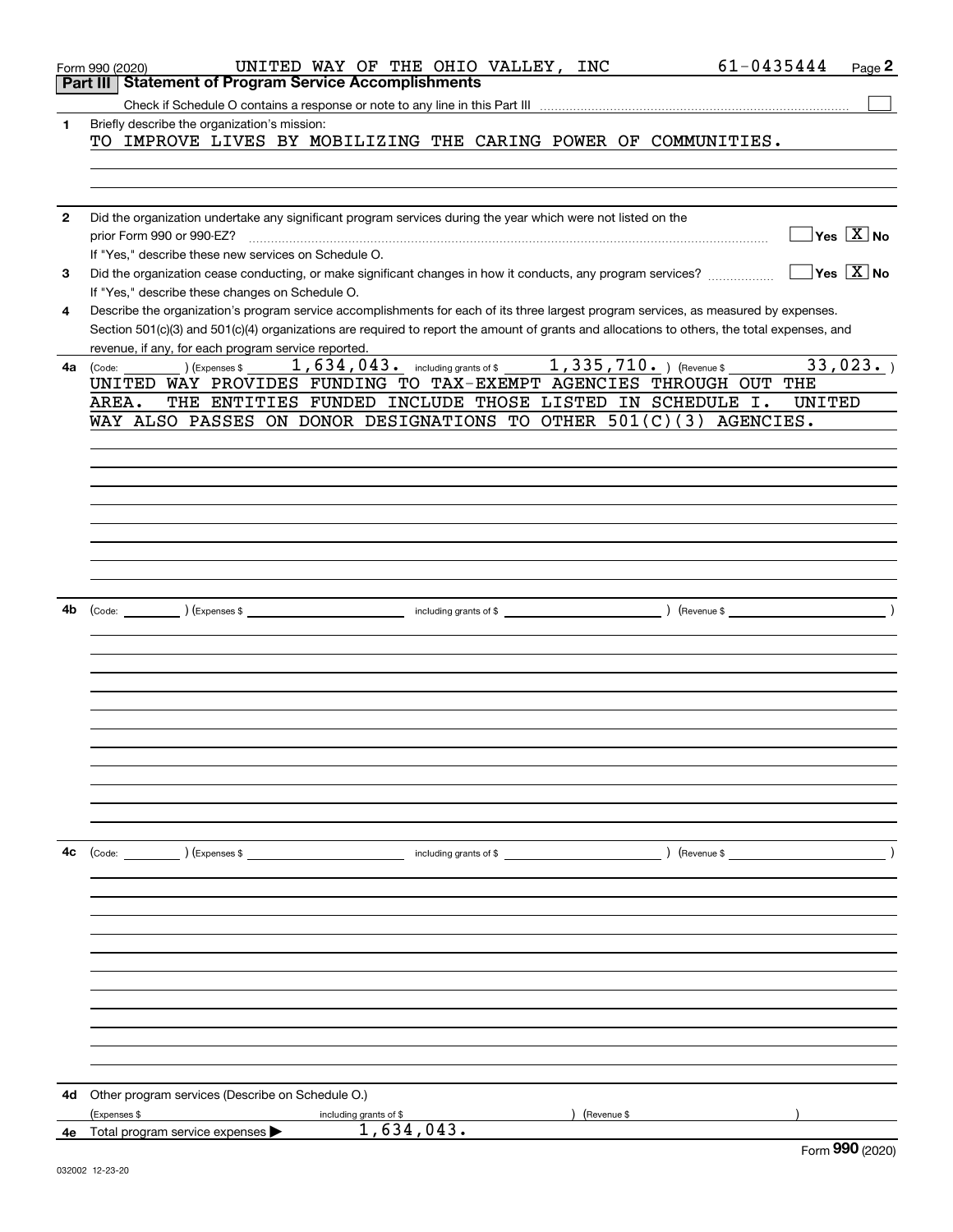|  | Form 990 (2020) |
|--|-----------------|

Form 990 (2020) UNITED WAY OF THE OHIO VALLEY, INC 61–0435444 <sub>Page</sub> 3<br>**Part IV | Checklist of Required Schedules** 

|     |                                                                                                                                       |                 | Yes         | No |
|-----|---------------------------------------------------------------------------------------------------------------------------------------|-----------------|-------------|----|
| 1   | Is the organization described in section $501(c)(3)$ or $4947(a)(1)$ (other than a private foundation)?                               |                 |             |    |
|     |                                                                                                                                       | 1.              | х           |    |
| 2   |                                                                                                                                       | $\overline{2}$  | $\mathbf X$ |    |
| 3   | Did the organization engage in direct or indirect political campaign activities on behalf of or in opposition to candidates for       |                 |             |    |
|     |                                                                                                                                       | 3               |             | x  |
| 4   | Section 501(c)(3) organizations. Did the organization engage in lobbying activities, or have a section 501(h) election in effect      |                 |             |    |
|     |                                                                                                                                       | 4               |             | x  |
| 5   | Is the organization a section 501(c)(4), 501(c)(5), or 501(c)(6) organization that receives membership dues, assessments, or          |                 |             |    |
|     |                                                                                                                                       | 5               |             | x  |
| 6   | Did the organization maintain any donor advised funds or any similar funds or accounts for which donors have the right to             |                 |             |    |
|     | provide advice on the distribution or investment of amounts in such funds or accounts? If "Yes," complete Schedule D, Part I          | 6               |             | x  |
| 7   | Did the organization receive or hold a conservation easement, including easements to preserve open space,                             |                 |             |    |
|     |                                                                                                                                       | $\overline{7}$  |             | x  |
| 8   | Did the organization maintain collections of works of art, historical treasures, or other similar assets? If "Yes," complete          |                 |             |    |
|     |                                                                                                                                       | 8               |             | x  |
| 9   | Did the organization report an amount in Part X, line 21, for escrow or custodial account liability, serve as a custodian for         |                 |             |    |
|     | amounts not listed in Part X; or provide credit counseling, debt management, credit repair, or debt negotiation services?             |                 |             |    |
|     |                                                                                                                                       | 9               |             | x  |
| 10  | Did the organization, directly or through a related organization, hold assets in donor-restricted endowments                          |                 |             |    |
|     |                                                                                                                                       | 10              |             | x  |
| 11  | If the organization's answer to any of the following questions is "Yes," then complete Schedule D, Parts VI, VII, VIII, IX, or X      |                 |             |    |
|     | as applicable.                                                                                                                        |                 |             |    |
|     | a Did the organization report an amount for land, buildings, and equipment in Part X, line 10? If "Yes." complete Schedule D.         |                 |             |    |
|     |                                                                                                                                       | 11a             | х           |    |
|     | <b>b</b> Did the organization report an amount for investments - other securities in Part X, line 12, that is 5% or more of its total |                 |             |    |
|     |                                                                                                                                       | 11 <sub>b</sub> |             | x  |
|     | c Did the organization report an amount for investments - program related in Part X, line 13, that is 5% or more of its total         |                 |             |    |
|     |                                                                                                                                       | 11c             |             | x  |
|     | d Did the organization report an amount for other assets in Part X, line 15, that is 5% or more of its total assets reported in       |                 |             |    |
|     |                                                                                                                                       | 11d             | х           |    |
|     |                                                                                                                                       | <b>11e</b>      |             | X  |
| f   | Did the organization's separate or consolidated financial statements for the tax year include a footnote that addresses               |                 |             |    |
|     | the organization's liability for uncertain tax positions under FIN 48 (ASC 740)? If "Yes," complete Schedule D, Part X                | 11f             | X           |    |
|     | 12a Did the organization obtain separate, independent audited financial statements for the tax year? If "Yes," complete               |                 |             |    |
|     |                                                                                                                                       | 12a             | x           |    |
|     | <b>b</b> Was the organization included in consolidated, independent audited financial statements for the tax year?                    |                 |             |    |
|     | If "Yes," and if the organization answered "No" to line 12a, then completing Schedule D, Parts XI and XII is optional                 | 12 <sub>b</sub> |             | 47 |
| 13  |                                                                                                                                       | 13              |             | X  |
| 14a | Did the organization maintain an office, employees, or agents outside of the United States?                                           | 14a             |             | X  |
| b   | Did the organization have aggregate revenues or expenses of more than \$10,000 from grantmaking, fundraising, business,               |                 |             |    |
|     | investment, and program service activities outside the United States, or aggregate foreign investments valued at \$100,000            |                 |             |    |
|     |                                                                                                                                       | 14b             |             | x  |
| 15  | Did the organization report on Part IX, column (A), line 3, more than \$5,000 of grants or other assistance to or for any             |                 |             |    |
|     |                                                                                                                                       | 15              |             | x  |
| 16  | Did the organization report on Part IX, column (A), line 3, more than \$5,000 of aggregate grants or other assistance to              |                 |             |    |
|     |                                                                                                                                       | 16              |             | x  |
| 17  | Did the organization report a total of more than \$15,000 of expenses for professional fundraising services on Part IX,               |                 |             |    |
|     |                                                                                                                                       | 17              |             | x  |
| 18  | Did the organization report more than \$15,000 total of fundraising event gross income and contributions on Part VIII, lines          |                 |             |    |
|     |                                                                                                                                       | 18              |             | x  |
| 19  | Did the organization report more than \$15,000 of gross income from gaming activities on Part VIII, line 9a? If "Yes."                |                 |             |    |
|     |                                                                                                                                       | 19              |             | X  |
| 20a |                                                                                                                                       | <b>20a</b>      |             | X  |
|     | b If "Yes" to line 20a, did the organization attach a copy of its audited financial statements to this return?                        | 20 <sub>b</sub> |             |    |
| 21  | Did the organization report more than \$5,000 of grants or other assistance to any domestic organization or                           |                 |             |    |
|     |                                                                                                                                       | 21              | х           |    |

Form (2020) **990**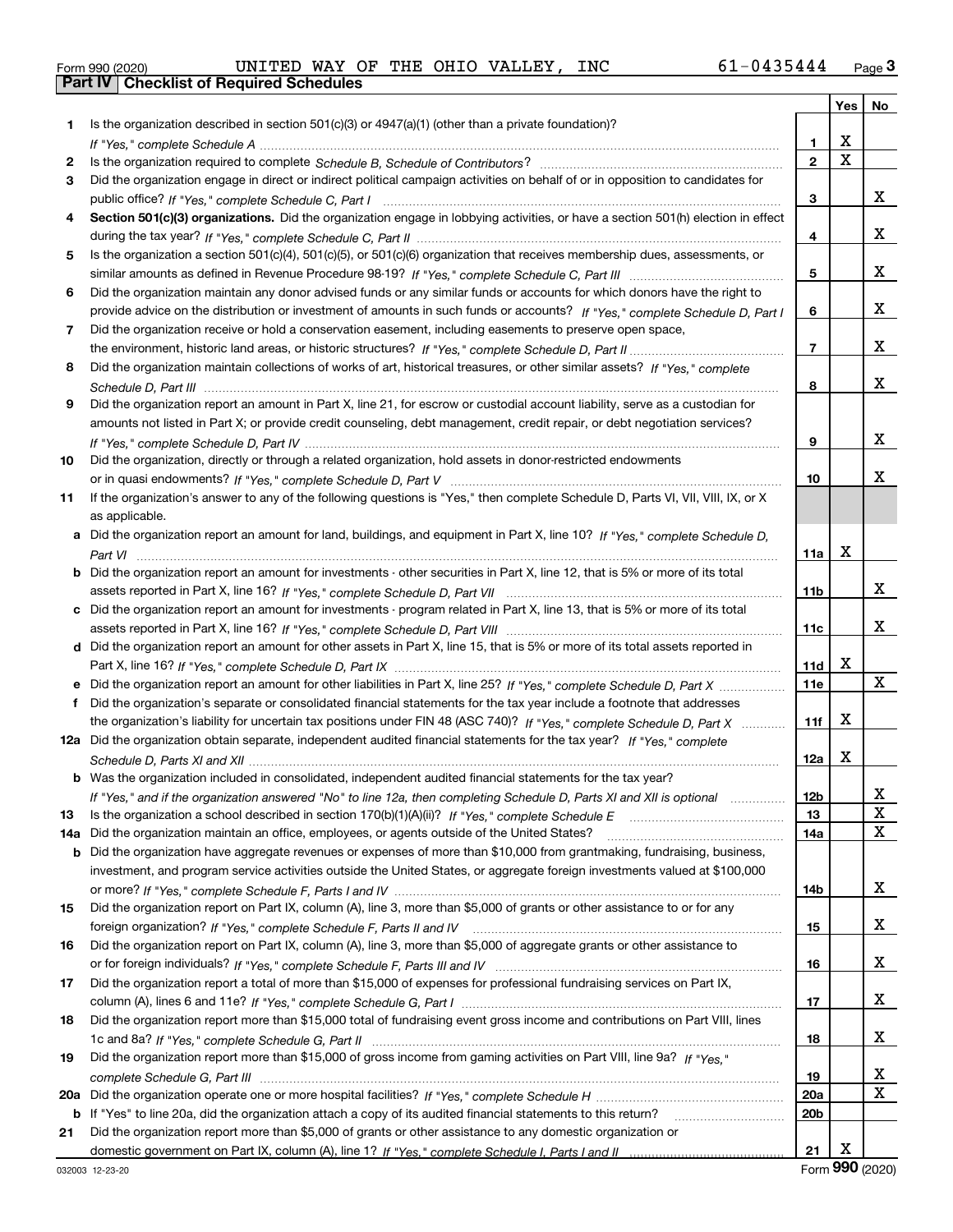|  | Form 990 (2020) |
|--|-----------------|
|  |                 |

Form 990 (2020) UNITED WAY OF THE OHIO VALLEY, INC 61–0435444 <sub>Page</sub> 4<br>**Part IV | Checklist of Required Schedules** <sub>(continued)</sub>

*(continued)*

|               |                                                                                                                                    |                 | Yes | No          |
|---------------|------------------------------------------------------------------------------------------------------------------------------------|-----------------|-----|-------------|
| 22            | Did the organization report more than \$5,000 of grants or other assistance to or for domestic individuals on                      |                 |     |             |
|               |                                                                                                                                    | 22              |     | х           |
| 23            | Did the organization answer "Yes" to Part VII, Section A, line 3, 4, or 5 about compensation of the organization's current         |                 |     |             |
|               | and former officers, directors, trustees, key employees, and highest compensated employees? If "Yes," complete                     |                 |     |             |
|               |                                                                                                                                    | 23              |     | х           |
|               | 24a Did the organization have a tax-exempt bond issue with an outstanding principal amount of more than \$100,000 as of the        |                 |     |             |
|               | last day of the year, that was issued after December 31, 2002? If "Yes," answer lines 24b through 24d and complete                 |                 |     |             |
|               |                                                                                                                                    | 24a             |     | х           |
|               | b Did the organization invest any proceeds of tax-exempt bonds beyond a temporary period exception?                                | 24 <sub>b</sub> |     |             |
|               | c Did the organization maintain an escrow account other than a refunding escrow at any time during the year to defease             |                 |     |             |
|               |                                                                                                                                    | 24c             |     |             |
|               |                                                                                                                                    | 24d             |     |             |
|               | 25a Section 501(c)(3), 501(c)(4), and 501(c)(29) organizations. Did the organization engage in an excess benefit                   |                 |     |             |
|               |                                                                                                                                    | 25a             |     | х           |
|               | b Is the organization aware that it engaged in an excess benefit transaction with a disqualified person in a prior year, and       |                 |     |             |
|               | that the transaction has not been reported on any of the organization's prior Forms 990 or 990-EZ? If "Yes," complete              |                 |     | х           |
|               | Schedule L, Part I                                                                                                                 | 25b             |     |             |
| 26            | Did the organization report any amount on Part X, line 5 or 22, for receivables from or payables to any current                    |                 |     |             |
|               | or former officer, director, trustee, key employee, creator or founder, substantial contributor, or 35%                            |                 |     | х           |
|               |                                                                                                                                    | 26              |     |             |
| 27            | Did the organization provide a grant or other assistance to any current or former officer, director, trustee, key employee,        |                 |     |             |
|               | creator or founder, substantial contributor or employee thereof, a grant selection committee member, or to a 35% controlled        |                 |     | х           |
|               | entity (including an employee thereof) or family member of any of these persons? If "Yes," complete Schedule L, Part III           | 27              |     |             |
| 28            | Was the organization a party to a business transaction with one of the following parties (see Schedule L, Part IV                  |                 |     |             |
|               | instructions, for applicable filing thresholds, conditions, and exceptions):                                                       |                 |     |             |
|               | a A current or former officer, director, trustee, key employee, creator or founder, or substantial contributor? If                 | 28a             |     | х           |
|               |                                                                                                                                    | 28b             |     | $\mathbf x$ |
|               | c A 35% controlled entity of one or more individuals and/or organizations described in lines 28a or 28b? If                        |                 |     |             |
|               |                                                                                                                                    | 28c             |     | x           |
| 29            |                                                                                                                                    | 29              |     | $\mathbf x$ |
| 30            | Did the organization receive contributions of art, historical treasures, or other similar assets, or qualified conservation        |                 |     |             |
|               |                                                                                                                                    | 30              |     | x           |
| 31            | Did the organization liquidate, terminate, or dissolve and cease operations? If "Yes," complete Schedule N, Part I                 | 31              |     | X           |
| 32            | Did the organization sell, exchange, dispose of, or transfer more than 25% of its net assets? If "Yes," complete                   |                 |     |             |
|               | Schedule N. Part II (1990) continuum control control de la control de la control de la control de la control d                     | 32              |     | х           |
| 33            | Did the organization own 100% of an entity disregarded as separate from the organization under Regulations                         |                 |     |             |
|               |                                                                                                                                    | 33              |     | х           |
| 34            | Was the organization related to any tax-exempt or taxable entity? If "Yes," complete Schedule R, Part II, III, or IV, and          |                 |     |             |
|               |                                                                                                                                    | 34              |     | x           |
|               | 35a Did the organization have a controlled entity within the meaning of section 512(b)(13)?                                        | <b>35a</b>      |     | X           |
|               | <b>b</b> If "Yes" to line 35a, did the organization receive any payment from or engage in any transaction with a controlled entity |                 |     |             |
|               |                                                                                                                                    | 35b             |     |             |
| 36            | Section 501(c)(3) organizations. Did the organization make any transfers to an exempt non-charitable related organization?         |                 |     |             |
|               |                                                                                                                                    | 36              |     | x           |
| 37            | Did the organization conduct more than 5% of its activities through an entity that is not a related organization                   |                 |     |             |
|               | and that is treated as a partnership for federal income tax purposes? If "Yes," complete Schedule R, Part VI                       | 37              |     | х           |
| 38            | Did the organization complete Schedule O and provide explanations in Schedule O for Part VI, lines 11b and 19?                     |                 |     |             |
|               | Note: All Form 990 filers are required to complete Schedule O                                                                      | 38              | X   |             |
| <b>Part V</b> | <b>Statements Regarding Other IRS Filings and Tax Compliance</b>                                                                   |                 |     |             |
|               | Check if Schedule O contains a response or note to any line in this Part V                                                         |                 |     |             |
|               |                                                                                                                                    |                 | Yes | No          |
|               | 1a Enter the number reported in Box 3 of Form 1096. Enter -0- if not applicable<br>1a                                              |                 |     |             |
| b             | 0<br>Enter the number of Forms W-2G included in line 1a. Enter -0- if not applicable<br>1b                                         |                 |     |             |
| c             | Did the organization comply with backup withholding rules for reportable payments to vendors and reportable gaming                 |                 |     |             |
|               | (gambling) winnings to prize winners?                                                                                              | 1c              | х   |             |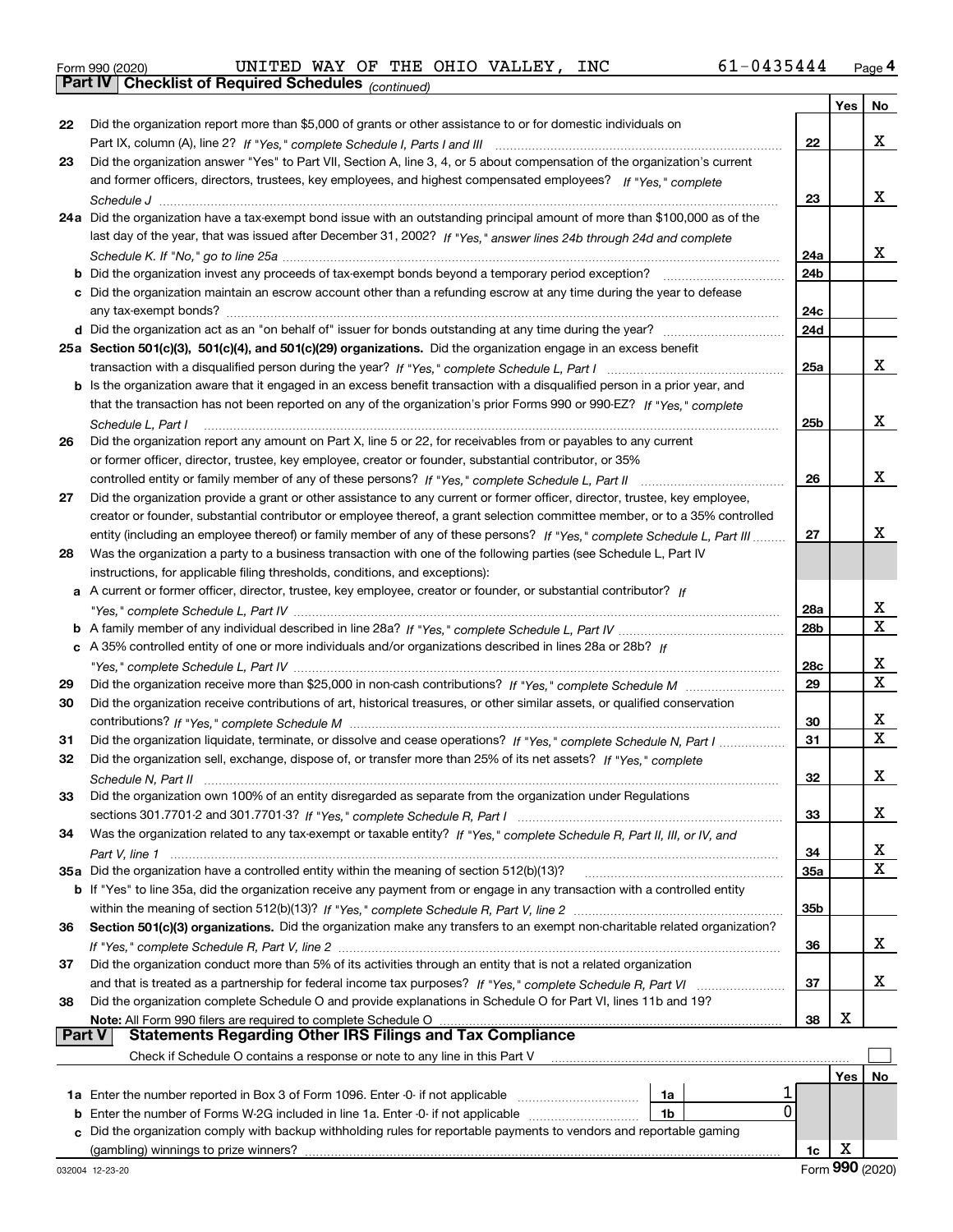|        | UNITED WAY OF THE OHIO VALLEY,<br>INC<br>Form 990 (2020)                                                                                                                                                                                       | 61-0435444     |   | Page 5   |
|--------|------------------------------------------------------------------------------------------------------------------------------------------------------------------------------------------------------------------------------------------------|----------------|---|----------|
| Part V | Statements Regarding Other IRS Filings and Tax Compliance (continued)                                                                                                                                                                          |                |   |          |
|        |                                                                                                                                                                                                                                                |                |   | Yes   No |
|        | 2a Enter the number of employees reported on Form W-3, Transmittal of Wage and Tax Statements,                                                                                                                                                 |                |   |          |
|        | filed for the calendar year ending with or within the year covered by this return<br>2a                                                                                                                                                        | 6              |   |          |
|        |                                                                                                                                                                                                                                                | 2 <sub>b</sub> | х |          |
|        |                                                                                                                                                                                                                                                |                |   |          |
|        | 3a Did the organization have unrelated business gross income of \$1,000 or more during the year?                                                                                                                                               | 3a             |   | х        |
|        |                                                                                                                                                                                                                                                | 3b             |   |          |
|        | 4a At any time during the calendar year, did the organization have an interest in, or a signature or other authority over, a                                                                                                                   |                |   |          |
|        | financial account in a foreign country (such as a bank account, securities account, or other financial account)?                                                                                                                               | 4a             |   | x        |
|        | <b>b</b> If "Yes," enter the name of the foreign country $\blacktriangleright$                                                                                                                                                                 |                |   |          |
|        | See instructions for filing requirements for FinCEN Form 114, Report of Foreign Bank and Financial Accounts (FBAR).                                                                                                                            |                |   |          |
| 5a     | Was the organization a party to a prohibited tax shelter transaction at any time during the tax year?                                                                                                                                          | 5a             |   | x        |
| b      |                                                                                                                                                                                                                                                | 5 <sub>b</sub> |   | х        |
| с      |                                                                                                                                                                                                                                                | 5c             |   |          |
|        | 6a Does the organization have annual gross receipts that are normally greater than \$100,000, and did the organization solicit                                                                                                                 |                |   |          |
|        | any contributions that were not tax deductible as charitable contributions?                                                                                                                                                                    | 6a             |   | x        |
|        | <b>b</b> If "Yes," did the organization include with every solicitation an express statement that such contributions or gifts                                                                                                                  |                |   |          |
|        | were not tax deductible?                                                                                                                                                                                                                       | 6b             |   |          |
| 7      | Organizations that may receive deductible contributions under section 170(c).                                                                                                                                                                  |                |   | x        |
| a      | Did the organization receive a payment in excess of \$75 made partly as a contribution and partly for goods and services provided to the payor?                                                                                                | 7a             |   |          |
| b      | If "Yes," did the organization notify the donor of the value of the goods or services provided?                                                                                                                                                | 7b             |   |          |
|        | Did the organization sell, exchange, or otherwise dispose of tangible personal property for which it was required                                                                                                                              | 7c             |   | x        |
| d      | 7d                                                                                                                                                                                                                                             |                |   |          |
| е      | Did the organization receive any funds, directly or indirectly, to pay premiums on a personal benefit contract?                                                                                                                                | 7e             |   |          |
| f      | Did the organization, during the year, pay premiums, directly or indirectly, on a personal benefit contract?                                                                                                                                   | 7f             |   |          |
| g      | If the organization received a contribution of qualified intellectual property, did the organization file Form 8899 as required?                                                                                                               | 7g             |   |          |
| h.     | If the organization received a contribution of cars, boats, airplanes, or other vehicles, did the organization file a Form 1098-C?                                                                                                             | 7h             |   |          |
| 8      | Sponsoring organizations maintaining donor advised funds. Did a donor advised fund maintained by the                                                                                                                                           |                |   |          |
|        | sponsoring organization have excess business holdings at any time during the year?                                                                                                                                                             | 8              |   |          |
| 9      | Sponsoring organizations maintaining donor advised funds.                                                                                                                                                                                      |                |   |          |
| a      | Did the sponsoring organization make any taxable distributions under section 4966?                                                                                                                                                             | 9а             |   |          |
| b      | Did the sponsoring organization make a distribution to a donor, donor advisor, or related person?                                                                                                                                              | 9b             |   |          |
| 10     | Section 501(c)(7) organizations. Enter:                                                                                                                                                                                                        |                |   |          |
|        | 10a                                                                                                                                                                                                                                            |                |   |          |
|        | 10b <br>Gross receipts, included on Form 990, Part VIII, line 12, for public use of club facilities                                                                                                                                            |                |   |          |
| 11     | Section 501(c)(12) organizations. Enter:                                                                                                                                                                                                       |                |   |          |
| a      | Gross income from members or shareholders<br>11a                                                                                                                                                                                               |                |   |          |
| b      | Gross income from other sources (Do not net amounts due or paid to other sources against                                                                                                                                                       |                |   |          |
|        | amounts due or received from them.)<br>11b                                                                                                                                                                                                     |                |   |          |
|        | 12a Section 4947(a)(1) non-exempt charitable trusts. Is the organization filing Form 990 in lieu of Form 1041?                                                                                                                                 | 12a            |   |          |
|        | 12b<br><b>b</b> If "Yes," enter the amount of tax-exempt interest received or accrued during the year <i>manument</i> of the set of the set of the set of the set of the set of the set of the set of the set of the set of the set of the set |                |   |          |
| 13     | Section 501(c)(29) qualified nonprofit health insurance issuers.                                                                                                                                                                               |                |   |          |
|        | a Is the organization licensed to issue qualified health plans in more than one state?                                                                                                                                                         | 13a            |   |          |
|        | Note: See the instructions for additional information the organization must report on Schedule O.                                                                                                                                              |                |   |          |
|        | <b>b</b> Enter the amount of reserves the organization is required to maintain by the states in which the                                                                                                                                      |                |   |          |
|        | 13b                                                                                                                                                                                                                                            |                |   |          |
| c      | 13с                                                                                                                                                                                                                                            |                |   |          |
| 14a    | Did the organization receive any payments for indoor tanning services during the tax year?                                                                                                                                                     | 14a            |   | x        |
|        | <b>b</b> If "Yes," has it filed a Form 720 to report these payments? If "No," provide an explanation on Schedule O                                                                                                                             | 14b            |   |          |
| 15     | Is the organization subject to the section 4960 tax on payment(s) of more than \$1,000,000 in remuneration or                                                                                                                                  |                |   |          |
|        |                                                                                                                                                                                                                                                | 15             |   | х        |
|        | If "Yes," see instructions and file Form 4720, Schedule N.                                                                                                                                                                                     |                |   |          |
| 16     | Is the organization an educational institution subject to the section 4968 excise tax on net investment income?                                                                                                                                | 16             |   | х        |
|        | If "Yes," complete Form 4720, Schedule O.                                                                                                                                                                                                      |                |   |          |

Form (2020) **990**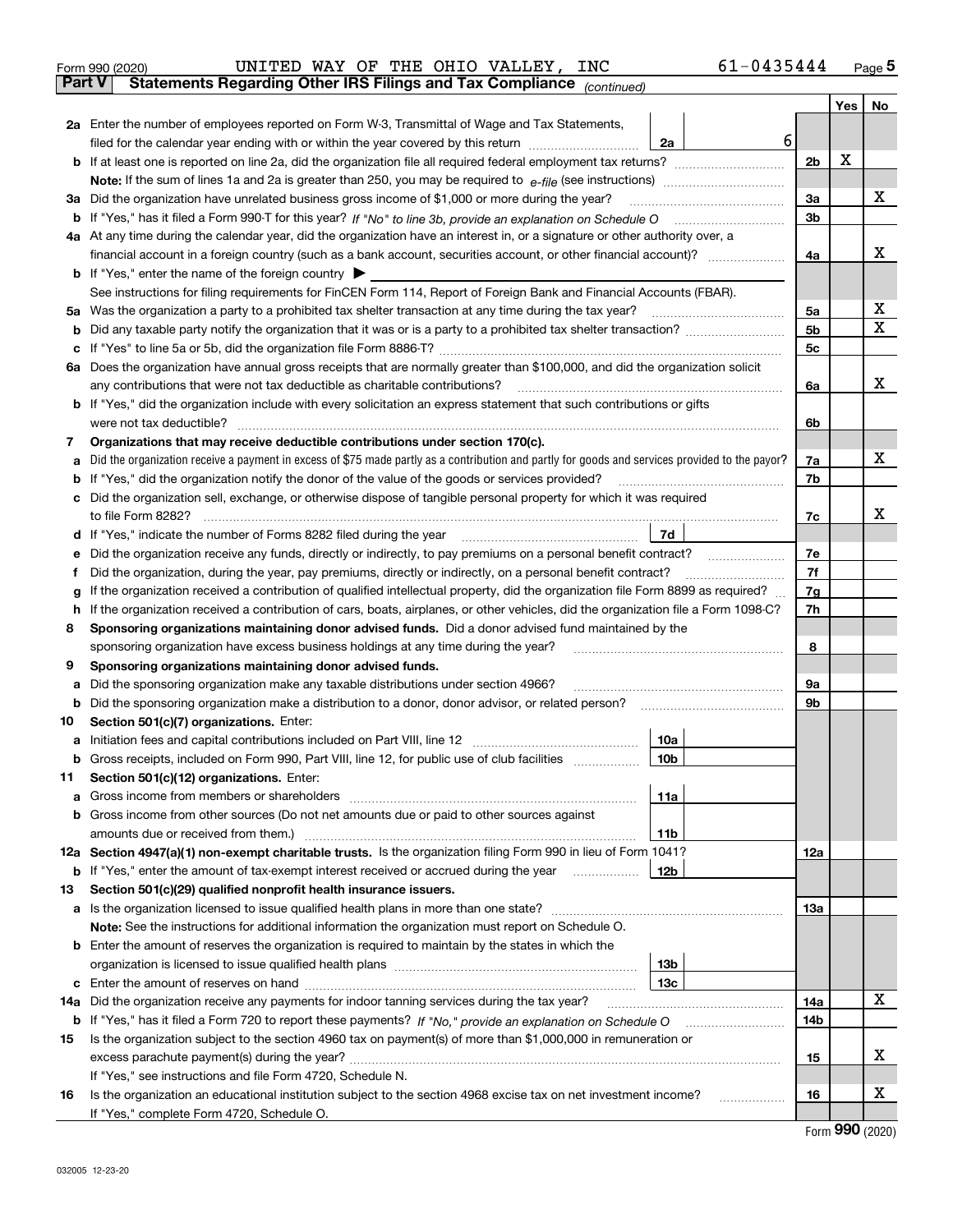|  | Form 990 (2020) |
|--|-----------------|
|  |                 |

UNITED WAY OF THE OHIO VALLEY, INC 61-0435444

*For each "Yes" response to lines 2 through 7b below, and for a "No" response to line 8a, 8b, or 10b below, describe the circumstances, processes, or changes on Schedule O. See instructions.* Form 990 (2020) **CONVICTED WAY OF THE OHIO VALLEY, INC** 61-0435444 Page 6<br>**Part VI Governance, Management, and Disclosure** For each "Yes" response to lines 2 through 7b below, and for a "No" response Check if Schedule O contains a response or note to any line in this Part VI

|     | Check if Schedule O contains a response or note to any line in this Part VI                                                                                                                                                   |                               |    |                 |     | X           |
|-----|-------------------------------------------------------------------------------------------------------------------------------------------------------------------------------------------------------------------------------|-------------------------------|----|-----------------|-----|-------------|
|     | Section A. Governing Body and Management                                                                                                                                                                                      |                               |    |                 |     |             |
|     |                                                                                                                                                                                                                               |                               |    |                 | Yes | No          |
|     | <b>1a</b> Enter the number of voting members of the governing body at the end of the tax year                                                                                                                                 | 1a                            | 22 |                 |     |             |
|     | If there are material differences in voting rights among members of the governing body, or if the governing                                                                                                                   |                               |    |                 |     |             |
|     | body delegated broad authority to an executive committee or similar committee, explain on Schedule O.                                                                                                                         |                               |    |                 |     |             |
| b   | Enter the number of voting members included on line 1a, above, who are independent                                                                                                                                            | 1b                            | 21 |                 |     |             |
| 2   | Did any officer, director, trustee, or key employee have a family relationship or a business relationship with any other                                                                                                      |                               |    |                 |     |             |
|     | officer, director, trustee, or key employee?                                                                                                                                                                                  |                               |    | $\mathbf{2}$    |     | х           |
| 3   | Did the organization delegate control over management duties customarily performed by or under the direct supervision                                                                                                         |                               |    |                 |     |             |
|     | of officers, directors, trustees, or key employees to a management company or other person?                                                                                                                                   |                               |    | 3               |     | х           |
| 4   | Did the organization make any significant changes to its governing documents since the prior Form 990 was filed?                                                                                                              |                               |    | 4               |     | $\mathbf X$ |
| 5   |                                                                                                                                                                                                                               |                               |    | 5               |     | X           |
| 6   | Did the organization have members or stockholders?                                                                                                                                                                            |                               |    | 6               |     | X           |
| 7a  | Did the organization have members, stockholders, or other persons who had the power to elect or appoint one or                                                                                                                |                               |    |                 |     |             |
|     | more members of the governing body?                                                                                                                                                                                           |                               |    | 7a              |     | х           |
|     | <b>b</b> Are any governance decisions of the organization reserved to (or subject to approval by) members, stockholders, or                                                                                                   |                               |    |                 |     |             |
|     | persons other than the governing body?                                                                                                                                                                                        |                               |    | 7b              |     | x           |
| 8   | Did the organization contemporaneously document the meetings held or written actions undertaken during the year by the following:                                                                                             |                               |    |                 |     |             |
| a   |                                                                                                                                                                                                                               |                               |    | 8а              | х   |             |
| b   |                                                                                                                                                                                                                               |                               |    | 8b              | X   |             |
| 9   | Is there any officer, director, trustee, or key employee listed in Part VII, Section A, who cannot be reached at the                                                                                                          |                               |    |                 |     |             |
|     |                                                                                                                                                                                                                               |                               |    | 9               |     | х           |
|     | <b>Section B. Policies</b> (This Section B requests information about policies not required by the Internal Revenue Code.)                                                                                                    |                               |    |                 |     |             |
|     |                                                                                                                                                                                                                               |                               |    |                 | Yes | No          |
|     |                                                                                                                                                                                                                               |                               |    | 10a             |     | x           |
|     | <b>b</b> If "Yes," did the organization have written policies and procedures governing the activities of such chapters, affiliates,                                                                                           |                               |    |                 |     |             |
|     | and branches to ensure their operations are consistent with the organization's exempt purposes?                                                                                                                               |                               |    | 10 <sub>b</sub> |     |             |
|     | 11a Has the organization provided a complete copy of this Form 990 to all members of its governing body before filing the form?                                                                                               |                               |    | 11a             | X   |             |
| b   | Describe in Schedule O the process, if any, used by the organization to review this Form 990.                                                                                                                                 |                               |    |                 |     |             |
| 12a |                                                                                                                                                                                                                               |                               |    | 12a             | X   |             |
| b   |                                                                                                                                                                                                                               |                               |    | 12 <sub>b</sub> | X   |             |
|     | c Did the organization regularly and consistently monitor and enforce compliance with the policy? If "Yes." describe                                                                                                          |                               |    |                 |     |             |
|     | in Schedule O how this was done www.communication.com/www.communications.com/www.communications.com/                                                                                                                          |                               |    | 12c             | х   |             |
| 13  | Did the organization have a written whistleblower policy?                                                                                                                                                                     |                               |    | 13              |     | $\mathbf X$ |
| 14  | Did the organization have a written document retention and destruction policy?                                                                                                                                                |                               |    | 14              | х   |             |
| 15  | Did the process for determining compensation of the following persons include a review and approval by independent                                                                                                            |                               |    |                 |     |             |
|     | persons, comparability data, and contemporaneous substantiation of the deliberation and decision?                                                                                                                             |                               |    |                 |     |             |
| a   | The organization's CEO, Executive Director, or top management official manufactured content content of the organization's CEO, Executive Director, or top management official manufactured content of the organization's CEO, |                               |    | 15a             | х   |             |
|     | <b>b</b> Other officers or key employees of the organization                                                                                                                                                                  |                               |    | 15b             | х   |             |
|     | If "Yes" to line 15a or 15b, describe the process in Schedule O (see instructions).                                                                                                                                           |                               |    |                 |     |             |
|     | 16a Did the organization invest in, contribute assets to, or participate in a joint venture or similar arrangement with a                                                                                                     |                               |    |                 |     |             |
|     | taxable entity during the year?                                                                                                                                                                                               |                               |    | 16a             |     | х           |
|     | b If "Yes," did the organization follow a written policy or procedure requiring the organization to evaluate its participation                                                                                                |                               |    |                 |     |             |
|     | in joint venture arrangements under applicable federal tax law, and take steps to safeguard the organization's                                                                                                                |                               |    |                 |     |             |
|     | exempt status with respect to such arrangements?                                                                                                                                                                              |                               |    | 16b             |     |             |
|     | Section C. Disclosure                                                                                                                                                                                                         |                               |    |                 |     |             |
| 17  | NONE<br>List the states with which a copy of this Form 990 is required to be filed $\blacktriangleright$                                                                                                                      |                               |    |                 |     |             |
| 18  | Section 6104 requires an organization to make its Forms 1023 (1024 or 1024-A, if applicable), 990, and 990-T (Section 501(c)(3)s only) available                                                                              |                               |    |                 |     |             |
|     | for public inspection. Indicate how you made these available. Check all that apply.                                                                                                                                           |                               |    |                 |     |             |
|     | $\lfloor x \rfloor$ Upon request<br>Own website<br>Another's website                                                                                                                                                          | Other (explain on Schedule O) |    |                 |     |             |
| 19  | Describe on Schedule O whether (and if so, how) the organization made its governing documents, conflict of interest policy, and financial                                                                                     |                               |    |                 |     |             |
|     | statements available to the public during the tax year.                                                                                                                                                                       |                               |    |                 |     |             |
| 20  | State the name, address, and telephone number of the person who possesses the organization's books and records                                                                                                                |                               |    |                 |     |             |
|     | UNITED WAY OF THE OHIO VALLEY, INC - 270-684-0668                                                                                                                                                                             |                               |    |                 |     |             |
|     | 42301<br>403 PARK PLAZA DR, OWENSBORO, KY                                                                                                                                                                                     |                               |    |                 |     |             |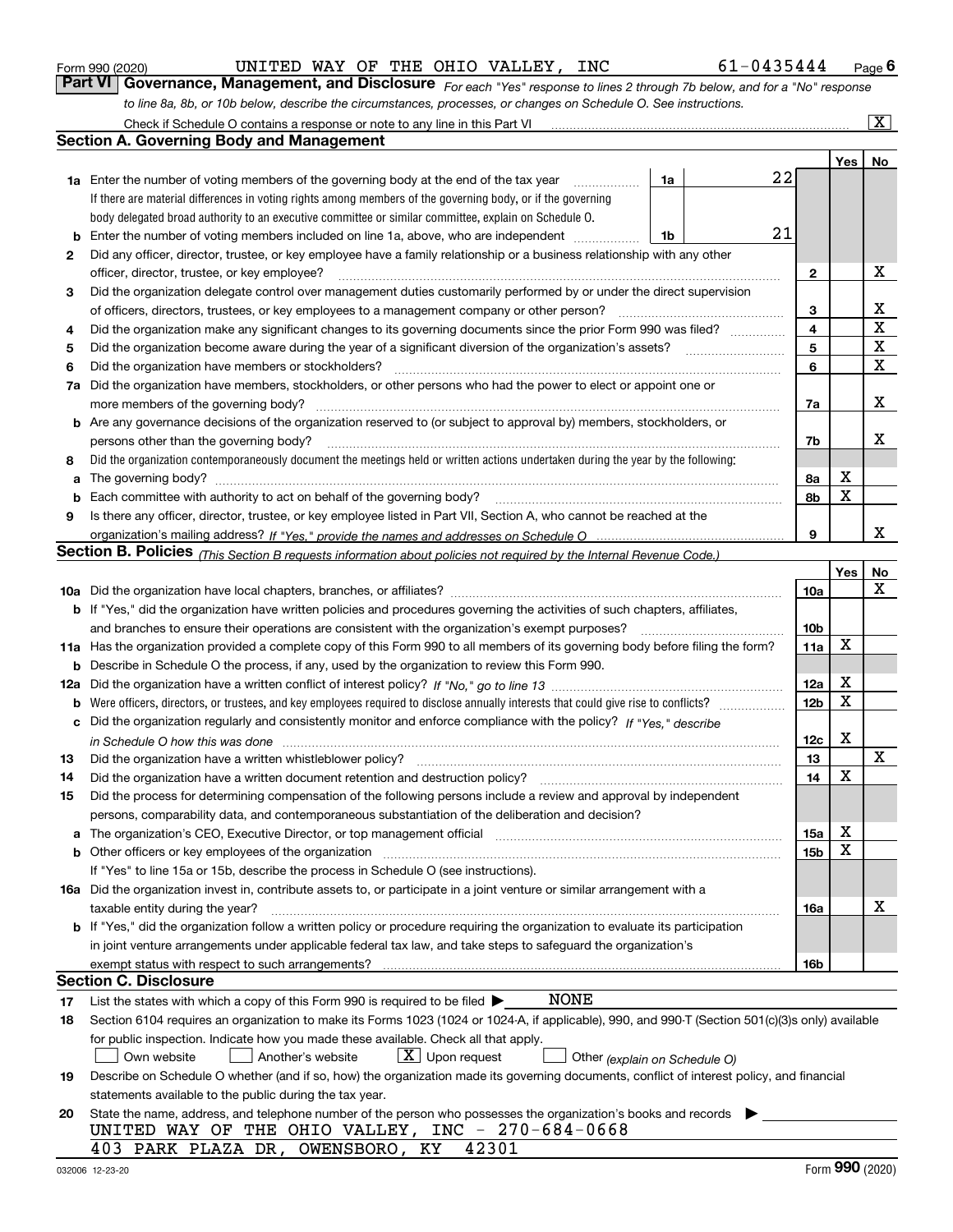<code>Form</code> 990 (2020) UNITED <code>WAY OF THE OHIO VALLEY</code> , INC 61-0435444 Page

 $\mathcal{L}^{\text{max}}$ 

**7Part VII Compensation of Officers, Directors, Trustees, Key Employees, Highest Compensated Employees, and Independent Contractors**

Check if Schedule O contains a response or note to any line in this Part VII

**Section A. Officers, Directors, Trustees, Key Employees, and Highest Compensated Employees**

**1a**  Complete this table for all persons required to be listed. Report compensation for the calendar year ending with or within the organization's tax year. **•** List all of the organization's current officers, directors, trustees (whether individuals or organizations), regardless of amount of compensation.

Enter -0- in columns (D), (E), and (F) if no compensation was paid.

 $\bullet$  List all of the organization's  $\,$ current key employees, if any. See instructions for definition of "key employee."

**•** List the organization's five current highest compensated employees (other than an officer, director, trustee, or key employee) who received reportable compensation (Box 5 of Form W-2 and/or Box 7 of Form 1099-MISC) of more than \$100,000 from the organization and any related organizations.

**•** List all of the organization's former officers, key employees, and highest compensated employees who received more than \$100,000 of reportable compensation from the organization and any related organizations.

**former directors or trustees**  ¥ List all of the organization's that received, in the capacity as a former director or trustee of the organization, more than \$10,000 of reportable compensation from the organization and any related organizations.

See instructions for the order in which to list the persons above.

Check this box if neither the organization nor any related organization compensated any current officer, director, or trustee.  $\mathcal{L}^{\text{max}}$ 

| (A)                           | (B)                                                                  |                                |                                                                                                             | (C)                     |                                    |                                            |                                 | (D)                                    | (E)                              | (F)                                                                      |
|-------------------------------|----------------------------------------------------------------------|--------------------------------|-------------------------------------------------------------------------------------------------------------|-------------------------|------------------------------------|--------------------------------------------|---------------------------------|----------------------------------------|----------------------------------|--------------------------------------------------------------------------|
| Name and title                | Average<br>hours per<br>week                                         |                                | Position<br>(do not check more than one<br>box, unless person is both an<br>officer and a director/trustee) |                         | Reportable<br>compensation<br>from | Reportable<br>compensation<br>from related | Estimated<br>amount of<br>other |                                        |                                  |                                                                          |
|                               | (list any<br>hours for<br>related<br>organizations<br>below<br>line) | Individual trustee or director | Institutional trustee                                                                                       | Officer                 | Key employee                       | Highest compensated<br>  employee          | Former                          | the<br>organization<br>(W-2/1099-MISC) | organizations<br>(W-2/1099-MISC) | compensation<br>from the<br>organization<br>and related<br>organizations |
| DAVID ROSS<br>(1)             | 40.00                                                                |                                |                                                                                                             |                         |                                    |                                            |                                 |                                        |                                  |                                                                          |
| PRESIDENT, SECRETARY          |                                                                      | $\mathbf X$                    |                                                                                                             | $\overline{\textbf{X}}$ |                                    |                                            |                                 | 88,836.                                | $\mathbf 0$ .                    | 25,759.                                                                  |
| (2)<br><b>JOE BERRY</b>       | 1.00                                                                 |                                |                                                                                                             |                         |                                    |                                            |                                 |                                        |                                  |                                                                          |
| <b>DIRECTOR</b>               |                                                                      | X                              |                                                                                                             | $\overline{\textbf{X}}$ |                                    |                                            |                                 | 0.                                     | $\mathbf 0$ .                    | $0_{.}$                                                                  |
| <b>JO SHAKE</b><br>(3)        | 1.00                                                                 |                                |                                                                                                             |                         |                                    |                                            |                                 |                                        |                                  |                                                                          |
| <b>CHAIR</b>                  |                                                                      | $\mathbf X$                    |                                                                                                             | $\overline{\textbf{X}}$ |                                    |                                            |                                 | 0.                                     | $\mathbf 0$ .                    | $0_{\cdot}$                                                              |
| (4)<br>GARY COMPTON           | 1.00                                                                 |                                |                                                                                                             |                         |                                    |                                            |                                 |                                        |                                  |                                                                          |
| <b>TREASURER</b>              |                                                                      | X                              |                                                                                                             | $\overline{\textbf{X}}$ |                                    |                                            |                                 | 0.                                     | 0.                               | $\mathbf 0$ .                                                            |
| (5) DAVID BRISTOW             | 1.00                                                                 |                                |                                                                                                             |                         |                                    |                                            |                                 |                                        |                                  |                                                                          |
| <b>DIRECTOR</b>               |                                                                      | $\overline{\textbf{X}}$        |                                                                                                             |                         |                                    |                                            |                                 | 0.                                     | 0.                               | $0_{.}$                                                                  |
| (6)<br>NATHANIEL BERRY        | 1.00                                                                 |                                |                                                                                                             |                         |                                    |                                            |                                 |                                        |                                  |                                                                          |
| <b>DIRECTOR</b>               |                                                                      | $\overline{\textbf{X}}$        |                                                                                                             |                         |                                    |                                            |                                 | 0.                                     | $\mathbf 0$ .                    | $\mathbf 0$ .                                                            |
| <b>TOBY HALL</b><br>(7)       | 1.00                                                                 |                                |                                                                                                             |                         |                                    |                                            |                                 |                                        |                                  |                                                                          |
| <b>DIRECTOR</b>               |                                                                      | $\mathbf X$                    |                                                                                                             |                         |                                    |                                            |                                 | 0.                                     | 0.                               | $0_{\cdot}$                                                              |
| (8)<br>ANGELA HAMRIC WANINGER | 1.00                                                                 |                                |                                                                                                             |                         |                                    |                                            |                                 |                                        |                                  |                                                                          |
| <b>DIRECTOR</b>               |                                                                      | $\overline{\textbf{X}}$        |                                                                                                             |                         |                                    |                                            |                                 | 0.                                     | 0.                               | $0_{\cdot}$                                                              |
| <b>BARRY BRATCHER</b><br>(9)  | 1.00                                                                 |                                |                                                                                                             |                         |                                    |                                            |                                 |                                        |                                  |                                                                          |
| <b>DIRECTOR</b>               |                                                                      | $\rm X$                        |                                                                                                             |                         |                                    |                                            |                                 | 0.                                     | 0.                               | $0_{.}$                                                                  |
| (10) JEFF JOHNSON             | 1.00                                                                 |                                |                                                                                                             |                         |                                    |                                            |                                 |                                        |                                  |                                                                          |
| <b>DIRECTOR</b>               |                                                                      | $\overline{\textbf{X}}$        |                                                                                                             |                         |                                    |                                            |                                 | 0.                                     | 0.                               | $\mathbf 0$ .                                                            |
| (11) CHRIS GEARY              | 1.00                                                                 |                                |                                                                                                             |                         |                                    |                                            |                                 |                                        |                                  |                                                                          |
| <b>DIRECTOR</b>               |                                                                      | $\rm X$                        |                                                                                                             |                         |                                    |                                            |                                 | 0.                                     | 0.                               | $\mathbf 0$ .                                                            |
| (12) MARSHA LOVERN            | 1.00                                                                 |                                |                                                                                                             |                         |                                    |                                            |                                 |                                        |                                  |                                                                          |
| <b>DIRECTOR</b>               |                                                                      | X                              |                                                                                                             |                         |                                    |                                            |                                 | 0.                                     | 0.                               | $0_{.}$                                                                  |
| (13) PATTY MILLAY             | 1.00                                                                 |                                |                                                                                                             |                         |                                    |                                            |                                 |                                        |                                  |                                                                          |
| <b>DIRECTOR</b>               |                                                                      | X                              |                                                                                                             |                         |                                    |                                            |                                 | 0.                                     | $\mathbf 0$ .                    | $0_{.}$                                                                  |
| (14) JOE TAYLOR               | 1.00                                                                 |                                |                                                                                                             |                         |                                    |                                            |                                 |                                        |                                  |                                                                          |
| <b>DIRECTOR</b>               |                                                                      | X                              |                                                                                                             |                         |                                    |                                            |                                 | 0.                                     | $\mathbf 0$ .                    | $\mathbf 0$ .                                                            |
| (15) SCOTT JUDD               | 1.00                                                                 |                                |                                                                                                             |                         |                                    |                                            |                                 |                                        |                                  |                                                                          |
| <b>DIRECTOR</b>               |                                                                      | X                              |                                                                                                             |                         |                                    |                                            |                                 | 0.                                     | $\mathbf 0$ .                    | $\mathbf 0$ .                                                            |
| (16) JASON KOGER              | 1.00                                                                 |                                |                                                                                                             |                         |                                    |                                            |                                 |                                        |                                  |                                                                          |
| <b>DIRECTOR</b>               |                                                                      | X                              |                                                                                                             |                         |                                    |                                            |                                 | 0.                                     | $\mathbf 0$ .                    | $\mathbf 0$ .                                                            |
| (17) ADAM O'NAN               | 1.00                                                                 |                                |                                                                                                             |                         |                                    |                                            |                                 |                                        |                                  |                                                                          |
| <b>DIRECTOR</b>               |                                                                      | $\rm X$                        |                                                                                                             |                         |                                    |                                            |                                 | 0.                                     | $\mathbf 0$ .                    | $\mathbf 0$ .                                                            |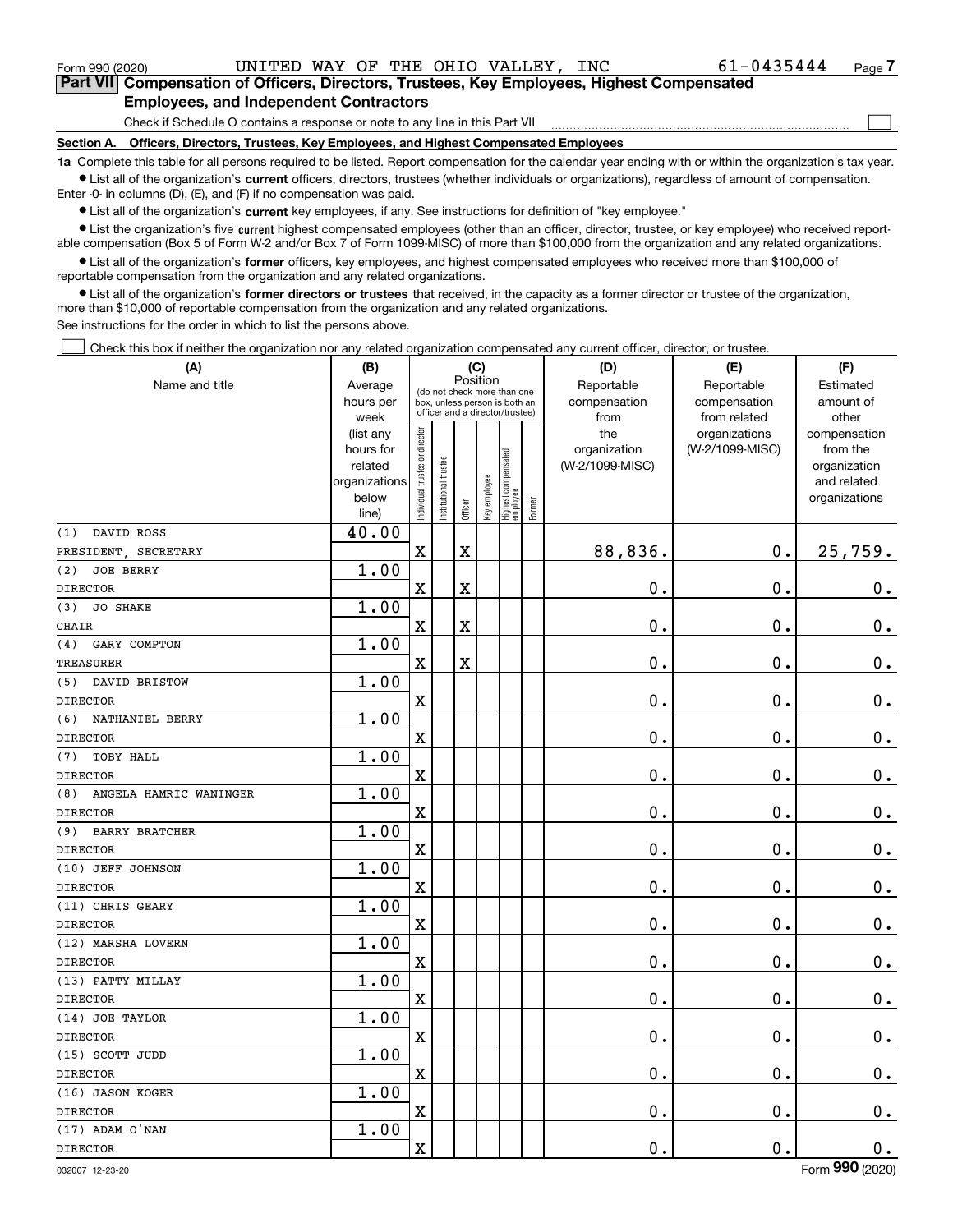| UNITED WAY OF THE OHIO VALLEY, INC<br>Form 990 (2020)                                                                                                                                                                                                                                 |                                                                      |                                                                                                                                                          |                      |         |              |                                 |        |                                        | 61-0435444                       |                                                   |                                                                          | Page $8$      |                                        |
|---------------------------------------------------------------------------------------------------------------------------------------------------------------------------------------------------------------------------------------------------------------------------------------|----------------------------------------------------------------------|----------------------------------------------------------------------------------------------------------------------------------------------------------|----------------------|---------|--------------|---------------------------------|--------|----------------------------------------|----------------------------------|---------------------------------------------------|--------------------------------------------------------------------------|---------------|----------------------------------------|
| <b>Part VII</b><br>Section A. Officers, Directors, Trustees, Key Employees, and Highest Compensated Employees (continued)                                                                                                                                                             |                                                                      |                                                                                                                                                          |                      |         |              |                                 |        |                                        |                                  |                                                   |                                                                          |               |                                        |
| (A)<br>Name and title                                                                                                                                                                                                                                                                 | (B)<br>Average<br>hours per<br>week                                  | (D)<br>Position<br>Reportable<br>(do not check more than one<br>compensation<br>box, unless person is both an<br>officer and a director/trustee)<br>from |                      | (C)     |              |                                 |        |                                        |                                  | (E)<br>Reportable<br>compensation<br>from related |                                                                          |               | (F)<br>Estimated<br>amount of<br>other |
|                                                                                                                                                                                                                                                                                       | (list any<br>hours for<br>related<br>organizations<br>below<br>line) | Individual trustee or director                                                                                                                           | nstitutional trustee | Officer | Key employee | Highest compensated<br>employee | Former | the<br>organization<br>(W-2/1099-MISC) | organizations<br>(W-2/1099-MISC) |                                                   | compensation<br>from the<br>organization<br>and related<br>organizations |               |                                        |
| (18) BRIDGET REID<br><b>DIRECTOR</b>                                                                                                                                                                                                                                                  | 1.00                                                                 | X                                                                                                                                                        |                      |         |              |                                 |        | 0.                                     |                                  | Ο.                                                |                                                                          | 0.            |                                        |
| (19) CECE ROBINSON<br><b>DIRECTOR</b>                                                                                                                                                                                                                                                 | 1.00                                                                 | $\mathbf X$                                                                                                                                              |                      |         |              |                                 |        | Ο.                                     |                                  | Ο.                                                |                                                                          | 0.            |                                        |
| (20) FRED MAY                                                                                                                                                                                                                                                                         | 1.00                                                                 |                                                                                                                                                          |                      |         |              |                                 |        |                                        |                                  |                                                   |                                                                          |               |                                        |
| <b>DIRECTOR</b><br>(21) JERRY MORRIS                                                                                                                                                                                                                                                  | 1.00                                                                 | $\mathbf X$                                                                                                                                              |                      |         |              |                                 |        | Ο.                                     |                                  | Ο.                                                |                                                                          | 0.            |                                        |
| <b>DIRECTOR</b>                                                                                                                                                                                                                                                                       |                                                                      | $\mathbf X$                                                                                                                                              |                      |         |              |                                 |        | Ο.                                     |                                  | Ο.                                                |                                                                          | 0.            |                                        |
| (22) TERRY WALKER<br>CHAIR ELECT                                                                                                                                                                                                                                                      | 1.00                                                                 | X                                                                                                                                                        |                      |         |              |                                 |        | Ο.                                     |                                  | Ο.                                                |                                                                          | 0.            |                                        |
|                                                                                                                                                                                                                                                                                       |                                                                      |                                                                                                                                                          |                      |         |              |                                 |        |                                        |                                  |                                                   |                                                                          |               |                                        |
|                                                                                                                                                                                                                                                                                       |                                                                      |                                                                                                                                                          |                      |         |              |                                 |        |                                        |                                  |                                                   |                                                                          |               |                                        |
|                                                                                                                                                                                                                                                                                       |                                                                      |                                                                                                                                                          |                      |         |              |                                 |        |                                        |                                  |                                                   |                                                                          |               |                                        |
|                                                                                                                                                                                                                                                                                       |                                                                      |                                                                                                                                                          |                      |         |              |                                 |        |                                        |                                  |                                                   |                                                                          |               |                                        |
| 1b Subtotal                                                                                                                                                                                                                                                                           |                                                                      |                                                                                                                                                          |                      |         |              |                                 | ▶      | 88,836.                                |                                  | 0.                                                |                                                                          | 25,759.       |                                        |
| Total from continuation sheets to Part VII, Section A<br>c                                                                                                                                                                                                                            |                                                                      |                                                                                                                                                          |                      |         |              |                                 |        | 0.<br>88,836.                          |                                  | 0.<br>0.                                          |                                                                          | 0.<br>25,759. |                                        |
| Total number of individuals (including but not limited to those listed above) who received more than \$100,000 of reportable<br>2<br>compensation from the organization $\blacktriangleright$                                                                                         |                                                                      |                                                                                                                                                          |                      |         |              |                                 |        |                                        |                                  |                                                   |                                                                          | 0             |                                        |
|                                                                                                                                                                                                                                                                                       |                                                                      |                                                                                                                                                          |                      |         |              |                                 |        |                                        |                                  |                                                   | Yes                                                                      | No            |                                        |
| Did the organization list any former officer, director, trustee, key employee, or highest compensated employee on<br>3                                                                                                                                                                |                                                                      |                                                                                                                                                          |                      |         |              |                                 |        |                                        |                                  |                                                   | З                                                                        | х             |                                        |
| line 1a? If "Yes," complete Schedule J for such individual manufactured contained and the line 1a? If "Yes," complete Schedule J for such individual<br>For any individual listed on line 1a, is the sum of reportable compensation and other compensation from the organization<br>4 |                                                                      |                                                                                                                                                          |                      |         |              |                                 |        |                                        |                                  |                                                   |                                                                          |               |                                        |
| Did any person listed on line 1a receive or accrue compensation from any unrelated organization or individual for services<br>5                                                                                                                                                       |                                                                      |                                                                                                                                                          |                      |         |              |                                 |        |                                        |                                  |                                                   | 4                                                                        | x             |                                        |
|                                                                                                                                                                                                                                                                                       |                                                                      |                                                                                                                                                          |                      |         |              |                                 |        |                                        |                                  |                                                   | 5                                                                        | X             |                                        |
| <b>Section B. Independent Contractors</b><br>Complete this table for your five highest compensated independent contractors that received more than \$100,000 of compensation from                                                                                                     |                                                                      |                                                                                                                                                          |                      |         |              |                                 |        |                                        |                                  |                                                   |                                                                          |               |                                        |
| 1<br>the organization. Report compensation for the calendar year ending with or within the organization's tax year.                                                                                                                                                                   |                                                                      |                                                                                                                                                          |                      |         |              |                                 |        |                                        |                                  |                                                   |                                                                          |               |                                        |
| (A)<br>Name and business address                                                                                                                                                                                                                                                      |                                                                      |                                                                                                                                                          | <b>NONE</b>          |         |              |                                 |        | (B)<br>Description of services         |                                  |                                                   | (C)<br>Compensation                                                      |               |                                        |
|                                                                                                                                                                                                                                                                                       |                                                                      |                                                                                                                                                          |                      |         |              |                                 |        |                                        |                                  |                                                   |                                                                          |               |                                        |
|                                                                                                                                                                                                                                                                                       |                                                                      |                                                                                                                                                          |                      |         |              |                                 |        |                                        |                                  |                                                   |                                                                          |               |                                        |
|                                                                                                                                                                                                                                                                                       |                                                                      |                                                                                                                                                          |                      |         |              |                                 |        |                                        |                                  |                                                   |                                                                          |               |                                        |
|                                                                                                                                                                                                                                                                                       |                                                                      |                                                                                                                                                          |                      |         |              |                                 |        |                                        |                                  |                                                   |                                                                          |               |                                        |
|                                                                                                                                                                                                                                                                                       |                                                                      |                                                                                                                                                          |                      |         |              |                                 |        |                                        |                                  |                                                   |                                                                          |               |                                        |
| Total number of independent contractors (including but not limited to those listed above) who received more than<br>2<br>\$100,000 of compensation from the organization                                                                                                              |                                                                      |                                                                                                                                                          |                      |         | 0            |                                 |        |                                        |                                  |                                                   |                                                                          |               |                                        |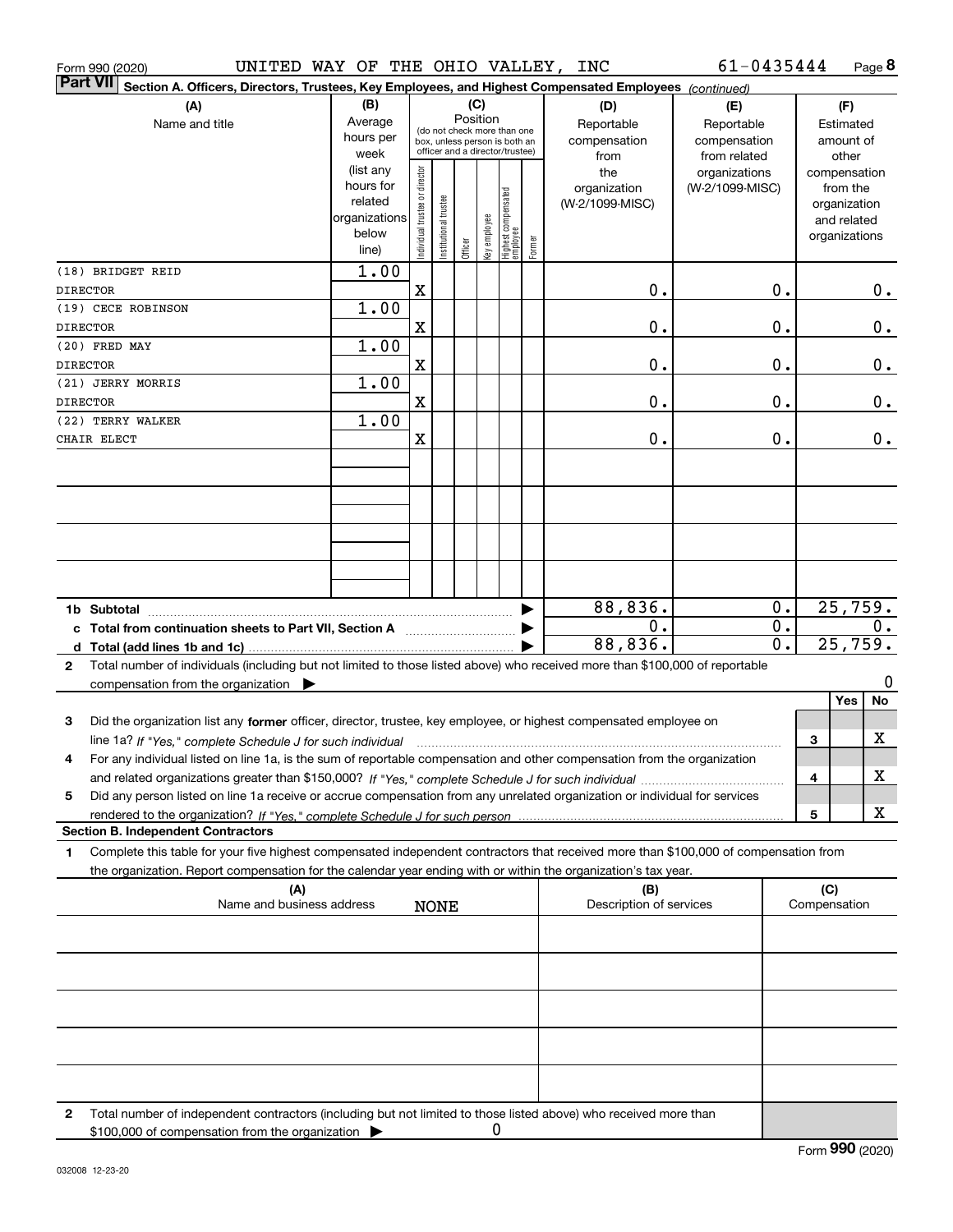|                                                           |                  | UNITED WAY OF THE OHIO VALLEY,<br>Form 990 (2020)                                  |                                      |                                  | <b>INC</b>                                                                                                                             | 61-0435444                    | Page 9                                                          |
|-----------------------------------------------------------|------------------|------------------------------------------------------------------------------------|--------------------------------------|----------------------------------|----------------------------------------------------------------------------------------------------------------------------------------|-------------------------------|-----------------------------------------------------------------|
|                                                           | <b>Part VIII</b> | <b>Statement of Revenue</b>                                                        |                                      |                                  |                                                                                                                                        |                               |                                                                 |
|                                                           |                  | Check if Schedule O contains a response or note to any line in this Part VIII      |                                      |                                  |                                                                                                                                        |                               |                                                                 |
|                                                           |                  |                                                                                    |                                      | (A)<br>Total revenue             | $\begin{array}{ c c c c }\hline \textbf{(B)} & \textbf{(C)} & \textbf{(D)}\hline \end{array}$<br>Related or exempt<br>function revenue | Unrelated<br>business revenue | (D)<br>Revenue excluded<br>from tax under<br>sections 512 - 514 |
|                                                           |                  | 1a<br>1 a Federated campaigns                                                      | 22,845.                              |                                  |                                                                                                                                        |                               |                                                                 |
|                                                           |                  | 1 <sub>b</sub><br><b>b</b> Membership dues<br>$\ldots \ldots \ldots \ldots \ldots$ |                                      |                                  |                                                                                                                                        |                               |                                                                 |
|                                                           | с                | 1 <sub>c</sub><br>Fundraising events                                               |                                      |                                  |                                                                                                                                        |                               |                                                                 |
|                                                           |                  | 1 <sub>d</sub><br>d Related organizations                                          |                                      |                                  |                                                                                                                                        |                               |                                                                 |
|                                                           | е                | 1e<br>Government grants (contributions)                                            | 515, 351.                            |                                  |                                                                                                                                        |                               |                                                                 |
|                                                           |                  | f All other contributions, gifts, grants, and                                      |                                      |                                  |                                                                                                                                        |                               |                                                                 |
| Contributions, Gifts, Grants<br>and Other Similar Amounts |                  | similar amounts not included above<br>1f                                           | 1,480,711.                           |                                  |                                                                                                                                        |                               |                                                                 |
|                                                           | g                | $1g$ \$<br>Noncash contributions included in lines 1a-1f                           |                                      |                                  |                                                                                                                                        |                               |                                                                 |
|                                                           |                  |                                                                                    |                                      | 2,018,907.                       |                                                                                                                                        |                               |                                                                 |
|                                                           |                  |                                                                                    | <b>Business Code</b>                 |                                  |                                                                                                                                        |                               |                                                                 |
| Program Service<br>Revenue                                |                  | 2 a ADMINISTRATIVE FEES                                                            | 813219                               | 33,023.                          | 33,023.                                                                                                                                |                               |                                                                 |
|                                                           | b                | <u> 1989 - Johann Barbara, martxa alemaniar a</u>                                  |                                      |                                  |                                                                                                                                        |                               |                                                                 |
|                                                           | c                |                                                                                    |                                      |                                  |                                                                                                                                        |                               |                                                                 |
|                                                           | d<br>е           | <u> 1989 - Johann Stoff, Amerikaansk politiker († 1908)</u>                        |                                      |                                  |                                                                                                                                        |                               |                                                                 |
|                                                           | f                | All other program service revenue                                                  |                                      |                                  |                                                                                                                                        |                               |                                                                 |
|                                                           | a                |                                                                                    |                                      | 33,023.                          |                                                                                                                                        |                               |                                                                 |
|                                                           | 3                | Investment income (including dividends, interest, and                              |                                      |                                  |                                                                                                                                        |                               |                                                                 |
|                                                           |                  |                                                                                    |                                      | 2,575.                           |                                                                                                                                        |                               | 2,575.                                                          |
|                                                           | 4                | Income from investment of tax-exempt bond proceeds                                 |                                      |                                  |                                                                                                                                        |                               |                                                                 |
|                                                           | 5                |                                                                                    |                                      |                                  |                                                                                                                                        |                               |                                                                 |
|                                                           |                  | (i) Real                                                                           | (ii) Personal                        |                                  |                                                                                                                                        |                               |                                                                 |
|                                                           |                  | 6a<br>6 a Gross rents                                                              |                                      |                                  |                                                                                                                                        |                               |                                                                 |
|                                                           | b                | 6b<br>Less: rental expenses                                                        |                                      |                                  |                                                                                                                                        |                               |                                                                 |
|                                                           | c                | Rental income or (loss)<br>6c                                                      |                                      |                                  |                                                                                                                                        |                               |                                                                 |
|                                                           |                  | d Net rental income or (loss)                                                      |                                      |                                  |                                                                                                                                        |                               |                                                                 |
|                                                           |                  | (i) Securities<br>7 a Gross amount from sales of                                   | (ii) Other                           |                                  |                                                                                                                                        |                               |                                                                 |
|                                                           |                  | assets other than inventory<br>7a                                                  |                                      |                                  |                                                                                                                                        |                               |                                                                 |
|                                                           |                  | <b>b</b> Less: cost or other basis                                                 |                                      |                                  |                                                                                                                                        |                               |                                                                 |
| evenue                                                    |                  | 7b<br>and sales expenses<br>7c                                                     |                                      |                                  |                                                                                                                                        |                               |                                                                 |
|                                                           |                  | c Gain or (loss)                                                                   |                                      |                                  |                                                                                                                                        |                               |                                                                 |
|                                                           |                  | 8 a Gross income from fundraising events (not                                      |                                      |                                  |                                                                                                                                        |                               |                                                                 |
| Other <sub>R</sub>                                        |                  | including \$                                                                       |                                      |                                  |                                                                                                                                        |                               |                                                                 |
|                                                           |                  | contributions reported on line 1c). See                                            |                                      |                                  |                                                                                                                                        |                               |                                                                 |
|                                                           |                  |                                                                                    | 3,500.<br> 8a                        |                                  |                                                                                                                                        |                               |                                                                 |
|                                                           |                  | <b>b</b> Less: direct expenses                                                     | $\overline{1}$ 63.<br>8 <sub>b</sub> |                                  |                                                                                                                                        |                               |                                                                 |
|                                                           |                  | c Net income or (loss) from fundraising events                                     | ▶                                    | 3,337.                           |                                                                                                                                        |                               | 3,337.                                                          |
|                                                           |                  | 9 a Gross income from gaming activities. See                                       |                                      |                                  |                                                                                                                                        |                               |                                                                 |
|                                                           |                  |                                                                                    | 9a                                   |                                  |                                                                                                                                        |                               |                                                                 |
|                                                           |                  | <b>b</b> Less: direct expenses <b>manually</b>                                     | 9 <sub>b</sub>                       |                                  |                                                                                                                                        |                               |                                                                 |
|                                                           |                  | c Net income or (loss) from gaming activities                                      |                                      |                                  |                                                                                                                                        |                               |                                                                 |
|                                                           |                  | 10 a Gross sales of inventory, less returns                                        |                                      |                                  |                                                                                                                                        |                               |                                                                 |
|                                                           |                  |                                                                                    | 10a                                  |                                  |                                                                                                                                        |                               |                                                                 |
|                                                           |                  | <b>b</b> Less: cost of goods sold                                                  | 10 <sub>b</sub>                      |                                  |                                                                                                                                        |                               |                                                                 |
|                                                           |                  | c Net income or (loss) from sales of inventory                                     |                                      |                                  |                                                                                                                                        |                               |                                                                 |
|                                                           |                  | 11 a OTHER                                                                         | <b>Business Code</b><br>999999       | 4,720.                           |                                                                                                                                        |                               | 4,720.                                                          |
| Miscellaneous<br>Revenue                                  | b                |                                                                                    |                                      |                                  |                                                                                                                                        |                               |                                                                 |
|                                                           | c                |                                                                                    |                                      |                                  |                                                                                                                                        |                               |                                                                 |
|                                                           |                  |                                                                                    |                                      |                                  |                                                                                                                                        |                               |                                                                 |
|                                                           |                  |                                                                                    | $\blacktriangleright$                | 4,720.                           |                                                                                                                                        |                               |                                                                 |
|                                                           | 12               |                                                                                    |                                      | $\blacktriangleright$ 2,062,562. | 33,023.                                                                                                                                | $0$ .                         | 10,632.                                                         |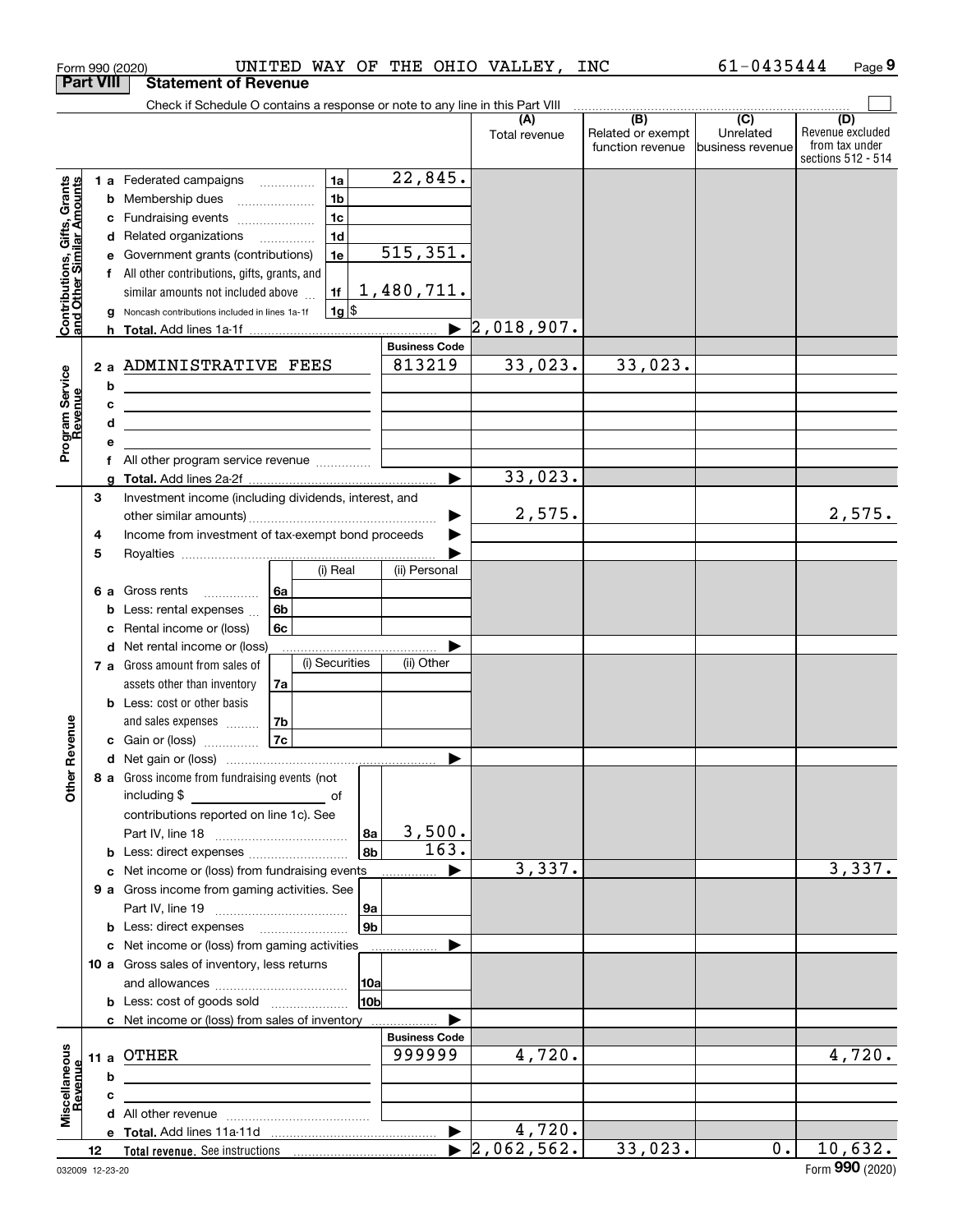**10**

| Section 501(c)(3) and 501(c)(4) organizations must complete all columns. All other organizations must complete column (A). |  |  |  |
|----------------------------------------------------------------------------------------------------------------------------|--|--|--|
|                                                                                                                            |  |  |  |

|              | Do not include amounts reported on lines 6b,<br>7b, 8b, 9b, and 10b of Part VIII.                                                                                                                          | (A)<br>Total expenses | (B)<br>Program service<br>expenses | $\overline{C}$<br>Management and<br>general expenses | (D)<br>Fundraising<br>expenses |
|--------------|------------------------------------------------------------------------------------------------------------------------------------------------------------------------------------------------------------|-----------------------|------------------------------------|------------------------------------------------------|--------------------------------|
| 1.           | Grants and other assistance to domestic organizations                                                                                                                                                      |                       |                                    |                                                      |                                |
|              | and domestic governments. See Part IV, line 21                                                                                                                                                             | 1,335,710.            | 1,335,710.                         |                                                      |                                |
| $\mathbf{2}$ | Grants and other assistance to domestic                                                                                                                                                                    |                       |                                    |                                                      |                                |
|              | individuals. See Part IV, line 22                                                                                                                                                                          |                       |                                    |                                                      |                                |
| 3            | Grants and other assistance to foreign                                                                                                                                                                     |                       |                                    |                                                      |                                |
|              | organizations, foreign governments, and foreign                                                                                                                                                            |                       |                                    |                                                      |                                |
|              | individuals. See Part IV, lines 15 and 16                                                                                                                                                                  |                       |                                    |                                                      |                                |
| 4            | Benefits paid to or for members                                                                                                                                                                            |                       |                                    |                                                      |                                |
| 5            | Compensation of current officers, directors,                                                                                                                                                               |                       |                                    |                                                      |                                |
|              | trustees, and key employees                                                                                                                                                                                | 112,925.              | 76,788.                            | 25,973.                                              | 10, 164.                       |
| 6            | Compensation not included above to disqualified                                                                                                                                                            |                       |                                    |                                                      |                                |
|              | persons (as defined under section 4958(f)(1)) and                                                                                                                                                          |                       |                                    |                                                      |                                |
|              | persons described in section 4958(c)(3)(B)                                                                                                                                                                 |                       |                                    |                                                      |                                |
| 7            | Other salaries and wages                                                                                                                                                                                   | 202,859.              | 71,089.                            | 79,647.                                              | 52, 123.                       |
| 8            | Pension plan accruals and contributions (include                                                                                                                                                           |                       |                                    |                                                      |                                |
|              | section 401(k) and 403(b) employer contributions)                                                                                                                                                          | 13,425.               | $\frac{4,627}{22,566}$             | 5,310.                                               | 3,488.                         |
| 9            |                                                                                                                                                                                                            | $\overline{58,974.}$  |                                    | $\overline{22,217}$ .                                | 14,191.                        |
| 10           |                                                                                                                                                                                                            | 21, 138.              | 9,533.                             | 7,250.                                               | 4,355.                         |
| 11           | Fees for services (nonemployees):                                                                                                                                                                          |                       |                                    |                                                      |                                |
| a            |                                                                                                                                                                                                            |                       |                                    |                                                      |                                |
| b            |                                                                                                                                                                                                            |                       |                                    |                                                      |                                |
| c            |                                                                                                                                                                                                            | 17,499.               |                                    | 17,499.                                              |                                |
| d            |                                                                                                                                                                                                            |                       |                                    |                                                      |                                |
| e            | Professional fundraising services. See Part IV, line 17                                                                                                                                                    |                       |                                    |                                                      |                                |
| f            | Investment management fees                                                                                                                                                                                 |                       |                                    |                                                      |                                |
| g            | Other. (If line 11g amount exceeds 10% of line 25,                                                                                                                                                         |                       |                                    |                                                      |                                |
|              | column (A) amount, list line 11g expenses on Sch O.)                                                                                                                                                       | 81,778.               | 35,178.                            | 26,754.                                              | 19,846.                        |
| 12           |                                                                                                                                                                                                            | 22, 294.              | 5,371.                             | $\overline{402}$ .                                   | 16,521.                        |
| 13           |                                                                                                                                                                                                            | 17,778.               | 8,018.                             | 6,098.                                               | 3,662.                         |
| 14           |                                                                                                                                                                                                            | 9,726.                | 4,386.                             | 3,336.                                               | $\overline{2,004}$ .           |
| 15           |                                                                                                                                                                                                            |                       |                                    |                                                      |                                |
| 16           |                                                                                                                                                                                                            | 11,259.               | 5,078.                             | 3,862.                                               | 2,319.                         |
| 17           | Travel                                                                                                                                                                                                     | 4,296.                | $\overline{2,148}$ .               | 1,074.                                               | 1,074.                         |
| 18           | Payments of travel or entertainment expenses                                                                                                                                                               |                       |                                    |                                                      |                                |
|              | for any federal, state, or local public officials                                                                                                                                                          |                       |                                    |                                                      |                                |
| 19           | Conferences, conventions, and meetings                                                                                                                                                                     | $\overline{1,495}$ .  | 748.                               | 374.                                                 | 373.                           |
| 20           | Interest                                                                                                                                                                                                   |                       |                                    |                                                      |                                |
| 21           |                                                                                                                                                                                                            | 29,281.               | 14,641.                            | 7,320.                                               | 7,320.                         |
| 22           | Depreciation, depletion, and amortization                                                                                                                                                                  | 8,714.                | 3,930.                             | $\overline{2,989}$ .                                 | 1,795.                         |
| 23           | Insurance                                                                                                                                                                                                  | 6,391.                | 2,882.                             | $\overline{2,192}$ .                                 | 1,317.                         |
| 24           | Other expenses. Itemize expenses not covered<br>above (List miscellaneous expenses on line 24e. If<br>line 24e amount exceeds 10% of line 25, column (A)<br>amount, list line 24e expenses on Schedule O.) |                       |                                    |                                                      |                                |
|              | $a$ 2-1-1 SERVICE                                                                                                                                                                                          | 29,113.               | 29,113.                            |                                                      |                                |
| $\mathbf b$  | MISCELLANEOUS                                                                                                                                                                                              | 3,666.                | 1,425.                             | 1,008.                                               | 1,233.                         |
| C            | AWARDS & RECOGNITION                                                                                                                                                                                       | $\overline{1,624}$ .  | 812.                               | 0.                                                   | 812.                           |
| d            |                                                                                                                                                                                                            |                       |                                    |                                                      |                                |
| е            | All other expenses                                                                                                                                                                                         |                       |                                    |                                                      |                                |
| 25           | Total functional expenses. Add lines 1 through 24e                                                                                                                                                         | 1,989,945.            | 1,634,043.                         | 213,305.                                             | 142,597.                       |
| 26           | Joint costs. Complete this line only if the organization                                                                                                                                                   |                       |                                    |                                                      |                                |
|              | reported in column (B) joint costs from a combined                                                                                                                                                         |                       |                                    |                                                      |                                |
|              | educational campaign and fundraising solicitation.                                                                                                                                                         |                       |                                    |                                                      |                                |
|              | Check here $\blacktriangleright$<br>if following SOP 98-2 (ASC 958-720)                                                                                                                                    |                       |                                    |                                                      |                                |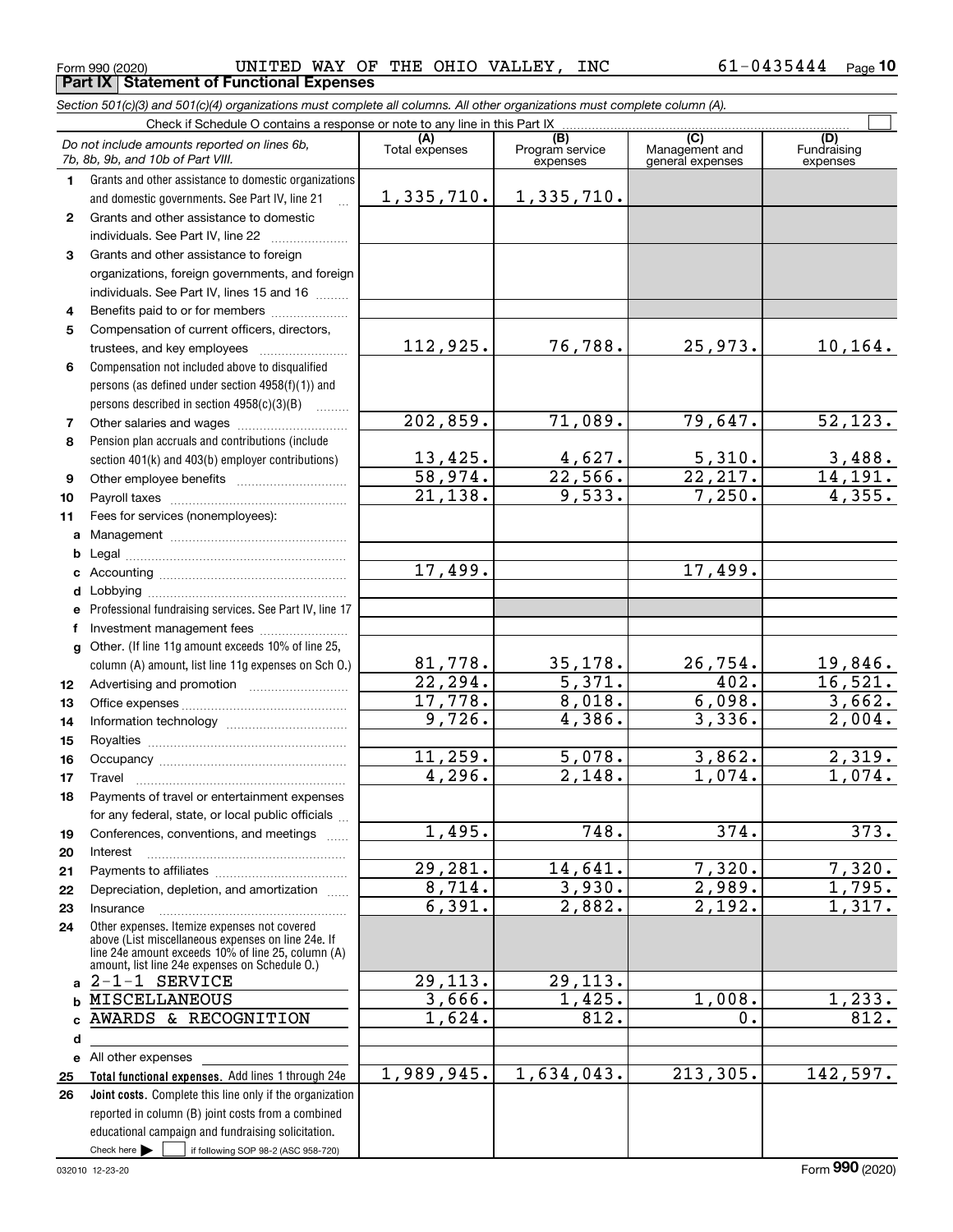| Form 990 (2020) | UNITED | WAY<br>ОF | THE | OHIO<br>VALLEY | INC | . 4 4 A<br>$\overline{ }$ | Page |
|-----------------|--------|-----------|-----|----------------|-----|---------------------------|------|
|                 |        |           |     |                |     |                           |      |

|                             |    |                                                                                                                                                                                                                                |                                                                                         |                          | (A)<br>Beginning of year |                 | (B)<br>End of year       |
|-----------------------------|----|--------------------------------------------------------------------------------------------------------------------------------------------------------------------------------------------------------------------------------|-----------------------------------------------------------------------------------------|--------------------------|--------------------------|-----------------|--------------------------|
|                             | 1  |                                                                                                                                                                                                                                |                                                                                         |                          | 139,575.                 | $\mathbf{1}$    | 198, 402.                |
|                             | 2  |                                                                                                                                                                                                                                |                                                                                         |                          | 796, 790.                | $\mathbf{2}$    | 537,340.                 |
|                             | 3  |                                                                                                                                                                                                                                |                                                                                         |                          | 785, 323.                | $\mathbf{3}$    | 702,907.                 |
|                             | 4  |                                                                                                                                                                                                                                |                                                                                         |                          |                          | 4               |                          |
|                             | 5  | Loans and other receivables from any current or former officer, director,                                                                                                                                                      |                                                                                         |                          |                          |                 |                          |
|                             |    | trustee, key employee, creator or founder, substantial contributor, or 35%                                                                                                                                                     |                                                                                         |                          |                          |                 |                          |
|                             |    | controlled entity or family member of any of these persons                                                                                                                                                                     |                                                                                         |                          |                          | 5               |                          |
|                             | 6  | Loans and other receivables from other disqualified persons (as defined                                                                                                                                                        |                                                                                         |                          |                          |                 |                          |
|                             |    |                                                                                                                                                                                                                                | under section $4958(f)(1)$ , and persons described in section $4958(c)(3)(B)$<br>$\sim$ |                          |                          |                 |                          |
|                             | 7  |                                                                                                                                                                                                                                |                                                                                         | $\overline{7}$           |                          |                 |                          |
| Assets                      | 8  |                                                                                                                                                                                                                                |                                                                                         | 8                        |                          |                 |                          |
|                             | 9  | Prepaid expenses and deferred charges                                                                                                                                                                                          |                                                                                         | 9                        |                          |                 |                          |
|                             |    | 10a Land, buildings, and equipment: cost or other                                                                                                                                                                              |                                                                                         |                          |                          |                 |                          |
|                             |    | basis. Complete Part VI of Schedule D  10a                                                                                                                                                                                     |                                                                                         | 206,440.                 |                          |                 |                          |
|                             |    | <b>b</b> Less: accumulated depreciation<br>. 1                                                                                                                                                                                 | 10 <sub>b</sub>                                                                         | 79,989.                  | 109,627.                 | 10 <sub>c</sub> | 126,451.                 |
|                             | 11 |                                                                                                                                                                                                                                |                                                                                         |                          |                          | 11              |                          |
|                             | 12 |                                                                                                                                                                                                                                |                                                                                         | 12                       |                          |                 |                          |
|                             | 13 |                                                                                                                                                                                                                                |                                                                                         | 13                       |                          |                 |                          |
|                             | 14 |                                                                                                                                                                                                                                |                                                                                         |                          |                          | 14              |                          |
|                             | 15 |                                                                                                                                                                                                                                |                                                                                         |                          | 501,063.                 | 15              | 634,299.                 |
|                             | 16 |                                                                                                                                                                                                                                |                                                                                         |                          | 2,332,378.               | 16              | 2,199,399.               |
|                             | 17 |                                                                                                                                                                                                                                |                                                                                         |                          | $\overline{4,075}$ .     | 17              | 10, 125.                 |
|                             | 18 |                                                                                                                                                                                                                                |                                                                                         |                          | 1, 263, 260.             | 18              | 900,066.                 |
|                             | 19 | Deferred revenue manual contracts and contracts are all the contracts and contracts are contracted and contracts are contracted and contract are contracted and contract are contracted and contract are contracted and contra |                                                                                         |                          | 85,800.                  | 19              | 104, 112.                |
|                             | 20 |                                                                                                                                                                                                                                |                                                                                         |                          |                          | 20              |                          |
|                             | 21 | Escrow or custodial account liability. Complete Part IV of Schedule D                                                                                                                                                          |                                                                                         | $\overline{\phantom{a}}$ |                          | 21              |                          |
|                             | 22 | Loans and other payables to any current or former officer, director,                                                                                                                                                           |                                                                                         |                          |                          |                 |                          |
|                             |    | trustee, key employee, creator or founder, substantial contributor, or 35%                                                                                                                                                     |                                                                                         |                          |                          |                 |                          |
| Liabilities                 |    | controlled entity or family member of any of these persons                                                                                                                                                                     |                                                                                         |                          |                          | 22              |                          |
|                             | 23 | Secured mortgages and notes payable to unrelated third parties                                                                                                                                                                 |                                                                                         |                          |                          | 23              |                          |
|                             | 24 |                                                                                                                                                                                                                                |                                                                                         |                          |                          | 24              |                          |
|                             | 25 | Other liabilities (including federal income tax, payables to related third                                                                                                                                                     |                                                                                         |                          |                          |                 |                          |
|                             |    | parties, and other liabilities not included on lines 17-24). Complete Part X                                                                                                                                                   |                                                                                         |                          |                          |                 |                          |
|                             |    | of Schedule D                                                                                                                                                                                                                  |                                                                                         |                          |                          | 25              |                          |
|                             | 26 | Total liabilities. Add lines 17 through 25                                                                                                                                                                                     |                                                                                         |                          | 1,353,135.               | 26              | $\overline{1,014,303}$ . |
|                             |    | Organizations that follow FASB ASC 958, check here $\blacktriangleright \lfloor X \rfloor$                                                                                                                                     |                                                                                         |                          |                          |                 |                          |
|                             |    | and complete lines 27, 28, 32, and 33.                                                                                                                                                                                         |                                                                                         |                          |                          |                 |                          |
|                             | 27 |                                                                                                                                                                                                                                |                                                                                         |                          | 480,531.                 | 27              | 497,665.                 |
|                             | 28 |                                                                                                                                                                                                                                |                                                                                         |                          | 498,712.                 | 28              | 687,431.                 |
|                             |    | Organizations that do not follow FASB ASC 958, check here $\blacktriangleright$                                                                                                                                                |                                                                                         |                          |                          |                 |                          |
|                             |    | and complete lines 29 through 33.                                                                                                                                                                                              |                                                                                         |                          |                          |                 |                          |
|                             | 29 |                                                                                                                                                                                                                                |                                                                                         |                          |                          | 29              |                          |
| Net Assets or Fund Balances | 30 | Paid-in or capital surplus, or land, building, or equipment fund                                                                                                                                                               |                                                                                         |                          |                          | 30              |                          |
|                             | 31 | Retained earnings, endowment, accumulated income, or other funds                                                                                                                                                               |                                                                                         |                          |                          | 31              |                          |
|                             | 32 |                                                                                                                                                                                                                                |                                                                                         |                          | $\overline{979,243}$ .   | 32              | 1,185,096.               |
|                             | 33 |                                                                                                                                                                                                                                |                                                                                         |                          | 2,332,378.               | 33              | 2,199,399.               |

Form (2020) **990**

## **Part X Balance Sheet**

| Form 990 (2020 |  |
|----------------|--|
|                |  |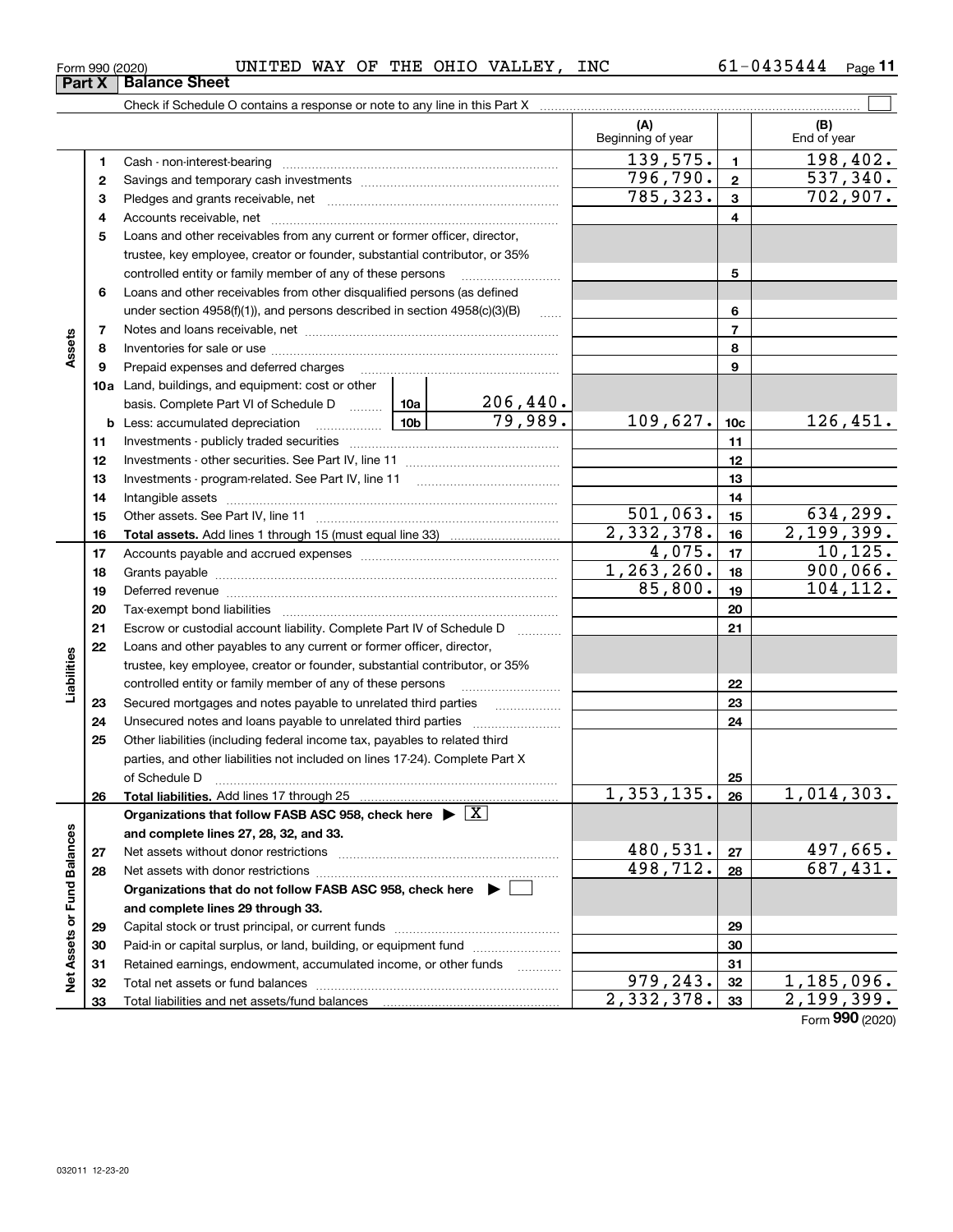|                                                                                                                   | UNITED WAY OF THE OHIO VALLEY, INC<br>Form 990 (2020)                                                                                                                                                                               |              | 61-0435444     |         | Page 12                 |  |  |
|-------------------------------------------------------------------------------------------------------------------|-------------------------------------------------------------------------------------------------------------------------------------------------------------------------------------------------------------------------------------|--------------|----------------|---------|-------------------------|--|--|
|                                                                                                                   | <b>Reconciliation of Net Assets</b><br>Part XI                                                                                                                                                                                      |              |                |         |                         |  |  |
|                                                                                                                   |                                                                                                                                                                                                                                     |              |                |         | $\overline{\mathtt{x}}$ |  |  |
|                                                                                                                   |                                                                                                                                                                                                                                     |              |                |         |                         |  |  |
| 1                                                                                                                 |                                                                                                                                                                                                                                     | 1.           | 2,062,562.     |         |                         |  |  |
| 2                                                                                                                 |                                                                                                                                                                                                                                     | $\mathbf{2}$ | 1,989,945.     | 72,617. |                         |  |  |
| З                                                                                                                 | 3<br>Revenue less expenses. Subtract line 2 from line 1                                                                                                                                                                             |              |                |         |                         |  |  |
| 4                                                                                                                 | $\overline{4}$                                                                                                                                                                                                                      |              |                |         |                         |  |  |
| 5                                                                                                                 | 5                                                                                                                                                                                                                                   |              |                |         |                         |  |  |
| 6                                                                                                                 | 6<br>Donated services and use of facilities [111] processes and the service of facilities [11] processes and use of facilities [11] processes and the service of facilities [11] processes and the service of the service of the se |              |                |         |                         |  |  |
| 7                                                                                                                 | $\overline{7}$<br>Investment expenses www.communication.com/www.communication.com/www.communication.com/www.com                                                                                                                     |              |                |         |                         |  |  |
| 8                                                                                                                 | Prior period adjustments                                                                                                                                                                                                            | 8            |                |         |                         |  |  |
| 9                                                                                                                 | Other changes in net assets or fund balances (explain on Schedule O)                                                                                                                                                                | 9            | 133,236.       |         |                         |  |  |
| 10                                                                                                                | Net assets or fund balances at end of year. Combine lines 3 through 9 (must equal Part X, line 32,                                                                                                                                  |              |                |         |                         |  |  |
|                                                                                                                   |                                                                                                                                                                                                                                     | 10           | 1,185,096.     |         |                         |  |  |
|                                                                                                                   | Part XII Financial Statements and Reporting                                                                                                                                                                                         |              |                |         |                         |  |  |
|                                                                                                                   |                                                                                                                                                                                                                                     |              |                |         | $\overline{\mathbf{X}}$ |  |  |
|                                                                                                                   |                                                                                                                                                                                                                                     |              |                | Yes     | <b>No</b>               |  |  |
| 1                                                                                                                 | $\boxed{\text{X}}$ Accrual<br>Accounting method used to prepare the Form 990: <u>June</u> Cash<br>Other                                                                                                                             |              |                |         |                         |  |  |
| If the organization changed its method of accounting from a prior year or checked "Other," explain in Schedule O. |                                                                                                                                                                                                                                     |              |                |         |                         |  |  |
| 2a Were the organization's financial statements compiled or reviewed by an independent accountant?<br>2a          |                                                                                                                                                                                                                                     |              |                |         |                         |  |  |
|                                                                                                                   | If "Yes," check a box below to indicate whether the financial statements for the year were compiled or reviewed on a                                                                                                                |              |                |         |                         |  |  |
|                                                                                                                   | separate basis, consolidated basis, or both:                                                                                                                                                                                        |              |                |         |                         |  |  |
|                                                                                                                   | Separate basis<br>Both consolidated and separate basis<br>Consolidated basis                                                                                                                                                        |              |                |         |                         |  |  |
|                                                                                                                   | <b>b</b> Were the organization's financial statements audited by an independent accountant?                                                                                                                                         |              | 2 <sub>b</sub> | Х       |                         |  |  |
|                                                                                                                   | If "Yes," check a box below to indicate whether the financial statements for the year were audited on a separate basis,                                                                                                             |              |                |         |                         |  |  |
|                                                                                                                   | consolidated basis, or both:                                                                                                                                                                                                        |              |                |         |                         |  |  |
|                                                                                                                   | $\lfloor x \rfloor$ Separate basis<br><b>Consolidated basis</b><br>Both consolidated and separate basis                                                                                                                             |              |                |         |                         |  |  |
|                                                                                                                   | c If "Yes" to line 2a or 2b, does the organization have a committee that assumes responsibility for oversight of the audit,                                                                                                         |              |                |         |                         |  |  |
|                                                                                                                   |                                                                                                                                                                                                                                     |              | 2c             | x       |                         |  |  |
|                                                                                                                   | If the organization changed either its oversight process or selection process during the tax year, explain on Schedule O.                                                                                                           |              |                |         |                         |  |  |
|                                                                                                                   | 3a As a result of a federal award, was the organization required to undergo an audit or audits as set forth in the Single Audit                                                                                                     |              |                |         |                         |  |  |
|                                                                                                                   |                                                                                                                                                                                                                                     |              | За             |         | x                       |  |  |
|                                                                                                                   | <b>b</b> If "Yes," did the organization undergo the required audit or audits? If the organization did not undergo the required audit                                                                                                |              |                |         |                         |  |  |
|                                                                                                                   |                                                                                                                                                                                                                                     |              | 3 <sub>b</sub> |         |                         |  |  |

Form (2020) **990**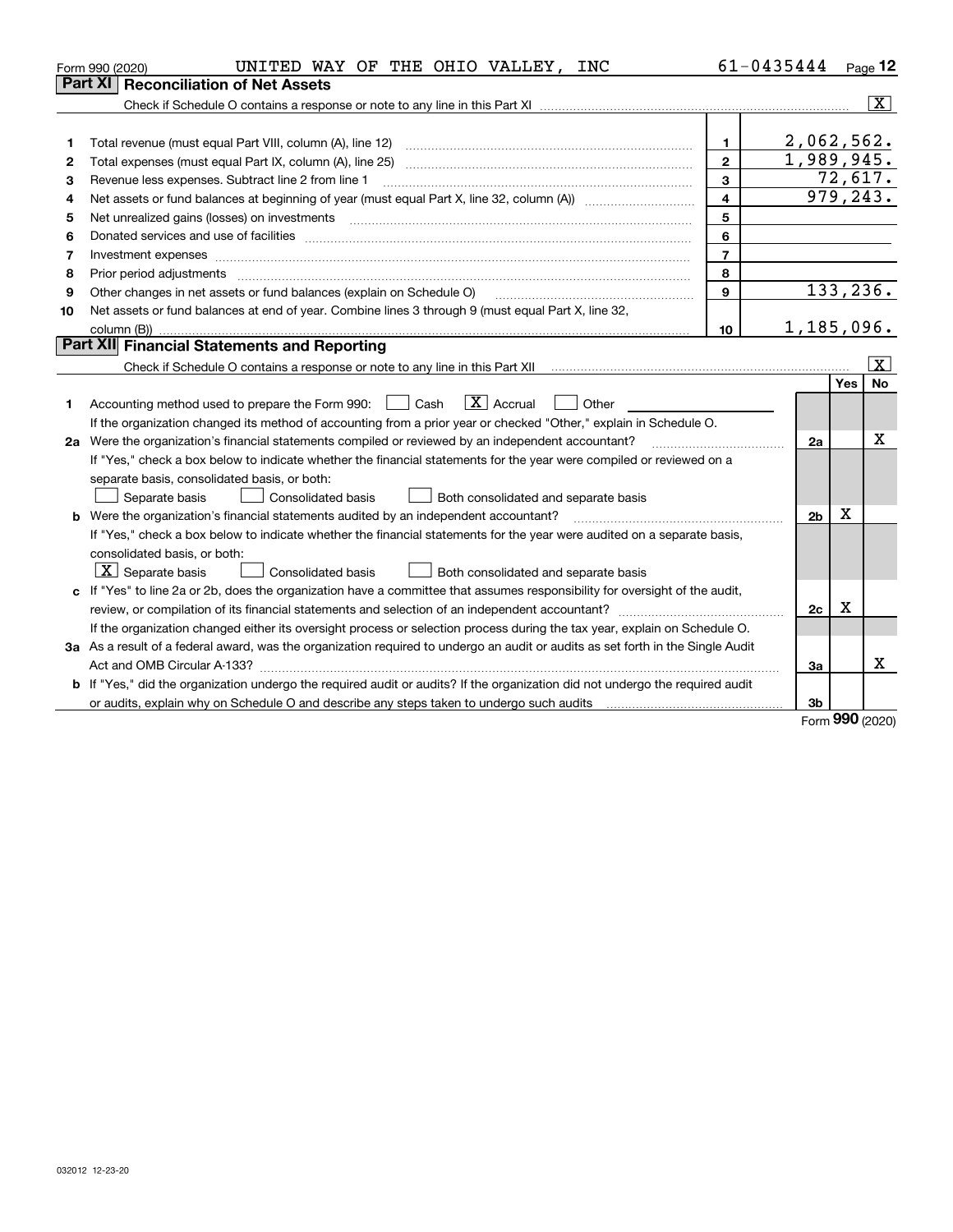| <b>SCHEDULE A</b> |  |  |  |  |  |  |
|-------------------|--|--|--|--|--|--|
|-------------------|--|--|--|--|--|--|

Department of the Treasury Internal Revenue Service

| (Form 990 or 990-EZ) |  |  |  |  |
|----------------------|--|--|--|--|
|----------------------|--|--|--|--|

# **Public Charity Status and Public Support**

**Complete if the organization is a section 501(c)(3) organization or a section 4947(a)(1) nonexempt charitable trust. | Attach to Form 990 or Form 990-EZ.** 

| <b>P</b> Allach to Form 330 or Form 330-LZ.                              |  |
|--------------------------------------------------------------------------|--|
| ► Go to www.irs.gov/Form990 for instructions and the latest information. |  |
|                                                                          |  |

| OMB No 1545-0047                    |
|-------------------------------------|
| 2020                                |
| <b>Open to Public</b><br>Inspection |

|  | Name of the organization |
|--|--------------------------|
|--|--------------------------|

|            | Name of the organization<br><b>Employer identification number</b> |                                                                                                                                                                                                                                                                                  |          |                                                        |                                 |    |                                                      |  |                                                    |
|------------|-------------------------------------------------------------------|----------------------------------------------------------------------------------------------------------------------------------------------------------------------------------------------------------------------------------------------------------------------------------|----------|--------------------------------------------------------|---------------------------------|----|------------------------------------------------------|--|----------------------------------------------------|
|            |                                                                   |                                                                                                                                                                                                                                                                                  |          | UNITED WAY OF THE OHIO VALLEY, INC                     |                                 |    |                                                      |  | 61-0435444                                         |
| Part I     |                                                                   | Reason for Public Charity Status. (All organizations must complete this part.) See instructions.                                                                                                                                                                                 |          |                                                        |                                 |    |                                                      |  |                                                    |
|            |                                                                   | The organization is not a private foundation because it is: (For lines 1 through 12, check only one box.)                                                                                                                                                                        |          |                                                        |                                 |    |                                                      |  |                                                    |
| 1          |                                                                   | A church, convention of churches, or association of churches described in section 170(b)(1)(A)(i).                                                                                                                                                                               |          |                                                        |                                 |    |                                                      |  |                                                    |
| 2          |                                                                   | A school described in section 170(b)(1)(A)(ii). (Attach Schedule E (Form 990 or 990-EZ).)                                                                                                                                                                                        |          |                                                        |                                 |    |                                                      |  |                                                    |
| з          |                                                                   | A hospital or a cooperative hospital service organization described in section 170(b)(1)(A)(iii).                                                                                                                                                                                |          |                                                        |                                 |    |                                                      |  |                                                    |
|            |                                                                   | A medical research organization operated in conjunction with a hospital described in section 170(b)(1)(A)(iii). Enter the hospital's name,                                                                                                                                       |          |                                                        |                                 |    |                                                      |  |                                                    |
|            |                                                                   | city, and state:                                                                                                                                                                                                                                                                 |          |                                                        |                                 |    |                                                      |  |                                                    |
| 5          |                                                                   | An organization operated for the benefit of a college or university owned or operated by a governmental unit described in                                                                                                                                                        |          |                                                        |                                 |    |                                                      |  |                                                    |
|            |                                                                   | section 170(b)(1)(A)(iv). (Complete Part II.)                                                                                                                                                                                                                                    |          |                                                        |                                 |    |                                                      |  |                                                    |
| 6          |                                                                   | A federal, state, or local government or governmental unit described in section 170(b)(1)(A)(v).                                                                                                                                                                                 |          |                                                        |                                 |    |                                                      |  |                                                    |
| $7 \times$ |                                                                   | An organization that normally receives a substantial part of its support from a governmental unit or from the general public described in                                                                                                                                        |          |                                                        |                                 |    |                                                      |  |                                                    |
|            |                                                                   | section 170(b)(1)(A)(vi). (Complete Part II.)                                                                                                                                                                                                                                    |          |                                                        |                                 |    |                                                      |  |                                                    |
| 8          |                                                                   | A community trust described in section 170(b)(1)(A)(vi). (Complete Part II.)                                                                                                                                                                                                     |          |                                                        |                                 |    |                                                      |  |                                                    |
| 9          |                                                                   | An agricultural research organization described in section 170(b)(1)(A)(ix) operated in conjunction with a land-grant college                                                                                                                                                    |          |                                                        |                                 |    |                                                      |  |                                                    |
|            |                                                                   | or university or a non-land-grant college of agriculture (see instructions). Enter the name, city, and state of the college or                                                                                                                                                   |          |                                                        |                                 |    |                                                      |  |                                                    |
|            |                                                                   | university:                                                                                                                                                                                                                                                                      |          |                                                        |                                 |    |                                                      |  |                                                    |
| 10         |                                                                   | An organization that normally receives (1) more than 33 1/3% of its support from contributions, membership fees, and gross receipts from                                                                                                                                         |          |                                                        |                                 |    |                                                      |  |                                                    |
|            |                                                                   | activities related to its exempt functions, subject to certain exceptions; and (2) no more than 33 1/3% of its support from gross investment                                                                                                                                     |          |                                                        |                                 |    |                                                      |  |                                                    |
|            |                                                                   | income and unrelated business taxable income (less section 511 tax) from businesses acquired by the organization after June 30, 1975.                                                                                                                                            |          |                                                        |                                 |    |                                                      |  |                                                    |
|            |                                                                   | See section 509(a)(2). (Complete Part III.)                                                                                                                                                                                                                                      |          |                                                        |                                 |    |                                                      |  |                                                    |
| 11         |                                                                   | An organization organized and operated exclusively to test for public safety. See section 509(a)(4).                                                                                                                                                                             |          |                                                        |                                 |    |                                                      |  |                                                    |
| 12         |                                                                   | An organization organized and operated exclusively for the benefit of, to perform the functions of, or to carry out the purposes of one or<br>more publicly supported organizations described in section 509(a)(1) or section 509(a)(2). See section 509(a)(3). Check the box in |          |                                                        |                                 |    |                                                      |  |                                                    |
|            |                                                                   | lines 12a through 12d that describes the type of supporting organization and complete lines 12e, 12f, and 12g.                                                                                                                                                                   |          |                                                        |                                 |    |                                                      |  |                                                    |
| а          |                                                                   | Type I. A supporting organization operated, supervised, or controlled by its supported organization(s), typically by giving                                                                                                                                                      |          |                                                        |                                 |    |                                                      |  |                                                    |
|            |                                                                   | the supported organization(s) the power to regularly appoint or elect a majority of the directors or trustees of the supporting                                                                                                                                                  |          |                                                        |                                 |    |                                                      |  |                                                    |
|            |                                                                   | organization. You must complete Part IV, Sections A and B.                                                                                                                                                                                                                       |          |                                                        |                                 |    |                                                      |  |                                                    |
| b          |                                                                   | Type II. A supporting organization supervised or controlled in connection with its supported organization(s), by having                                                                                                                                                          |          |                                                        |                                 |    |                                                      |  |                                                    |
|            |                                                                   | control or management of the supporting organization vested in the same persons that control or manage the supported                                                                                                                                                             |          |                                                        |                                 |    |                                                      |  |                                                    |
|            |                                                                   | organization(s). You must complete Part IV, Sections A and C.                                                                                                                                                                                                                    |          |                                                        |                                 |    |                                                      |  |                                                    |
| c          |                                                                   | Type III functionally integrated. A supporting organization operated in connection with, and functionally integrated with,                                                                                                                                                       |          |                                                        |                                 |    |                                                      |  |                                                    |
|            |                                                                   | its supported organization(s) (see instructions). You must complete Part IV, Sections A, D, and E.                                                                                                                                                                               |          |                                                        |                                 |    |                                                      |  |                                                    |
| d          |                                                                   | Type III non-functionally integrated. A supporting organization operated in connection with its supported organization(s)                                                                                                                                                        |          |                                                        |                                 |    |                                                      |  |                                                    |
|            |                                                                   | that is not functionally integrated. The organization generally must satisfy a distribution requirement and an attentiveness                                                                                                                                                     |          |                                                        |                                 |    |                                                      |  |                                                    |
|            |                                                                   | requirement (see instructions). You must complete Part IV, Sections A and D, and Part V.                                                                                                                                                                                         |          |                                                        |                                 |    |                                                      |  |                                                    |
| е          |                                                                   | Check this box if the organization received a written determination from the IRS that it is a Type I, Type II, Type III                                                                                                                                                          |          |                                                        |                                 |    |                                                      |  |                                                    |
|            |                                                                   | functionally integrated, or Type III non-functionally integrated supporting organization.                                                                                                                                                                                        |          |                                                        |                                 |    |                                                      |  |                                                    |
|            |                                                                   | f Enter the number of supported organizations                                                                                                                                                                                                                                    |          |                                                        |                                 |    |                                                      |  |                                                    |
|            |                                                                   | Provide the following information about the supported organization(s).                                                                                                                                                                                                           |          |                                                        | (iv) Is the organization listed |    |                                                      |  |                                                    |
|            |                                                                   | (i) Name of supported<br>organization                                                                                                                                                                                                                                            | (ii) EIN | (iii) Type of organization<br>(described on lines 1-10 | in your governing document?     |    | (v) Amount of monetary<br>support (see instructions) |  | (vi) Amount of other<br>support (see instructions) |
|            |                                                                   |                                                                                                                                                                                                                                                                                  |          | above (see instructions))                              | Yes                             | No |                                                      |  |                                                    |
|            |                                                                   |                                                                                                                                                                                                                                                                                  |          |                                                        |                                 |    |                                                      |  |                                                    |
|            |                                                                   |                                                                                                                                                                                                                                                                                  |          |                                                        |                                 |    |                                                      |  |                                                    |
|            |                                                                   |                                                                                                                                                                                                                                                                                  |          |                                                        |                                 |    |                                                      |  |                                                    |
|            |                                                                   |                                                                                                                                                                                                                                                                                  |          |                                                        |                                 |    |                                                      |  |                                                    |
|            |                                                                   |                                                                                                                                                                                                                                                                                  |          |                                                        |                                 |    |                                                      |  |                                                    |
|            |                                                                   |                                                                                                                                                                                                                                                                                  |          |                                                        |                                 |    |                                                      |  |                                                    |
|            |                                                                   |                                                                                                                                                                                                                                                                                  |          |                                                        |                                 |    |                                                      |  |                                                    |
|            |                                                                   |                                                                                                                                                                                                                                                                                  |          |                                                        |                                 |    |                                                      |  |                                                    |
|            |                                                                   |                                                                                                                                                                                                                                                                                  |          |                                                        |                                 |    |                                                      |  |                                                    |
| Total      |                                                                   |                                                                                                                                                                                                                                                                                  |          |                                                        |                                 |    |                                                      |  |                                                    |
|            |                                                                   |                                                                                                                                                                                                                                                                                  |          |                                                        |                                 |    |                                                      |  |                                                    |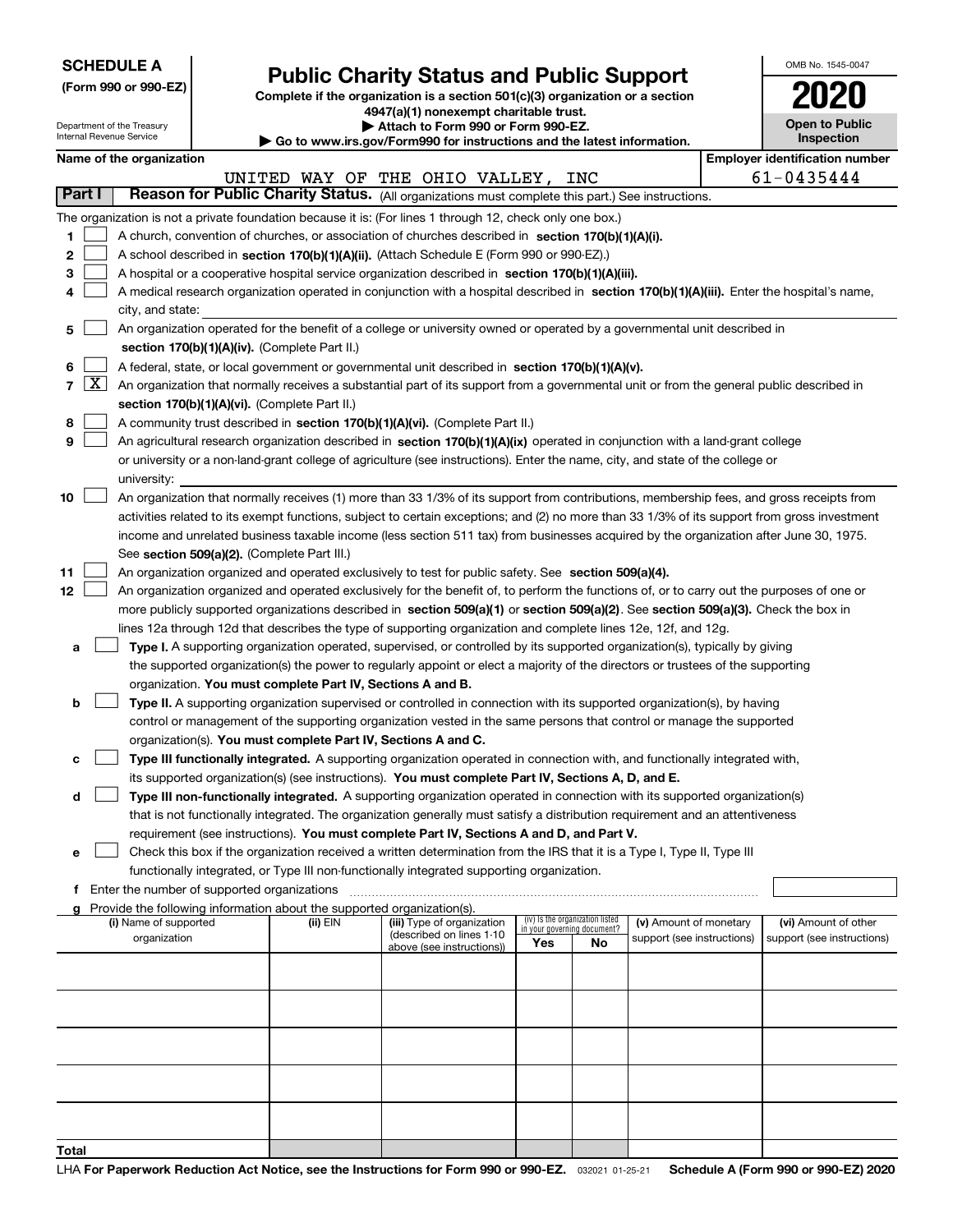### Schedule A (Form 990 or 990-EZ) 2020 <code>UNITED WAY OF THE OHIO VALLEY, INC  $61-0435444$  Page </code> **Part II Support Schedule for Organizations Described in Sections 170(b)(1)(A)(iv) and 170(b)(1)(A)(vi)**

(Complete only if you checked the box on line 5, 7, or 8 of Part I or if the organization failed to qualify under Part III. If the organization fails to qualify under the tests listed below, please complete Part III.)

| <b>Section A. Public Support</b>                                                                                                                                                                                               |          |          |            |            |          |                                          |
|--------------------------------------------------------------------------------------------------------------------------------------------------------------------------------------------------------------------------------|----------|----------|------------|------------|----------|------------------------------------------|
| Calendar year (or fiscal year beginning in)                                                                                                                                                                                    | (a) 2016 | (b) 2017 | $(c)$ 2018 | $(d)$ 2019 | (e) 2020 | (f) Total                                |
| 1 Gifts, grants, contributions, and                                                                                                                                                                                            |          |          |            |            |          |                                          |
| membership fees received. (Do not                                                                                                                                                                                              |          |          |            |            |          |                                          |
| include any "unusual grants.")                                                                                                                                                                                                 | 2083410. | 1504941. | 1558757.   | 1665248.   |          | 3778225.10590581.                        |
| 2 Tax revenues levied for the organ-                                                                                                                                                                                           |          |          |            |            |          |                                          |
| ization's benefit and either paid to                                                                                                                                                                                           |          |          |            |            |          |                                          |
| or expended on its behalf                                                                                                                                                                                                      |          |          |            |            |          |                                          |
| 3 The value of services or facilities                                                                                                                                                                                          |          |          |            |            |          |                                          |
| furnished by a governmental unit to                                                                                                                                                                                            |          |          |            |            |          |                                          |
| the organization without charge                                                                                                                                                                                                |          |          |            |            |          |                                          |
| 4 Total. Add lines 1 through 3                                                                                                                                                                                                 | 2083410. | 1504941. | 1558757.   | 1665248.   |          | 3778225.10590581.                        |
| 5 The portion of total contributions                                                                                                                                                                                           |          |          |            |            |          |                                          |
| by each person (other than a                                                                                                                                                                                                   |          |          |            |            |          |                                          |
| governmental unit or publicly                                                                                                                                                                                                  |          |          |            |            |          |                                          |
| supported organization) included                                                                                                                                                                                               |          |          |            |            |          |                                          |
| on line 1 that exceeds 2% of the                                                                                                                                                                                               |          |          |            |            |          |                                          |
| amount shown on line 11,                                                                                                                                                                                                       |          |          |            |            |          |                                          |
| column (f)                                                                                                                                                                                                                     |          |          |            |            |          | 203,551.                                 |
| 6 Public support. Subtract line 5 from line 4.                                                                                                                                                                                 |          |          |            |            |          | 10387030.                                |
| <b>Section B. Total Support</b>                                                                                                                                                                                                |          |          |            |            |          |                                          |
| Calendar year (or fiscal year beginning in)                                                                                                                                                                                    | (a) 2016 | (b) 2017 | $(c)$ 2018 | $(d)$ 2019 | (e) 2020 | (f) Total                                |
| <b>7</b> Amounts from line 4                                                                                                                                                                                                   | 2083410. | 1504941  | 1558757.   | 1665248.   |          | 3778225.10590581.                        |
| 8 Gross income from interest,                                                                                                                                                                                                  |          |          |            |            |          |                                          |
| dividends, payments received on                                                                                                                                                                                                |          |          |            |            |          |                                          |
| securities loans, rents, royalties,                                                                                                                                                                                            |          |          |            |            |          |                                          |
| and income from similar sources                                                                                                                                                                                                | 12,559.  | 28,542.  | 22,179.    | 41,333.    | 3,197.   | 107,810.                                 |
| 9 Net income from unrelated business                                                                                                                                                                                           |          |          |            |            |          |                                          |
| activities, whether or not the                                                                                                                                                                                                 |          |          |            |            |          |                                          |
| business is regularly carried on                                                                                                                                                                                               |          |          |            |            |          |                                          |
| 10 Other income. Do not include gain                                                                                                                                                                                           |          |          |            |            |          |                                          |
| or loss from the sale of capital                                                                                                                                                                                               |          |          |            |            |          |                                          |
| assets (Explain in Part VI.)                                                                                                                                                                                                   |          |          |            |            |          |                                          |
| 11 Total support. Add lines 7 through 10                                                                                                                                                                                       |          |          |            |            |          | 10698391.                                |
| 12 Gross receipts from related activities, etc. (see instructions)                                                                                                                                                             |          |          |            |            | 12       | 463,993.                                 |
| 13 First 5 years. If the Form 990 is for the organization's first, second, third, fourth, or fifth tax year as a section 501(c)(3)                                                                                             |          |          |            |            |          |                                          |
| organization, check this box and stop here manufactured and according to the state of the state of the state of the state of the state of the state of the state of the state of the state of the state of the state of the st |          |          |            |            |          |                                          |
| <b>Section C. Computation of Public Support Percentage</b>                                                                                                                                                                     |          |          |            |            |          |                                          |
| 14 Public support percentage for 2020 (line 6, column (f), divided by line 11, column (f) <i>mummumumum</i>                                                                                                                    |          |          |            |            | 14       | 97.09<br>%                               |
|                                                                                                                                                                                                                                |          |          |            |            | 15       | 96.53<br>%                               |
| 16a 33 1/3% support test - 2020. If the organization did not check the box on line 13, and line 14 is 33 1/3% or more, check this box and                                                                                      |          |          |            |            |          |                                          |
| stop here. The organization qualifies as a publicly supported organization                                                                                                                                                     |          |          |            |            |          | $\blacktriangleright$ $\boxed{\text{X}}$ |
| b 33 1/3% support test - 2019. If the organization did not check a box on line 13 or 16a, and line 15 is 33 1/3% or more, check this box                                                                                       |          |          |            |            |          |                                          |
| and stop here. The organization qualifies as a publicly supported organization                                                                                                                                                 |          |          |            |            |          |                                          |
| 17a 10% -facts-and-circumstances test - 2020. If the organization did not check a box on line 13, 16a, or 16b, and line 14 is 10% or more,                                                                                     |          |          |            |            |          |                                          |
| and if the organization meets the facts-and-circumstances test, check this box and stop here. Explain in Part VI how the organization                                                                                          |          |          |            |            |          |                                          |
| meets the facts-and-circumstances test. The organization qualifies as a publicly supported organization                                                                                                                        |          |          |            |            |          |                                          |
| <b>b 10% -facts-and-circumstances test - 2019.</b> If the organization did not check a box on line 13, 16a, 16b, or 17a, and line 15 is 10% or                                                                                 |          |          |            |            |          |                                          |
| more, and if the organization meets the facts-and-circumstances test, check this box and stop here. Explain in Part VI how the                                                                                                 |          |          |            |            |          |                                          |
| organization meets the facts-and-circumstances test. The organization qualifies as a publicly supported organization                                                                                                           |          |          |            |            |          |                                          |
| 18 Private foundation. If the organization did not check a box on line 13, 16a, 16b, 17a, or 17b, check this box and see instructions                                                                                          |          |          |            |            |          |                                          |
|                                                                                                                                                                                                                                |          |          |            |            |          |                                          |

**Schedule A (Form 990 or 990-EZ) 2020**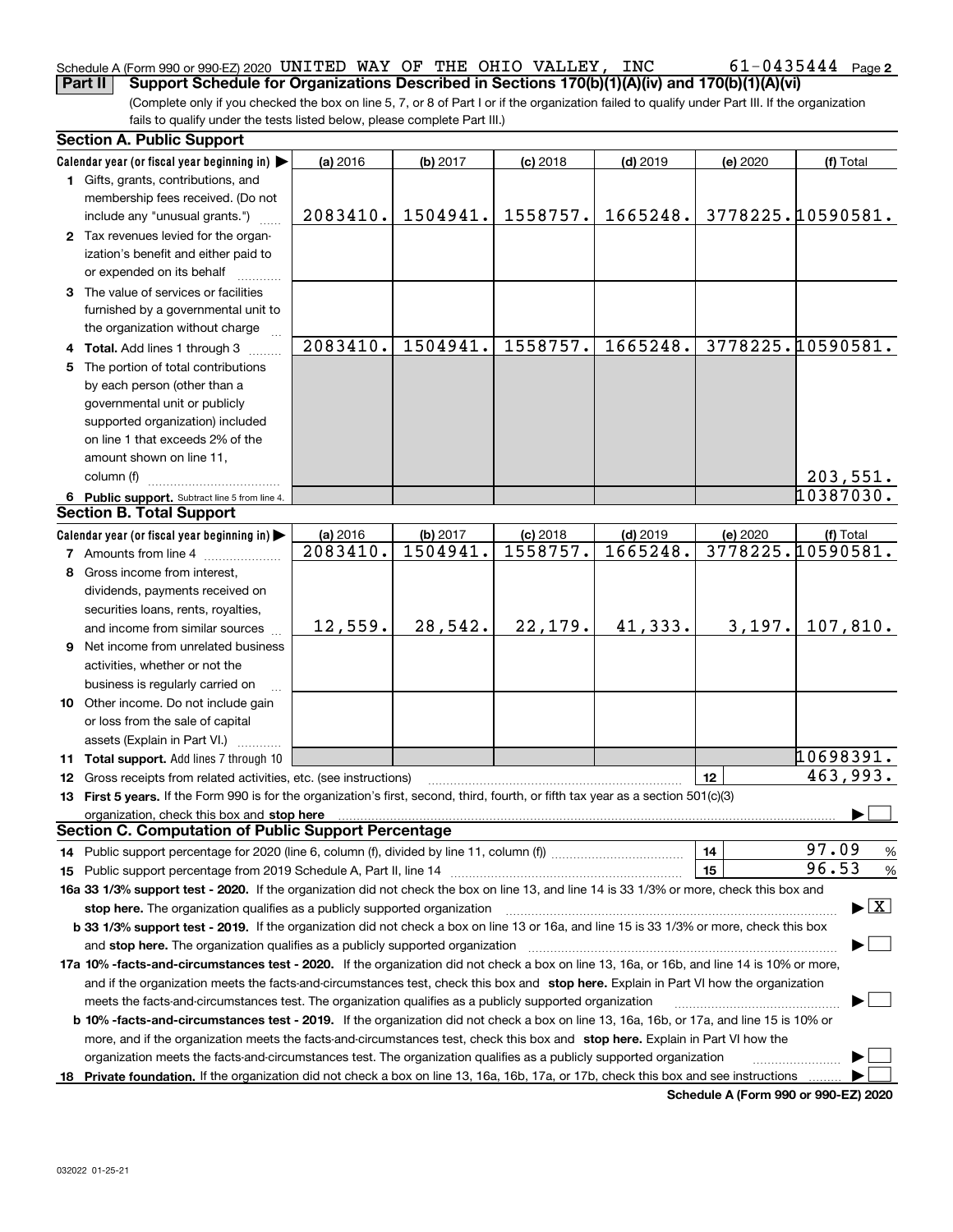## Schedule A (Form 990 or 990-EZ) 2020 <code>UNITED WAY OF THE OHIO VALLEY, INC  $61-0435444$  Page </code> **Part III Support Schedule for Organizations Described in Section 509(a)(2)**

(Complete only if you checked the box on line 10 of Part I or if the organization failed to qualify under Part II. If the organization fails to qualify under the tests listed below, please complete Part II.)

|     | <b>Section A. Public Support</b>                                                                                                                                                                                               |          |          |            |            |          |             |
|-----|--------------------------------------------------------------------------------------------------------------------------------------------------------------------------------------------------------------------------------|----------|----------|------------|------------|----------|-------------|
|     | Calendar year (or fiscal year beginning in) $\blacktriangleright$                                                                                                                                                              | (a) 2016 | (b) 2017 | $(c)$ 2018 | $(d)$ 2019 | (e) 2020 | (f) Total   |
|     | 1 Gifts, grants, contributions, and                                                                                                                                                                                            |          |          |            |            |          |             |
|     | membership fees received. (Do not                                                                                                                                                                                              |          |          |            |            |          |             |
|     | include any "unusual grants.")                                                                                                                                                                                                 |          |          |            |            |          |             |
|     | <b>2</b> Gross receipts from admissions,                                                                                                                                                                                       |          |          |            |            |          |             |
|     | merchandise sold or services per-                                                                                                                                                                                              |          |          |            |            |          |             |
|     | formed, or facilities furnished in                                                                                                                                                                                             |          |          |            |            |          |             |
|     | any activity that is related to the<br>organization's tax-exempt purpose                                                                                                                                                       |          |          |            |            |          |             |
|     | 3 Gross receipts from activities that                                                                                                                                                                                          |          |          |            |            |          |             |
|     | are not an unrelated trade or bus-                                                                                                                                                                                             |          |          |            |            |          |             |
|     | iness under section 513                                                                                                                                                                                                        |          |          |            |            |          |             |
|     |                                                                                                                                                                                                                                |          |          |            |            |          |             |
|     | 4 Tax revenues levied for the organ-                                                                                                                                                                                           |          |          |            |            |          |             |
|     | ization's benefit and either paid to                                                                                                                                                                                           |          |          |            |            |          |             |
|     | or expended on its behalf<br>.                                                                                                                                                                                                 |          |          |            |            |          |             |
|     | 5 The value of services or facilities                                                                                                                                                                                          |          |          |            |            |          |             |
|     | furnished by a governmental unit to                                                                                                                                                                                            |          |          |            |            |          |             |
|     | the organization without charge                                                                                                                                                                                                |          |          |            |            |          |             |
|     | <b>6 Total.</b> Add lines 1 through 5                                                                                                                                                                                          |          |          |            |            |          |             |
|     | 7a Amounts included on lines 1, 2, and                                                                                                                                                                                         |          |          |            |            |          |             |
|     | 3 received from disqualified persons                                                                                                                                                                                           |          |          |            |            |          |             |
|     | <b>b</b> Amounts included on lines 2 and 3 received                                                                                                                                                                            |          |          |            |            |          |             |
|     | from other than disqualified persons that<br>exceed the greater of \$5,000 or 1% of the                                                                                                                                        |          |          |            |            |          |             |
|     | amount on line 13 for the year                                                                                                                                                                                                 |          |          |            |            |          |             |
|     | c Add lines 7a and 7b                                                                                                                                                                                                          |          |          |            |            |          |             |
|     | 8 Public support. (Subtract line 7c from line 6.)                                                                                                                                                                              |          |          |            |            |          |             |
|     | <b>Section B. Total Support</b>                                                                                                                                                                                                |          |          |            |            |          |             |
|     | Calendar year (or fiscal year beginning in) $\blacktriangleright$                                                                                                                                                              | (a) 2016 | (b) 2017 | $(c)$ 2018 | $(d)$ 2019 | (e) 2020 | (f) Total   |
|     | 9 Amounts from line 6                                                                                                                                                                                                          |          |          |            |            |          |             |
|     | <b>10a</b> Gross income from interest,                                                                                                                                                                                         |          |          |            |            |          |             |
|     | dividends, payments received on                                                                                                                                                                                                |          |          |            |            |          |             |
|     | securities loans, rents, royalties,<br>and income from similar sources                                                                                                                                                         |          |          |            |            |          |             |
|     | <b>b</b> Unrelated business taxable income                                                                                                                                                                                     |          |          |            |            |          |             |
|     | (less section 511 taxes) from businesses                                                                                                                                                                                       |          |          |            |            |          |             |
|     | acquired after June 30, 1975                                                                                                                                                                                                   |          |          |            |            |          |             |
|     | c Add lines 10a and 10b                                                                                                                                                                                                        |          |          |            |            |          |             |
|     | 11 Net income from unrelated business                                                                                                                                                                                          |          |          |            |            |          |             |
|     | activities not included in line 10b,                                                                                                                                                                                           |          |          |            |            |          |             |
|     | whether or not the business is                                                                                                                                                                                                 |          |          |            |            |          |             |
|     | regularly carried on<br><b>12</b> Other income. Do not include gain                                                                                                                                                            |          |          |            |            |          |             |
|     | or loss from the sale of capital                                                                                                                                                                                               |          |          |            |            |          |             |
|     | assets (Explain in Part VI.)                                                                                                                                                                                                   |          |          |            |            |          |             |
|     | 13 Total support. (Add lines 9, 10c, 11, and 12.)                                                                                                                                                                              |          |          |            |            |          |             |
|     | 14 First 5 years. If the Form 990 is for the organization's first, second, third, fourth, or fifth tax year as a section 501(c)(3) organization,                                                                               |          |          |            |            |          |             |
|     | check this box and stop here measurements and contain the state of the state of the state of the state of the state of the state of the state of the state of the state of the state of the state of the state of the state of |          |          |            |            |          |             |
|     | <b>Section C. Computation of Public Support Percentage</b>                                                                                                                                                                     |          |          |            |            |          |             |
|     |                                                                                                                                                                                                                                |          |          |            |            | 15       | %           |
| 16. | Public support percentage from 2019 Schedule A, Part III, line 15<br><b>Section D. Computation of Investment Income Percentage</b>                                                                                             |          |          |            |            | 16       | %           |
|     |                                                                                                                                                                                                                                |          |          |            |            |          |             |
|     | 17 Investment income percentage for 2020 (line 10c, column (f), divided by line 13, column (f))                                                                                                                                |          |          |            |            | 17       | %           |
|     | 18 Investment income percentage from 2019 Schedule A, Part III, line 17                                                                                                                                                        |          |          |            |            | 18       | %           |
|     | 19a 33 1/3% support tests - 2020. If the organization did not check the box on line 14, and line 15 is more than 33 1/3%, and line 17 is not                                                                                   |          |          |            |            |          |             |
|     | more than 33 1/3%, check this box and stop here. The organization qualifies as a publicly supported organization                                                                                                               |          |          |            |            |          | $\sim$<br>▶ |
|     | b 33 1/3% support tests - 2019. If the organization did not check a box on line 14 or line 19a, and line 16 is more than 33 1/3%, and                                                                                          |          |          |            |            |          |             |
|     | line 18 is not more than 33 1/3%, check this box and stop here. The organization qualifies as a publicly supported organization                                                                                                |          |          |            |            |          |             |
| 20  |                                                                                                                                                                                                                                |          |          |            |            |          |             |

**Schedule A (Form 990 or 990-EZ) 2020**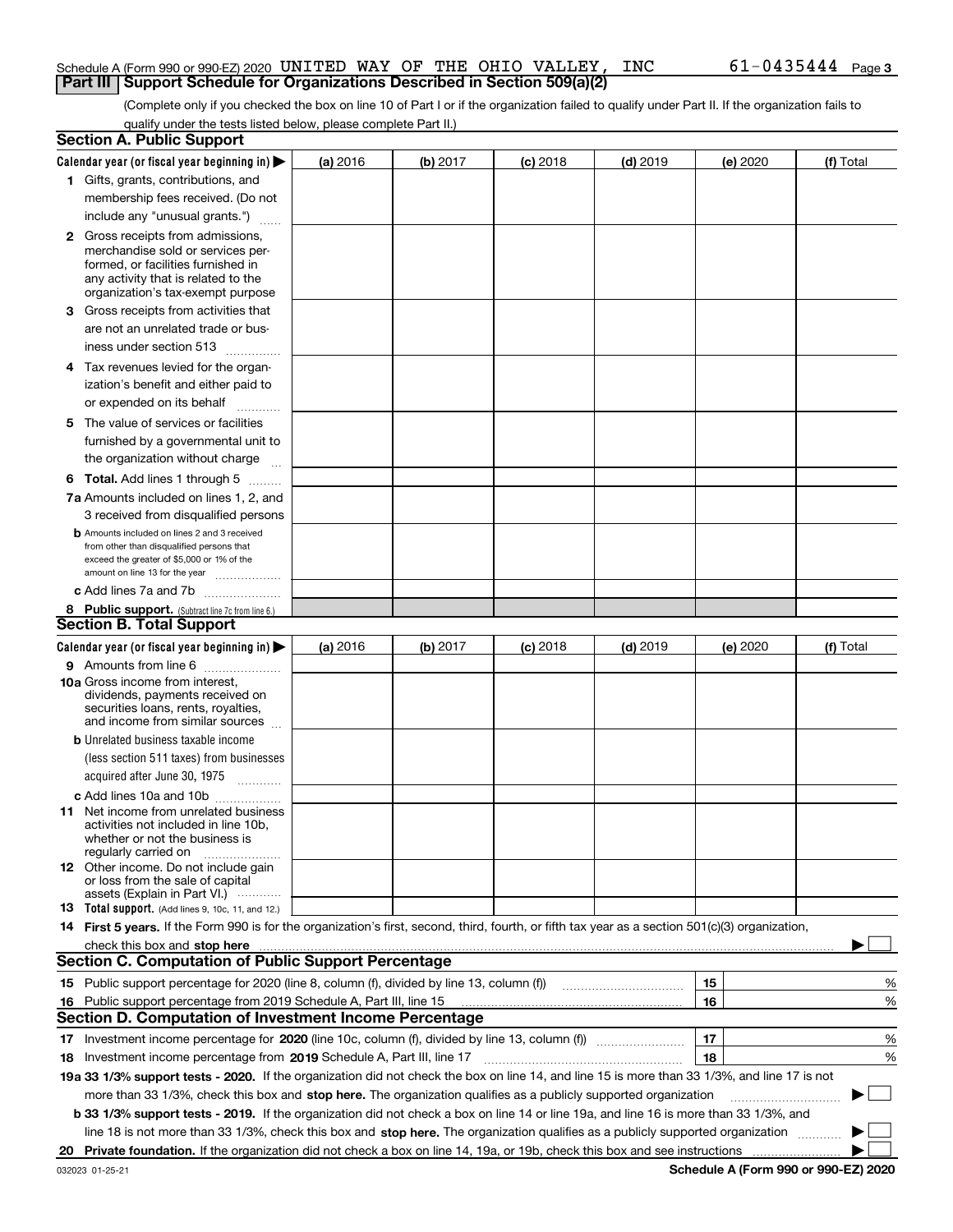**1**

**YesNo**

# **Part IV Supporting Organizations**

(Complete only if you checked a box in line 12 on Part I. If you checked box 12a, Part I, complete Sections A and B. If you checked box 12b, Part I, complete Sections A and C. If you checked box 12c, Part I, complete Sections A, D, and E. If you checked box 12d, Part I, complete Sections A and D, and complete Part V.)

## **Section A. All Supporting Organizations**

- **1** Are all of the organization's supported organizations listed by name in the organization's governing documents? If "No," describe in **Part VI** how the supported organizations are designated. If designated by *class or purpose, describe the designation. If historic and continuing relationship, explain.*
- **2** Did the organization have any supported organization that does not have an IRS determination of status under section 509(a)(1) or (2)? If "Yes," explain in Part VI how the organization determined that the supported *organization was described in section 509(a)(1) or (2).*
- **3a** Did the organization have a supported organization described in section 501(c)(4), (5), or (6)? If "Yes," answer *lines 3b and 3c below.*
- **b** Did the organization confirm that each supported organization qualified under section 501(c)(4), (5), or (6) and satisfied the public support tests under section 509(a)(2)? If "Yes," describe in **Part VI** when and how the *organization made the determination.*
- **c**Did the organization ensure that all support to such organizations was used exclusively for section 170(c)(2)(B) purposes? If "Yes," explain in **Part VI** what controls the organization put in place to ensure such use.
- **4a***If* Was any supported organization not organized in the United States ("foreign supported organization")? *"Yes," and if you checked box 12a or 12b in Part I, answer lines 4b and 4c below.*
- **b** Did the organization have ultimate control and discretion in deciding whether to make grants to the foreign supported organization? If "Yes," describe in **Part VI** how the organization had such control and discretion *despite being controlled or supervised by or in connection with its supported organizations.*
- **c** Did the organization support any foreign supported organization that does not have an IRS determination under sections 501(c)(3) and 509(a)(1) or (2)? If "Yes," explain in **Part VI** what controls the organization used *to ensure that all support to the foreign supported organization was used exclusively for section 170(c)(2)(B) purposes.*
- **5a***If "Yes,"* Did the organization add, substitute, or remove any supported organizations during the tax year? answer lines 5b and 5c below (if applicable). Also, provide detail in **Part VI,** including (i) the names and EIN *numbers of the supported organizations added, substituted, or removed; (ii) the reasons for each such action; (iii) the authority under the organization's organizing document authorizing such action; and (iv) how the action was accomplished (such as by amendment to the organizing document).*
- **b** Type I or Type II only. Was any added or substituted supported organization part of a class already designated in the organization's organizing document?
- **cSubstitutions only.**  Was the substitution the result of an event beyond the organization's control?
- **6** Did the organization provide support (whether in the form of grants or the provision of services or facilities) to **Part VI.** *If "Yes," provide detail in* support or benefit one or more of the filing organization's supported organizations? anyone other than (i) its supported organizations, (ii) individuals that are part of the charitable class benefited by one or more of its supported organizations, or (iii) other supporting organizations that also
- **7**Did the organization provide a grant, loan, compensation, or other similar payment to a substantial contributor *If "Yes," complete Part I of Schedule L (Form 990 or 990-EZ).* regard to a substantial contributor? (as defined in section 4958(c)(3)(C)), a family member of a substantial contributor, or a 35% controlled entity with
- **8** Did the organization make a loan to a disqualified person (as defined in section 4958) not described in line 7? *If "Yes," complete Part I of Schedule L (Form 990 or 990-EZ).*
- **9a** Was the organization controlled directly or indirectly at any time during the tax year by one or more in section 509(a)(1) or (2))? If "Yes," *provide detail in* <code>Part VI.</code> disqualified persons, as defined in section 4946 (other than foundation managers and organizations described
- **b** Did one or more disqualified persons (as defined in line 9a) hold a controlling interest in any entity in which the supporting organization had an interest? If "Yes," provide detail in P**art VI**.
- **c**Did a disqualified person (as defined in line 9a) have an ownership interest in, or derive any personal benefit from, assets in which the supporting organization also had an interest? If "Yes," provide detail in P**art VI.**
- **10a** Was the organization subject to the excess business holdings rules of section 4943 because of section supporting organizations)? If "Yes," answer line 10b below. 4943(f) (regarding certain Type II supporting organizations, and all Type III non-functionally integrated
- **b** Did the organization have any excess business holdings in the tax year? (Use Schedule C, Form 4720, to *determine whether the organization had excess business holdings.)*

**23a3b3c4a4b4c5a5b5c6789a 9b9c**

**10a**

**10b**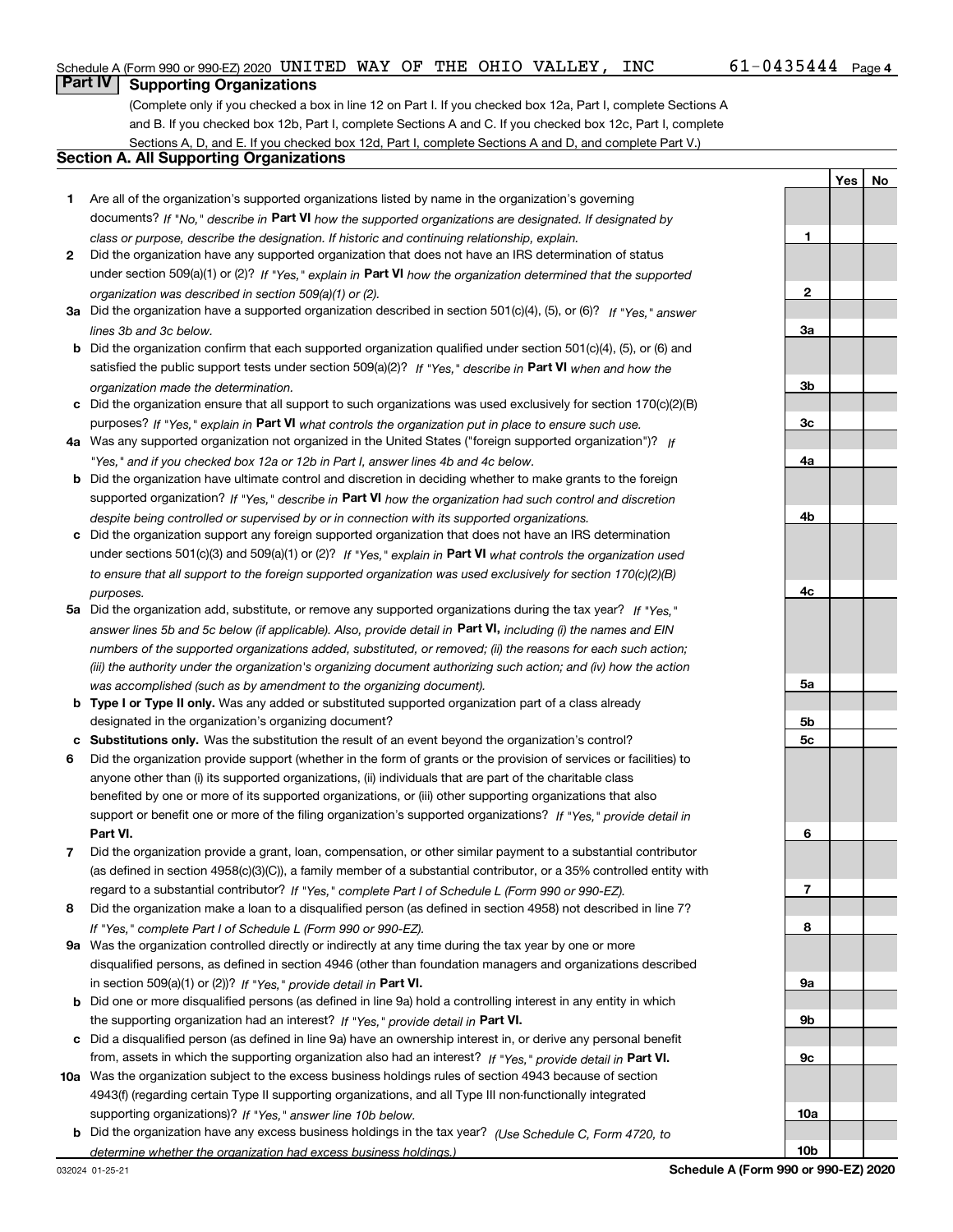# Schedule A (Form 990 or 990-EZ) 2020 <code>UNITED WAY OF THE OHIO VALLEY, INC  $61-0435444$  Page </code>

|             | <b>Supporting Organizations (continued)</b><br>Part IV                                                                                                                                                                                                                                                                                                                                                                                                                                                                                                                                                                                               |                 |       |    |
|-------------|------------------------------------------------------------------------------------------------------------------------------------------------------------------------------------------------------------------------------------------------------------------------------------------------------------------------------------------------------------------------------------------------------------------------------------------------------------------------------------------------------------------------------------------------------------------------------------------------------------------------------------------------------|-----------------|-------|----|
|             |                                                                                                                                                                                                                                                                                                                                                                                                                                                                                                                                                                                                                                                      |                 | Yes   | No |
| 11          | Has the organization accepted a gift or contribution from any of the following persons?                                                                                                                                                                                                                                                                                                                                                                                                                                                                                                                                                              |                 |       |    |
|             | a A person who directly or indirectly controls, either alone or together with persons described in lines 11b and                                                                                                                                                                                                                                                                                                                                                                                                                                                                                                                                     |                 |       |    |
|             | 11c below, the governing body of a supported organization?                                                                                                                                                                                                                                                                                                                                                                                                                                                                                                                                                                                           | 11a             |       |    |
|             | <b>b</b> A family member of a person described in line 11a above?                                                                                                                                                                                                                                                                                                                                                                                                                                                                                                                                                                                    | 11 <sub>b</sub> |       |    |
|             | c A 35% controlled entity of a person described in line 11a or 11b above? If "Yes" to line 11a, 11b, or 11c, provide                                                                                                                                                                                                                                                                                                                                                                                                                                                                                                                                 |                 |       |    |
|             | detail in Part VI.                                                                                                                                                                                                                                                                                                                                                                                                                                                                                                                                                                                                                                   | 11c             |       |    |
|             | <b>Section B. Type I Supporting Organizations</b>                                                                                                                                                                                                                                                                                                                                                                                                                                                                                                                                                                                                    |                 |       |    |
|             |                                                                                                                                                                                                                                                                                                                                                                                                                                                                                                                                                                                                                                                      |                 | Yes   | No |
| 1           | Did the governing body, members of the governing body, officers acting in their official capacity, or membership of one or<br>more supported organizations have the power to regularly appoint or elect at least a majority of the organization's officers,<br>directors, or trustees at all times during the tax year? If "No," describe in Part VI how the supported organization(s)<br>effectively operated, supervised, or controlled the organization's activities. If the organization had more than one supported<br>organization, describe how the powers to appoint and/or remove officers, directors, or trustees were allocated among the |                 |       |    |
|             | supported organizations and what conditions or restrictions, if any, applied to such powers during the tax year.                                                                                                                                                                                                                                                                                                                                                                                                                                                                                                                                     | 1               |       |    |
| 2           | Did the organization operate for the benefit of any supported organization other than the supported                                                                                                                                                                                                                                                                                                                                                                                                                                                                                                                                                  |                 |       |    |
|             | organization(s) that operated, supervised, or controlled the supporting organization? If "Yes," explain in                                                                                                                                                                                                                                                                                                                                                                                                                                                                                                                                           |                 |       |    |
|             | Part VI how providing such benefit carried out the purposes of the supported organization(s) that operated,                                                                                                                                                                                                                                                                                                                                                                                                                                                                                                                                          |                 |       |    |
|             | supervised, or controlled the supporting organization.                                                                                                                                                                                                                                                                                                                                                                                                                                                                                                                                                                                               | $\overline{2}$  |       |    |
|             | Section C. Type II Supporting Organizations                                                                                                                                                                                                                                                                                                                                                                                                                                                                                                                                                                                                          |                 |       |    |
|             |                                                                                                                                                                                                                                                                                                                                                                                                                                                                                                                                                                                                                                                      |                 | Yes   | No |
| 1.          | Were a majority of the organization's directors or trustees during the tax year also a majority of the directors                                                                                                                                                                                                                                                                                                                                                                                                                                                                                                                                     |                 |       |    |
|             | or trustees of each of the organization's supported organization(s)? If "No," describe in Part VI how control                                                                                                                                                                                                                                                                                                                                                                                                                                                                                                                                        |                 |       |    |
|             | or management of the supporting organization was vested in the same persons that controlled or managed                                                                                                                                                                                                                                                                                                                                                                                                                                                                                                                                               |                 |       |    |
|             | the supported organization(s).                                                                                                                                                                                                                                                                                                                                                                                                                                                                                                                                                                                                                       | 1               |       |    |
|             | Section D. All Type III Supporting Organizations                                                                                                                                                                                                                                                                                                                                                                                                                                                                                                                                                                                                     |                 |       |    |
|             |                                                                                                                                                                                                                                                                                                                                                                                                                                                                                                                                                                                                                                                      |                 | Yes   | No |
| 1           | Did the organization provide to each of its supported organizations, by the last day of the fifth month of the                                                                                                                                                                                                                                                                                                                                                                                                                                                                                                                                       |                 |       |    |
|             | organization's tax year, (i) a written notice describing the type and amount of support provided during the prior tax                                                                                                                                                                                                                                                                                                                                                                                                                                                                                                                                |                 |       |    |
|             | year, (ii) a copy of the Form 990 that was most recently filed as of the date of notification, and (iii) copies of the                                                                                                                                                                                                                                                                                                                                                                                                                                                                                                                               |                 |       |    |
|             | organization's governing documents in effect on the date of notification, to the extent not previously provided?                                                                                                                                                                                                                                                                                                                                                                                                                                                                                                                                     | 1               |       |    |
| 2           | Were any of the organization's officers, directors, or trustees either (i) appointed or elected by the supported                                                                                                                                                                                                                                                                                                                                                                                                                                                                                                                                     |                 |       |    |
|             | organization(s) or (ii) serving on the governing body of a supported organization? If "No," explain in Part VI how                                                                                                                                                                                                                                                                                                                                                                                                                                                                                                                                   |                 |       |    |
|             | the organization maintained a close and continuous working relationship with the supported organization(s).                                                                                                                                                                                                                                                                                                                                                                                                                                                                                                                                          | $\mathbf{2}$    |       |    |
| 3           | By reason of the relationship described in line 2, above, did the organization's supported organizations have a                                                                                                                                                                                                                                                                                                                                                                                                                                                                                                                                      |                 |       |    |
|             | significant voice in the organization's investment policies and in directing the use of the organization's                                                                                                                                                                                                                                                                                                                                                                                                                                                                                                                                           |                 |       |    |
|             | income or assets at all times during the tax year? If "Yes," describe in Part VI the role the organization's                                                                                                                                                                                                                                                                                                                                                                                                                                                                                                                                         |                 |       |    |
|             | supported organizations played in this regard.                                                                                                                                                                                                                                                                                                                                                                                                                                                                                                                                                                                                       | 3               |       |    |
|             | Section E. Type III Functionally Integrated Supporting Organizations                                                                                                                                                                                                                                                                                                                                                                                                                                                                                                                                                                                 |                 |       |    |
| 1<br>а<br>b | Check the box next to the method that the organization used to satisfy the Integral Part Test during the year (see instructions).<br>The organization satisfied the Activities Test. Complete line 2 below.<br>The organization is the parent of each of its supported organizations. Complete line 3 below.                                                                                                                                                                                                                                                                                                                                         |                 |       |    |
| с           | The organization supported a governmental entity. Describe in Part VI how you supported a governmental entity (see instructions)                                                                                                                                                                                                                                                                                                                                                                                                                                                                                                                     |                 |       |    |
| 2           | Activities Test. Answer lines 2a and 2b below.                                                                                                                                                                                                                                                                                                                                                                                                                                                                                                                                                                                                       |                 | $Yes$ | No |

- **ab** Did the activities described in line 2a, above, constitute activities that, but for the organization's involvement, the supported organization(s) to which the organization was responsive? If "Yes," then in **Part VI identify those supported organizations and explain**  *how these activities directly furthered their exempt purposes, how the organization was responsive to those supported organizations, and how the organization determined that these activities constituted substantially all of its activities.* one or more of the organization's supported organization(s) would have been engaged in? If "Yes," e*xplain in* Did substantially all of the organization's activities during the tax year directly further the exempt purposes of
	- **Part VI**  *the reasons for the organization's position that its supported organization(s) would have engaged in these activities but for the organization's involvement.*
- **3** Parent of Supported Organizations. Answer lines 3a and 3b below.
- **a** Did the organization have the power to regularly appoint or elect a majority of the officers, directors, or trustees of each of the supported organizations? If "Yes" or "No" provide details in **Part VI.**
- **b** Did the organization exercise a substantial degree of direction over the policies, programs, and activities of each of its supported organizations? If "Yes," describe in Part VI the role played by the organization in this regard.

**2a**

**2b**

**3a**

**3b**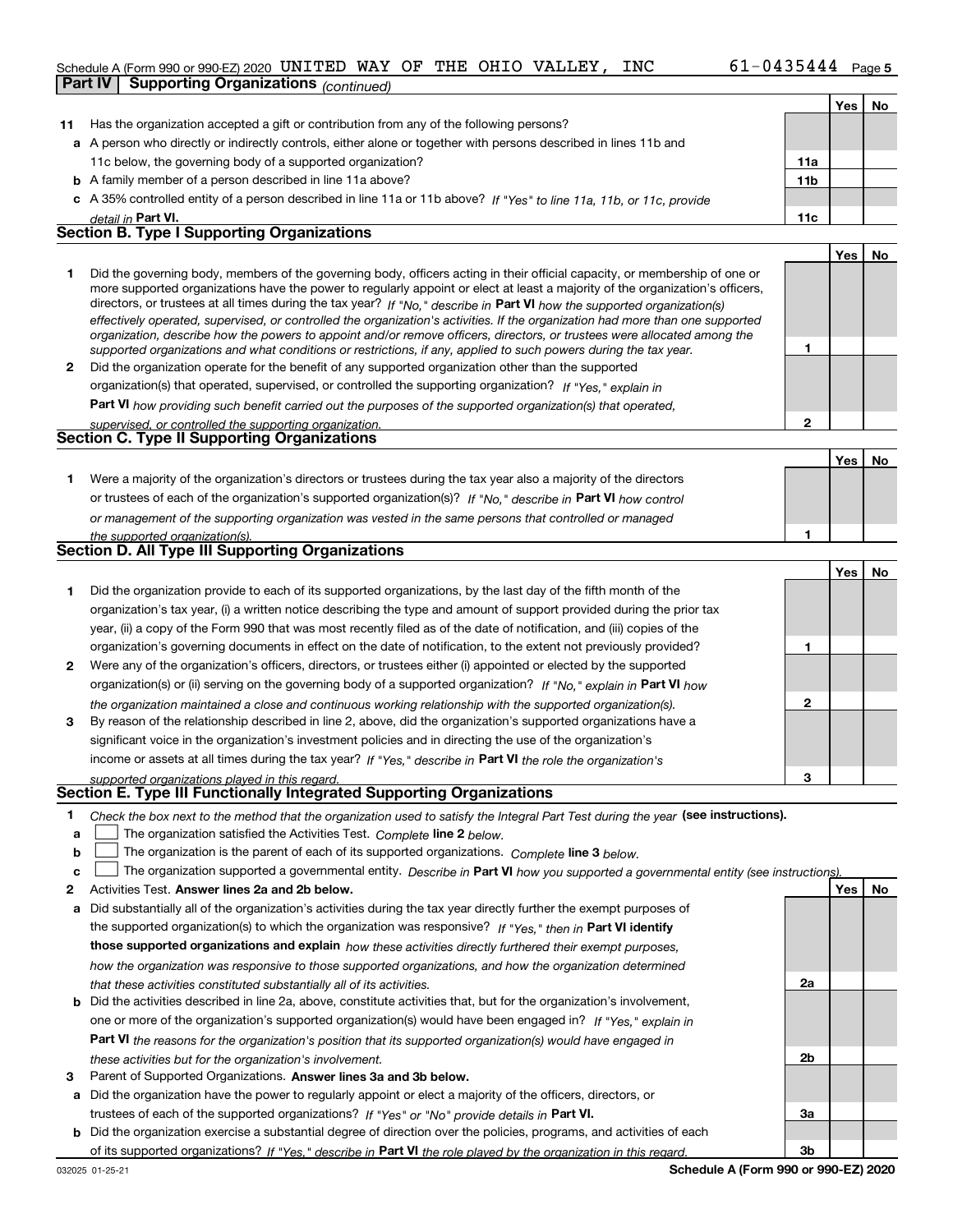|                                                                                     | Schedule A (Form 990 or 990-EZ) 2020 UNITED WAY OF THE OHIO VALLEY,<br>Type III Non-Functionally Integrated 509(a)(3) Supporting Organizations<br><b>Part V</b> |                | INC            | $61 - 0435444$ Page 6          |  |
|-------------------------------------------------------------------------------------|-----------------------------------------------------------------------------------------------------------------------------------------------------------------|----------------|----------------|--------------------------------|--|
| 1                                                                                   | Check here if the organization satisfied the Integral Part Test as a qualifying trust on Nov. 20, 1970 (explain in Part VI). See instructions.                  |                |                |                                |  |
|                                                                                     | All other Type III non-functionally integrated supporting organizations must complete Sections A through E.                                                     |                |                |                                |  |
| (B) Current Year<br>Section A - Adjusted Net Income<br>(A) Prior Year<br>(optional) |                                                                                                                                                                 |                |                |                                |  |
| 1                                                                                   | Net short-term capital gain                                                                                                                                     | 1              |                |                                |  |
| 2                                                                                   | Recoveries of prior-year distributions                                                                                                                          | $\overline{2}$ |                |                                |  |
| 3                                                                                   | Other gross income (see instructions)                                                                                                                           | 3              |                |                                |  |
| 4                                                                                   | Add lines 1 through 3.                                                                                                                                          | 4              |                |                                |  |
| 5                                                                                   | Depreciation and depletion                                                                                                                                      | 5              |                |                                |  |
| 6                                                                                   | Portion of operating expenses paid or incurred for production or                                                                                                |                |                |                                |  |
|                                                                                     | collection of gross income or for management, conservation, or                                                                                                  |                |                |                                |  |
|                                                                                     | maintenance of property held for production of income (see instructions)                                                                                        | 6              |                |                                |  |
| 7                                                                                   | Other expenses (see instructions)                                                                                                                               | 7              |                |                                |  |
| 8                                                                                   | Adjusted Net Income (subtract lines 5, 6, and 7 from line 4)                                                                                                    | 8              |                |                                |  |
|                                                                                     | Section B - Minimum Asset Amount                                                                                                                                |                | (A) Prior Year | (B) Current Year<br>(optional) |  |
| 1                                                                                   | Aggregate fair market value of all non-exempt-use assets (see                                                                                                   |                |                |                                |  |
|                                                                                     | instructions for short tax year or assets held for part of year):                                                                                               |                |                |                                |  |
|                                                                                     | a Average monthly value of securities                                                                                                                           | 1a             |                |                                |  |
|                                                                                     | <b>b</b> Average monthly cash balances                                                                                                                          | 1b             |                |                                |  |
|                                                                                     | c Fair market value of other non-exempt-use assets                                                                                                              | 1c             |                |                                |  |
|                                                                                     | d Total (add lines 1a, 1b, and 1c)                                                                                                                              | 1d             |                |                                |  |
|                                                                                     | e Discount claimed for blockage or other factors                                                                                                                |                |                |                                |  |
|                                                                                     | (explain in detail in Part VI):                                                                                                                                 |                |                |                                |  |
| 2                                                                                   | Acquisition indebtedness applicable to non-exempt-use assets                                                                                                    | $\overline{2}$ |                |                                |  |
| 3                                                                                   | Subtract line 2 from line 1d.                                                                                                                                   | 3              |                |                                |  |
| 4                                                                                   | Cash deemed held for exempt use. Enter 0.015 of line 3 (for greater amount,                                                                                     |                |                |                                |  |
|                                                                                     | see instructions)                                                                                                                                               | 4              |                |                                |  |
| 5                                                                                   | Net value of non-exempt-use assets (subtract line 4 from line 3)                                                                                                | 5              |                |                                |  |
| 6                                                                                   | Multiply line 5 by 0.035.                                                                                                                                       | 6              |                |                                |  |
| 7                                                                                   | Recoveries of prior-year distributions                                                                                                                          | $\overline{7}$ |                |                                |  |
| 8                                                                                   | Minimum Asset Amount (add line 7 to line 6)                                                                                                                     | 8              |                |                                |  |
|                                                                                     | <b>Section C - Distributable Amount</b>                                                                                                                         |                |                | <b>Current Year</b>            |  |
| 1                                                                                   | Adjusted net income for prior year (from Section A, line 8, column A)                                                                                           | 1              |                |                                |  |
| 2                                                                                   | Enter 0.85 of line 1.                                                                                                                                           | $\overline{2}$ |                |                                |  |
| 3                                                                                   | Minimum asset amount for prior year (from Section B, line 8, column A)                                                                                          | 3              |                |                                |  |
| 4                                                                                   | Enter greater of line 2 or line 3.                                                                                                                              | 4              |                |                                |  |
| 5                                                                                   | Income tax imposed in prior year                                                                                                                                | 5              |                |                                |  |
| 6                                                                                   | <b>Distributable Amount.</b> Subtract line 5 from line 4, unless subject to                                                                                     |                |                |                                |  |
|                                                                                     | emergency temporary reduction (see instructions).                                                                                                               | 6              |                |                                |  |

**7** Check here if the current year is the organization's first as a non-functionally integrated Type III supporting organization (see instructions).

**Schedule A (Form 990 or 990-EZ) 2020**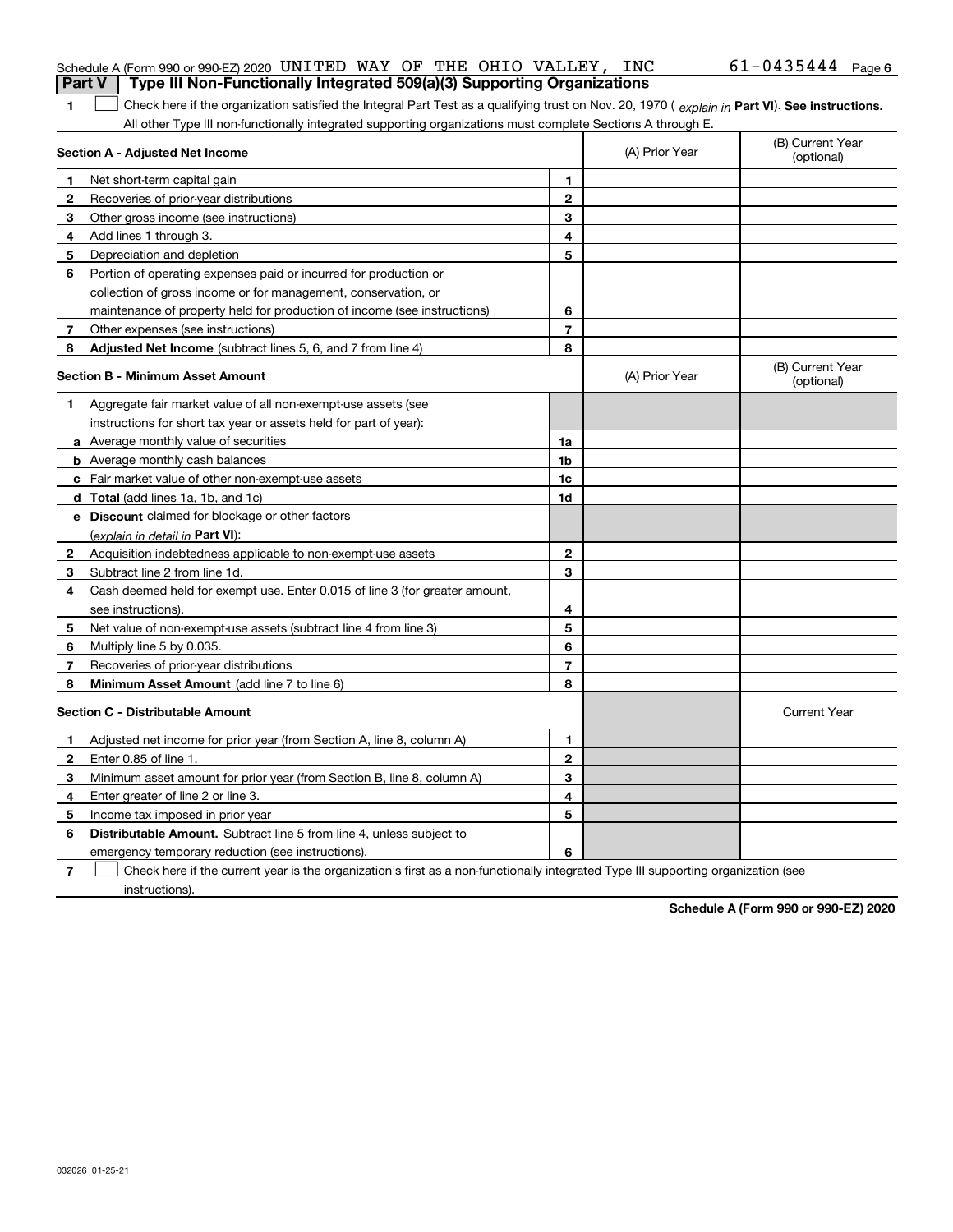### Schedule A (Form 990 or 990-EZ) 2020 UN L'I'ELD WA Y OF 'I'HE OH I O VALLLEY, I\_NC 6 L-U 4 3 5 4 4 4 Page UNITED WAY OF THE OHIO VALLEY, INC 61-0435444

| <b>Part V</b>  | Type III Non-Functionally Integrated 509(a)(3) Supporting Organizations                    |                             | (continued)                           |              |                                         |  |  |  |  |  |
|----------------|--------------------------------------------------------------------------------------------|-----------------------------|---------------------------------------|--------------|-----------------------------------------|--|--|--|--|--|
|                | <b>Section D - Distributions</b><br><b>Current Year</b>                                    |                             |                                       |              |                                         |  |  |  |  |  |
| 1.             | Amounts paid to supported organizations to accomplish exempt purposes                      |                             |                                       | 1            |                                         |  |  |  |  |  |
| 2              | Amounts paid to perform activity that directly furthers exempt purposes of supported       |                             |                                       |              |                                         |  |  |  |  |  |
|                | organizations, in excess of income from activity                                           |                             |                                       | $\mathbf{2}$ |                                         |  |  |  |  |  |
| 3              | Administrative expenses paid to accomplish exempt purposes of supported organizations      |                             |                                       | 3            |                                         |  |  |  |  |  |
| 4              | Amounts paid to acquire exempt-use assets                                                  |                             |                                       | 4            |                                         |  |  |  |  |  |
| 5              | Qualified set-aside amounts (prior IRS approval required - provide details in Part VI)     |                             |                                       | 5            |                                         |  |  |  |  |  |
| 6              | Other distributions ( <i>describe in</i> Part VI). See instructions.                       |                             |                                       | 6            |                                         |  |  |  |  |  |
| 7              | Total annual distributions. Add lines 1 through 6.                                         |                             |                                       | 7            |                                         |  |  |  |  |  |
| 8              | Distributions to attentive supported organizations to which the organization is responsive |                             |                                       |              |                                         |  |  |  |  |  |
|                | (provide details in Part VI). See instructions.                                            |                             |                                       | 8            |                                         |  |  |  |  |  |
| 9              | Distributable amount for 2020 from Section C, line 6                                       |                             |                                       | 9            |                                         |  |  |  |  |  |
| 10             | Line 8 amount divided by line 9 amount                                                     |                             |                                       | 10           |                                         |  |  |  |  |  |
|                |                                                                                            | (i)                         | (ii)                                  |              | (iii)                                   |  |  |  |  |  |
|                | <b>Section E - Distribution Allocations</b> (see instructions)                             | <b>Excess Distributions</b> | <b>Underdistributions</b><br>Pre-2020 |              | <b>Distributable</b><br>Amount for 2020 |  |  |  |  |  |
| 1              | Distributable amount for 2020 from Section C, line 6                                       |                             |                                       |              |                                         |  |  |  |  |  |
| 2              | Underdistributions, if any, for years prior to 2020 (reason-                               |                             |                                       |              |                                         |  |  |  |  |  |
|                | able cause required - explain in Part VI). See instructions.                               |                             |                                       |              |                                         |  |  |  |  |  |
| 3              | Excess distributions carryover, if any, to 2020                                            |                             |                                       |              |                                         |  |  |  |  |  |
|                | a From 2015                                                                                |                             |                                       |              |                                         |  |  |  |  |  |
|                | <b>b</b> From 2016                                                                         |                             |                                       |              |                                         |  |  |  |  |  |
|                | c From 2017                                                                                |                             |                                       |              |                                         |  |  |  |  |  |
|                | d From 2018                                                                                |                             |                                       |              |                                         |  |  |  |  |  |
|                | e From 2019                                                                                |                             |                                       |              |                                         |  |  |  |  |  |
|                | f Total of lines 3a through 3e                                                             |                             |                                       |              |                                         |  |  |  |  |  |
|                | g Applied to underdistributions of prior years                                             |                             |                                       |              |                                         |  |  |  |  |  |
|                | <b>h</b> Applied to 2020 distributable amount                                              |                             |                                       |              |                                         |  |  |  |  |  |
|                | Carryover from 2015 not applied (see instructions)                                         |                             |                                       |              |                                         |  |  |  |  |  |
|                | Remainder. Subtract lines 3g, 3h, and 3i from line 3f.                                     |                             |                                       |              |                                         |  |  |  |  |  |
| 4              | Distributions for 2020 from Section D.                                                     |                             |                                       |              |                                         |  |  |  |  |  |
|                | line $7:$                                                                                  |                             |                                       |              |                                         |  |  |  |  |  |
|                | a Applied to underdistributions of prior years                                             |                             |                                       |              |                                         |  |  |  |  |  |
|                | <b>b</b> Applied to 2020 distributable amount                                              |                             |                                       |              |                                         |  |  |  |  |  |
|                | c Remainder. Subtract lines 4a and 4b from line 4.                                         |                             |                                       |              |                                         |  |  |  |  |  |
| 5              | Remaining underdistributions for years prior to 2020, if                                   |                             |                                       |              |                                         |  |  |  |  |  |
|                | any. Subtract lines 3g and 4a from line 2. For result greater                              |                             |                                       |              |                                         |  |  |  |  |  |
|                | than zero, explain in Part VI. See instructions.                                           |                             |                                       |              |                                         |  |  |  |  |  |
| 6              | Remaining underdistributions for 2020. Subtract lines 3h                                   |                             |                                       |              |                                         |  |  |  |  |  |
|                | and 4b from line 1. For result greater than zero, explain in                               |                             |                                       |              |                                         |  |  |  |  |  |
|                | Part VI. See instructions.                                                                 |                             |                                       |              |                                         |  |  |  |  |  |
| $\overline{7}$ | Excess distributions carryover to 2021. Add lines 3j                                       |                             |                                       |              |                                         |  |  |  |  |  |
|                | and 4c.                                                                                    |                             |                                       |              |                                         |  |  |  |  |  |
| 8              | Breakdown of line 7:                                                                       |                             |                                       |              |                                         |  |  |  |  |  |
|                | a Excess from 2016                                                                         |                             |                                       |              |                                         |  |  |  |  |  |
|                | <b>b</b> Excess from 2017                                                                  |                             |                                       |              |                                         |  |  |  |  |  |
|                | c Excess from 2018                                                                         |                             |                                       |              |                                         |  |  |  |  |  |
|                | d Excess from 2019                                                                         |                             |                                       |              |                                         |  |  |  |  |  |
|                | e Excess from 2020                                                                         |                             |                                       |              |                                         |  |  |  |  |  |

**Schedule A (Form 990 or 990-EZ) 2020**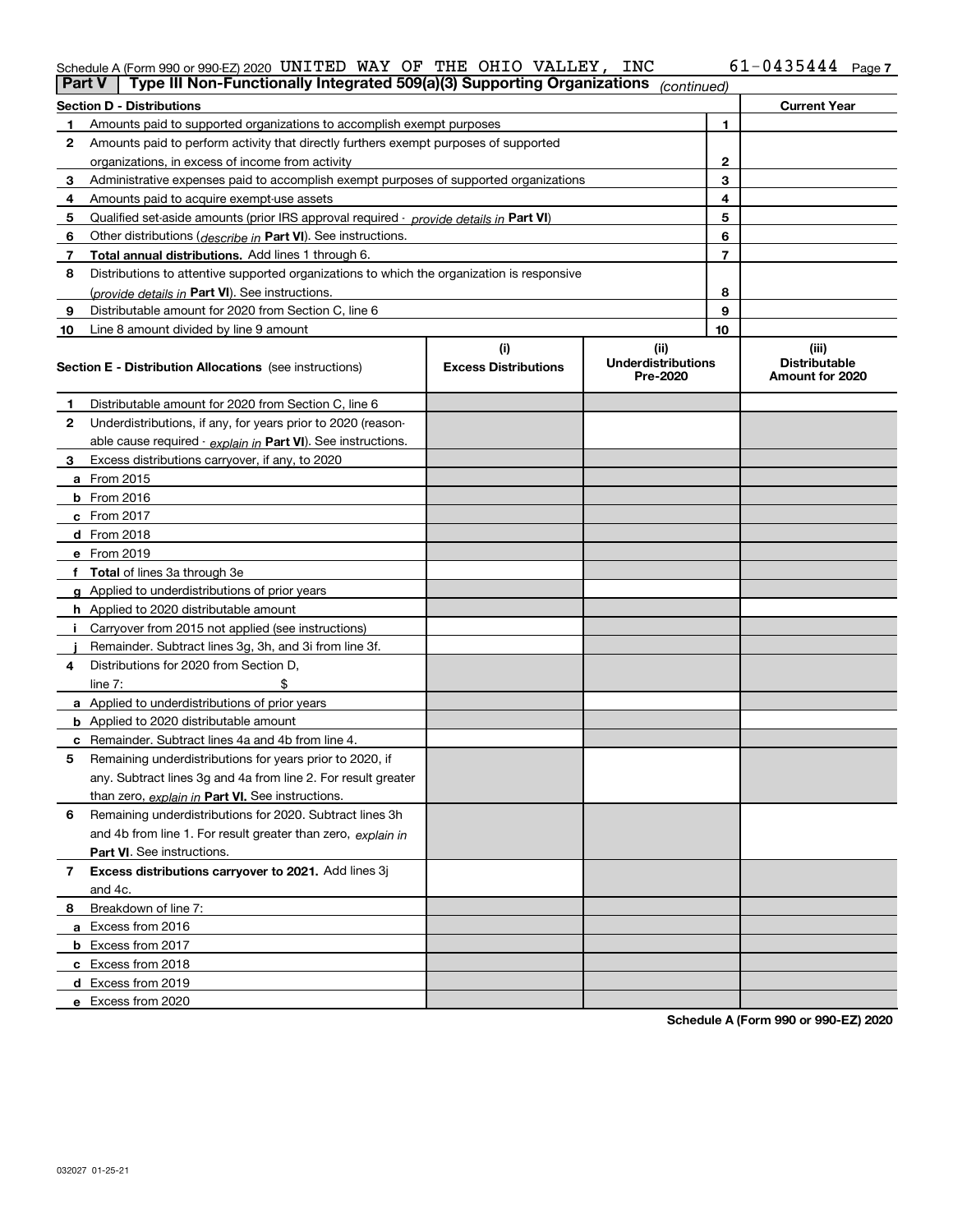|                | Schedule A (Form 990 or 990-EZ) 2020 UNITED WAY OF THE OHIO VALLEY, INC                                                                                                                                                                                                                 |  |  |  | $61 - 0435444$ Page 8                                                                                                                                                                                                                                                                            |
|----------------|-----------------------------------------------------------------------------------------------------------------------------------------------------------------------------------------------------------------------------------------------------------------------------------------|--|--|--|--------------------------------------------------------------------------------------------------------------------------------------------------------------------------------------------------------------------------------------------------------------------------------------------------|
| <b>Part VI</b> | Supplemental Information. Provide the explanations required by Part II, line 10; Part II, line 17a or 17b; Part III, line 12;<br>Section D, lines 5, 6, and 8; and Part V, Section E, lines 2, 5, and 6. Also complete this part for any additional information.<br>(See instructions.) |  |  |  | Part IV, Section A, lines 1, 2, 3b, 3c, 4b, 4c, 5a, 6, 9a, 9b, 9c, 11a, 11b, and 11c; Part IV, Section B, lines 1 and 2; Part IV, Section C,<br>line 1; Part IV, Section D, lines 2 and 3; Part IV, Section E, lines 1c, 2a, 2b, 3a, and 3b; Part V, line 1; Part V, Section B, line 1e; Part V, |
|                |                                                                                                                                                                                                                                                                                         |  |  |  |                                                                                                                                                                                                                                                                                                  |
|                |                                                                                                                                                                                                                                                                                         |  |  |  |                                                                                                                                                                                                                                                                                                  |
|                |                                                                                                                                                                                                                                                                                         |  |  |  |                                                                                                                                                                                                                                                                                                  |
|                |                                                                                                                                                                                                                                                                                         |  |  |  |                                                                                                                                                                                                                                                                                                  |
|                |                                                                                                                                                                                                                                                                                         |  |  |  |                                                                                                                                                                                                                                                                                                  |
|                |                                                                                                                                                                                                                                                                                         |  |  |  |                                                                                                                                                                                                                                                                                                  |
|                |                                                                                                                                                                                                                                                                                         |  |  |  |                                                                                                                                                                                                                                                                                                  |
|                |                                                                                                                                                                                                                                                                                         |  |  |  |                                                                                                                                                                                                                                                                                                  |
|                |                                                                                                                                                                                                                                                                                         |  |  |  |                                                                                                                                                                                                                                                                                                  |
|                |                                                                                                                                                                                                                                                                                         |  |  |  |                                                                                                                                                                                                                                                                                                  |
|                |                                                                                                                                                                                                                                                                                         |  |  |  |                                                                                                                                                                                                                                                                                                  |
|                |                                                                                                                                                                                                                                                                                         |  |  |  |                                                                                                                                                                                                                                                                                                  |
|                |                                                                                                                                                                                                                                                                                         |  |  |  |                                                                                                                                                                                                                                                                                                  |
|                |                                                                                                                                                                                                                                                                                         |  |  |  |                                                                                                                                                                                                                                                                                                  |
|                |                                                                                                                                                                                                                                                                                         |  |  |  |                                                                                                                                                                                                                                                                                                  |
|                |                                                                                                                                                                                                                                                                                         |  |  |  |                                                                                                                                                                                                                                                                                                  |
|                |                                                                                                                                                                                                                                                                                         |  |  |  |                                                                                                                                                                                                                                                                                                  |
|                |                                                                                                                                                                                                                                                                                         |  |  |  |                                                                                                                                                                                                                                                                                                  |
|                |                                                                                                                                                                                                                                                                                         |  |  |  |                                                                                                                                                                                                                                                                                                  |
|                |                                                                                                                                                                                                                                                                                         |  |  |  |                                                                                                                                                                                                                                                                                                  |
|                |                                                                                                                                                                                                                                                                                         |  |  |  |                                                                                                                                                                                                                                                                                                  |
|                |                                                                                                                                                                                                                                                                                         |  |  |  |                                                                                                                                                                                                                                                                                                  |
|                |                                                                                                                                                                                                                                                                                         |  |  |  |                                                                                                                                                                                                                                                                                                  |
|                |                                                                                                                                                                                                                                                                                         |  |  |  |                                                                                                                                                                                                                                                                                                  |
|                |                                                                                                                                                                                                                                                                                         |  |  |  |                                                                                                                                                                                                                                                                                                  |
|                |                                                                                                                                                                                                                                                                                         |  |  |  |                                                                                                                                                                                                                                                                                                  |
|                |                                                                                                                                                                                                                                                                                         |  |  |  |                                                                                                                                                                                                                                                                                                  |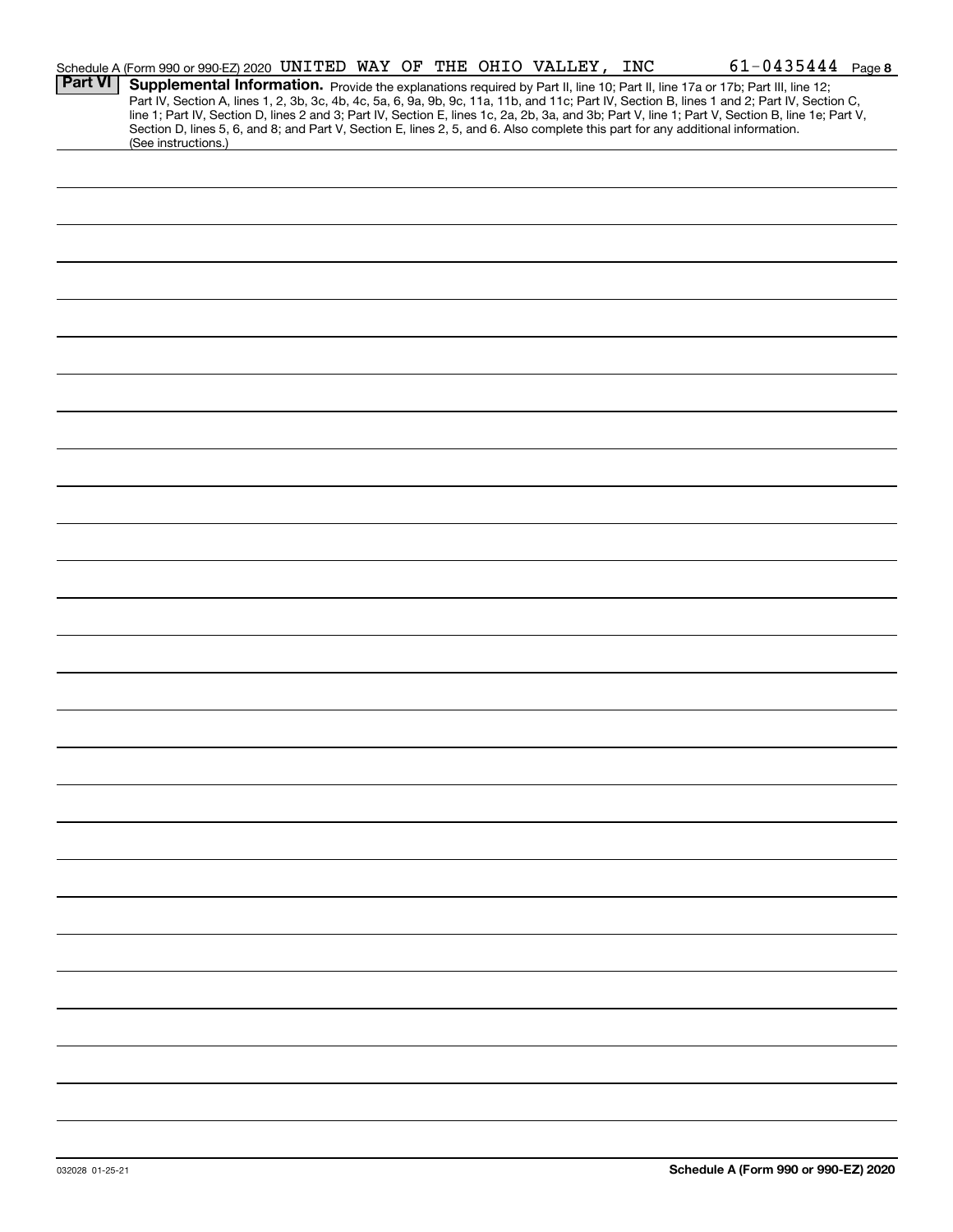| <b>SCHEDULE D</b> |  |
|-------------------|--|
|-------------------|--|

| (Form 990) |  |
|------------|--|
|------------|--|

# **SCHEDULE D Supplemental Financial Statements**

(Form 990)<br>
Pepartment of the Treasury<br>
Department of the Treasury<br>
Department of the Treasury<br>
Department of the Treasury<br> **Co to www.irs.gov/Form990 for instructions and the latest information.**<br> **Co to www.irs.gov/Form9** 



Department of the Treasury Internal Revenue Service

**Name of the organization Employer identification number**

UNITED WAY OF THE OHIO VALLEY, INC | 61-0435444

| Part I  |                            | <b>Organizations Maintaining Donor Advised Funds or Other Similar Funds or Accounts.</b> Complete if the                                       |                         |                                                    |
|---------|----------------------------|------------------------------------------------------------------------------------------------------------------------------------------------|-------------------------|----------------------------------------------------|
|         |                            | organization answered "Yes" on Form 990, Part IV, line 6.                                                                                      |                         |                                                    |
|         |                            |                                                                                                                                                | (a) Donor advised funds | (b) Funds and other accounts                       |
| 1       |                            |                                                                                                                                                |                         |                                                    |
| 2       |                            | Aggregate value of contributions to (during year)                                                                                              |                         |                                                    |
| з       |                            | Aggregate value of grants from (during year)                                                                                                   |                         |                                                    |
| 4       |                            |                                                                                                                                                |                         |                                                    |
| 5       |                            | Did the organization inform all donors and donor advisors in writing that the assets held in donor advised funds                               |                         |                                                    |
|         |                            |                                                                                                                                                |                         | Yes<br>No                                          |
| 6       |                            | Did the organization inform all grantees, donors, and donor advisors in writing that grant funds can be used only                              |                         |                                                    |
|         |                            | for charitable purposes and not for the benefit of the donor or donor advisor, or for any other purpose conferring                             |                         |                                                    |
| Part II |                            |                                                                                                                                                |                         | Yes<br>No                                          |
|         |                            | Conservation Easements. Complete if the organization answered "Yes" on Form 990, Part IV, line 7.                                              |                         |                                                    |
| 1       |                            | Purpose(s) of conservation easements held by the organization (check all that apply).                                                          |                         |                                                    |
|         |                            | Preservation of land for public use (for example, recreation or education)                                                                     |                         | Preservation of a historically important land area |
|         |                            | Protection of natural habitat                                                                                                                  |                         | Preservation of a certified historic structure     |
|         |                            | Preservation of open space                                                                                                                     |                         |                                                    |
| 2       |                            | Complete lines 2a through 2d if the organization held a qualified conservation contribution in the form of a conservation easement on the last |                         |                                                    |
|         |                            | day of the tax year.                                                                                                                           |                         | Held at the End of the Tax Year                    |
| a       |                            |                                                                                                                                                |                         | 2a                                                 |
| b       |                            | Total acreage restricted by conservation easements                                                                                             |                         | 2b                                                 |
| с       |                            |                                                                                                                                                |                         | 2c                                                 |
| d       |                            | Number of conservation easements included in (c) acquired after 7/25/06, and not on a historic structure                                       |                         |                                                    |
|         |                            | listed in the National Register [111] [12] The National Register [12] March 1999, March 1999, March 1999, Marc                                 |                         | 2d                                                 |
| 3       |                            | Number of conservation easements modified, transferred, released, extinguished, or terminated by the organization during the tax               |                         |                                                    |
|         | $year \blacktriangleright$ | Number of states where property subject to conservation easement is located $\blacktriangleright$                                              |                         |                                                    |
| 4       |                            | Does the organization have a written policy regarding the periodic monitoring, inspection, handling of                                         |                         |                                                    |
| 5       |                            | violations, and enforcement of the conservation easements it holds?                                                                            |                         | Yes<br>No                                          |
| 6       |                            | Staff and volunteer hours devoted to monitoring, inspecting, handling of violations, and enforcing conservation easements during the year      |                         |                                                    |
|         |                            |                                                                                                                                                |                         |                                                    |
| 7       |                            | Amount of expenses incurred in monitoring, inspecting, handling of violations, and enforcing conservation easements during the year            |                         |                                                    |
|         | $\blacktriangleright$ \$   |                                                                                                                                                |                         |                                                    |
| 8       |                            | Does each conservation easement reported on line 2(d) above satisfy the requirements of section 170(h)(4)(B)(i)                                |                         |                                                    |
|         |                            |                                                                                                                                                |                         | Yes<br>No                                          |
| 9       |                            | In Part XIII, describe how the organization reports conservation easements in its revenue and expense statement and                            |                         |                                                    |
|         |                            | balance sheet, and include, if applicable, the text of the footnote to the organization's financial statements that describes the              |                         |                                                    |
|         |                            | organization's accounting for conservation easements.                                                                                          |                         |                                                    |
|         | Part III                   | Organizations Maintaining Collections of Art, Historical Treasures, or Other Similar Assets.                                                   |                         |                                                    |
|         |                            | Complete if the organization answered "Yes" on Form 990, Part IV, line 8.                                                                      |                         |                                                    |
|         |                            | 1a If the organization elected, as permitted under FASB ASC 958, not to report in its revenue statement and balance sheet works                |                         |                                                    |
|         |                            | of art, historical treasures, or other similar assets held for public exhibition, education, or research in furtherance of public              |                         |                                                    |
|         |                            | service, provide in Part XIII the text of the footnote to its financial statements that describes these items.                                 |                         |                                                    |
|         |                            | <b>b</b> If the organization elected, as permitted under FASB ASC 958, to report in its revenue statement and balance sheet works of           |                         |                                                    |
|         |                            | art, historical treasures, or other similar assets held for public exhibition, education, or research in furtherance of public service,        |                         |                                                    |
|         |                            | provide the following amounts relating to these items:                                                                                         |                         |                                                    |
|         |                            |                                                                                                                                                |                         | $\qquad \qquad \bullet$<br>▶                       |
|         |                            | (ii) Assets included in Form 990, Part X                                                                                                       |                         |                                                    |
| 2       |                            | If the organization received or held works of art, historical treasures, or other similar assets for financial gain, provide                   |                         |                                                    |
|         |                            | the following amounts required to be reported under FASB ASC 958 relating to these items:                                                      |                         |                                                    |
| а       |                            |                                                                                                                                                |                         | $\triangleright$ \$                                |
|         |                            |                                                                                                                                                |                         | $\blacktriangleright$ \$                           |

**For Paperwork Reduction Act Notice, see the Instructions for Form 990. Schedule D (Form 990) 2020** LHA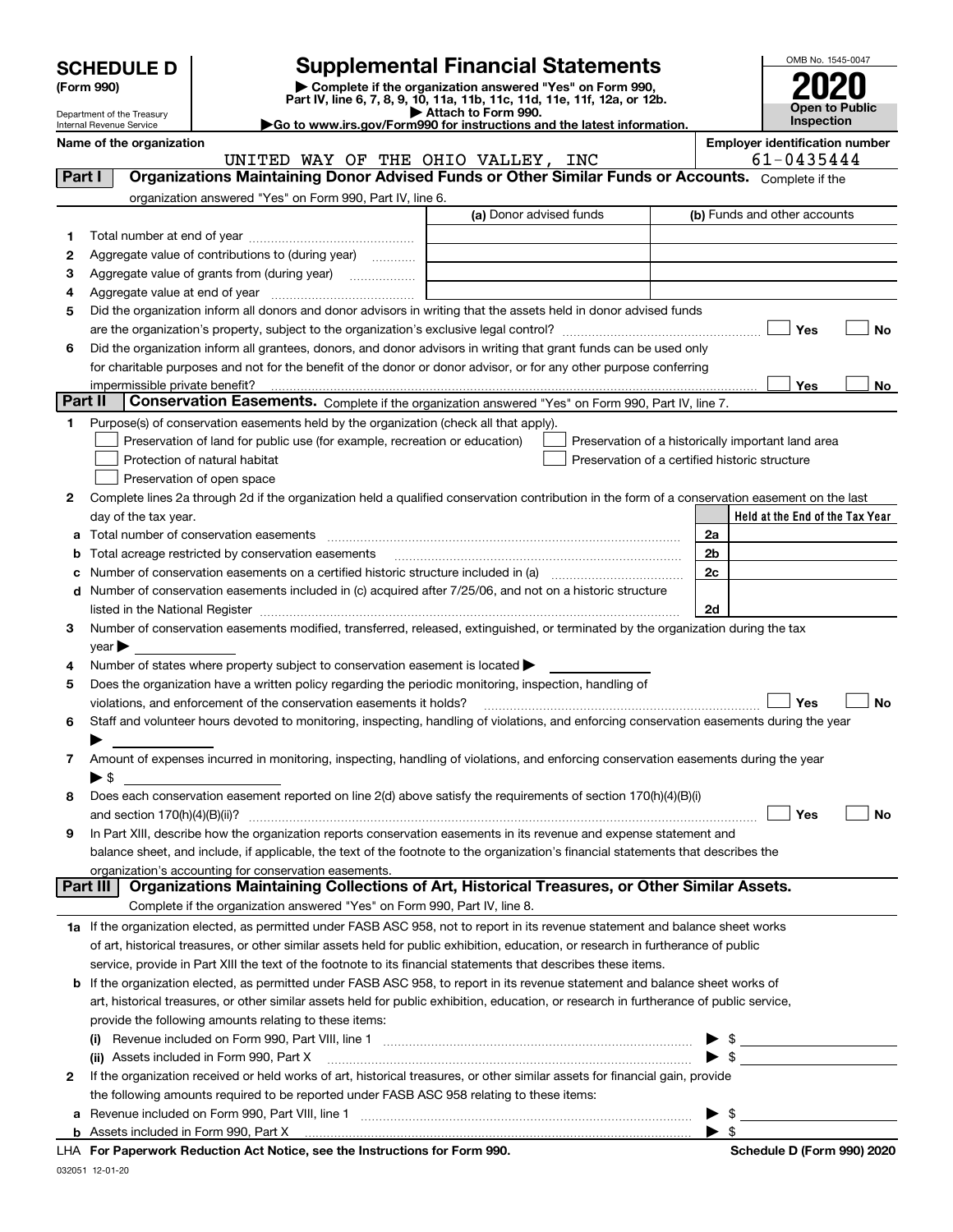|               | Schedule D (Form 990) 2020                                                                                                                                                                                                     | UNITED WAY OF THE OHIO VALLEY, INC      |   |                                    |                                                                                                                                                                                                                                |                                            | $61 - 0435444$ Page 2 |                |          |    |
|---------------|--------------------------------------------------------------------------------------------------------------------------------------------------------------------------------------------------------------------------------|-----------------------------------------|---|------------------------------------|--------------------------------------------------------------------------------------------------------------------------------------------------------------------------------------------------------------------------------|--------------------------------------------|-----------------------|----------------|----------|----|
|               | Organizations Maintaining Collections of Art, Historical Treasures, or Other Similar Assets (continued)<br>Part III                                                                                                            |                                         |   |                                    |                                                                                                                                                                                                                                |                                            |                       |                |          |    |
| 3             | Using the organization's acquisition, accession, and other records, check any of the following that make significant use of its                                                                                                |                                         |   |                                    |                                                                                                                                                                                                                                |                                            |                       |                |          |    |
|               | collection items (check all that apply):                                                                                                                                                                                       |                                         |   |                                    |                                                                                                                                                                                                                                |                                            |                       |                |          |    |
| a             | Public exhibition                                                                                                                                                                                                              |                                         |   |                                    | Loan or exchange program                                                                                                                                                                                                       |                                            |                       |                |          |    |
| b             | Scholarly research                                                                                                                                                                                                             |                                         |   |                                    | Other and the control of the control of the control of the control of the control of the control of the control of the control of the control of the control of the control of the control of the control of the control of th |                                            |                       |                |          |    |
| c             | Preservation for future generations                                                                                                                                                                                            |                                         |   |                                    |                                                                                                                                                                                                                                |                                            |                       |                |          |    |
|               | Provide a description of the organization's collections and explain how they further the organization's exempt purpose in Part XIII.                                                                                           |                                         |   |                                    |                                                                                                                                                                                                                                |                                            |                       |                |          |    |
| 5             | During the year, did the organization solicit or receive donations of art, historical treasures, or other similar assets                                                                                                       |                                         |   |                                    |                                                                                                                                                                                                                                |                                            |                       |                |          |    |
|               | to be sold to raise funds rather than to be maintained as part of the organization's collection?                                                                                                                               |                                         |   |                                    |                                                                                                                                                                                                                                |                                            |                       | Yes            |          | No |
|               | <b>Part IV</b><br>Escrow and Custodial Arrangements. Complete if the organization answered "Yes" on Form 990, Part IV, line 9, or                                                                                              |                                         |   |                                    |                                                                                                                                                                                                                                |                                            |                       |                |          |    |
|               | reported an amount on Form 990, Part X, line 21.                                                                                                                                                                               |                                         |   |                                    |                                                                                                                                                                                                                                |                                            |                       |                |          |    |
|               | 1a Is the organization an agent, trustee, custodian or other intermediary for contributions or other assets not included                                                                                                       |                                         |   |                                    |                                                                                                                                                                                                                                |                                            |                       |                |          |    |
|               | on Form 990, Part X? [11] matter and the contract of the contract of the contract of the contract of the contract of the contract of the contract of the contract of the contract of the contract of the contract of the contr |                                         |   |                                    |                                                                                                                                                                                                                                |                                            |                       | Yes            |          | No |
|               | b If "Yes," explain the arrangement in Part XIII and complete the following table:                                                                                                                                             |                                         |   |                                    |                                                                                                                                                                                                                                |                                            |                       |                |          |    |
|               |                                                                                                                                                                                                                                |                                         |   |                                    |                                                                                                                                                                                                                                |                                            |                       | Amount         |          |    |
| c             | Beginning balance                                                                                                                                                                                                              |                                         |   |                                    |                                                                                                                                                                                                                                | 1c                                         |                       |                |          |    |
|               | Additions during the year manufactured and an account of the year manufactured and account of the year manufactured and account of the year manufactured and account of the year manufactured and account of the year manufact |                                         |   |                                    |                                                                                                                                                                                                                                | 1d                                         |                       |                |          |    |
|               | Distributions during the year manufactured and continuum control of the year manufactured and control of the year manufactured and control of the year manufactured and control of the year manufactured and control of the ye |                                         |   |                                    |                                                                                                                                                                                                                                | 1e                                         |                       |                |          |    |
|               |                                                                                                                                                                                                                                |                                         |   |                                    |                                                                                                                                                                                                                                | 1f                                         |                       | Yes            |          |    |
|               | 2a Did the organization include an amount on Form 990, Part X, line 21, for escrow or custodial account liability?                                                                                                             |                                         |   |                                    |                                                                                                                                                                                                                                |                                            |                       |                |          | No |
| <b>Part V</b> | <b>b</b> If "Yes," explain the arrangement in Part XIII. Check here if the explanation has been provided on Part XIII<br>Endowment Funds. Complete if the organization answered "Yes" on Form 990, Part IV, line 10.           |                                         |   |                                    |                                                                                                                                                                                                                                |                                            |                       |                |          |    |
|               |                                                                                                                                                                                                                                | (a) Current year                        |   | (b) Prior year                     | (c) Two years back                                                                                                                                                                                                             | (d) Three years back   (e) Four years back |                       |                |          |    |
| 1a            | Beginning of year balance                                                                                                                                                                                                      |                                         |   |                                    |                                                                                                                                                                                                                                |                                            |                       |                |          |    |
|               |                                                                                                                                                                                                                                |                                         |   |                                    |                                                                                                                                                                                                                                |                                            |                       |                |          |    |
|               | Net investment earnings, gains, and losses                                                                                                                                                                                     |                                         |   |                                    |                                                                                                                                                                                                                                |                                            |                       |                |          |    |
|               |                                                                                                                                                                                                                                |                                         |   |                                    |                                                                                                                                                                                                                                |                                            |                       |                |          |    |
|               | e Other expenditures for facilities                                                                                                                                                                                            |                                         |   |                                    |                                                                                                                                                                                                                                |                                            |                       |                |          |    |
|               | and programs                                                                                                                                                                                                                   |                                         |   |                                    |                                                                                                                                                                                                                                |                                            |                       |                |          |    |
|               |                                                                                                                                                                                                                                |                                         |   |                                    |                                                                                                                                                                                                                                |                                            |                       |                |          |    |
| g             | End of year balance                                                                                                                                                                                                            |                                         |   |                                    |                                                                                                                                                                                                                                |                                            |                       |                |          |    |
| 2             | Provide the estimated percentage of the current year end balance (line 1g, column (a)) held as:                                                                                                                                |                                         |   |                                    |                                                                                                                                                                                                                                |                                            |                       |                |          |    |
|               | Board designated or quasi-endowment                                                                                                                                                                                            |                                         | % |                                    |                                                                                                                                                                                                                                |                                            |                       |                |          |    |
| b             | Permanent endowment                                                                                                                                                                                                            | %                                       |   |                                    |                                                                                                                                                                                                                                |                                            |                       |                |          |    |
| c             | Term endowment $\blacktriangleright$                                                                                                                                                                                           | %                                       |   |                                    |                                                                                                                                                                                                                                |                                            |                       |                |          |    |
|               | The percentages on lines 2a, 2b, and 2c should equal 100%.                                                                                                                                                                     |                                         |   |                                    |                                                                                                                                                                                                                                |                                            |                       |                |          |    |
|               | 3a Are there endowment funds not in the possession of the organization that are held and administered for the organization                                                                                                     |                                         |   |                                    |                                                                                                                                                                                                                                |                                            |                       |                |          |    |
|               | by:                                                                                                                                                                                                                            |                                         |   |                                    |                                                                                                                                                                                                                                |                                            |                       |                | Yes      | No |
|               | (i)                                                                                                                                                                                                                            |                                         |   |                                    |                                                                                                                                                                                                                                |                                            |                       | 3a(i)          |          |    |
|               | (ii)                                                                                                                                                                                                                           |                                         |   |                                    |                                                                                                                                                                                                                                |                                            |                       | 3a(ii)         |          |    |
|               |                                                                                                                                                                                                                                |                                         |   |                                    |                                                                                                                                                                                                                                |                                            |                       | 3b             |          |    |
|               | Describe in Part XIII the intended uses of the organization's endowment funds.                                                                                                                                                 |                                         |   |                                    |                                                                                                                                                                                                                                |                                            |                       |                |          |    |
|               | Land, Buildings, and Equipment.<br><b>Part VI</b>                                                                                                                                                                              |                                         |   |                                    |                                                                                                                                                                                                                                |                                            |                       |                |          |    |
|               | Complete if the organization answered "Yes" on Form 990, Part IV, line 11a. See Form 990, Part X, line 10.                                                                                                                     |                                         |   |                                    |                                                                                                                                                                                                                                |                                            |                       |                |          |    |
|               | Description of property                                                                                                                                                                                                        | (a) Cost or other<br>basis (investment) |   | (b) Cost or other<br>basis (other) |                                                                                                                                                                                                                                | (c) Accumulated<br>depreciation            |                       | (d) Book value |          |    |
|               |                                                                                                                                                                                                                                |                                         |   |                                    |                                                                                                                                                                                                                                |                                            |                       |                |          |    |
| b             |                                                                                                                                                                                                                                |                                         |   |                                    | 187,180.                                                                                                                                                                                                                       | 74,836.                                    |                       |                | 112,344. |    |
|               |                                                                                                                                                                                                                                |                                         |   |                                    |                                                                                                                                                                                                                                |                                            |                       |                |          |    |
|               |                                                                                                                                                                                                                                |                                         |   |                                    | 19,260.                                                                                                                                                                                                                        | 5,153.                                     |                       |                | 14,107.  |    |
|               | e Other                                                                                                                                                                                                                        |                                         |   |                                    |                                                                                                                                                                                                                                |                                            |                       |                |          |    |
|               |                                                                                                                                                                                                                                |                                         |   |                                    |                                                                                                                                                                                                                                |                                            |                       |                | 126,451. |    |

**Schedule D (Form 990) 2020**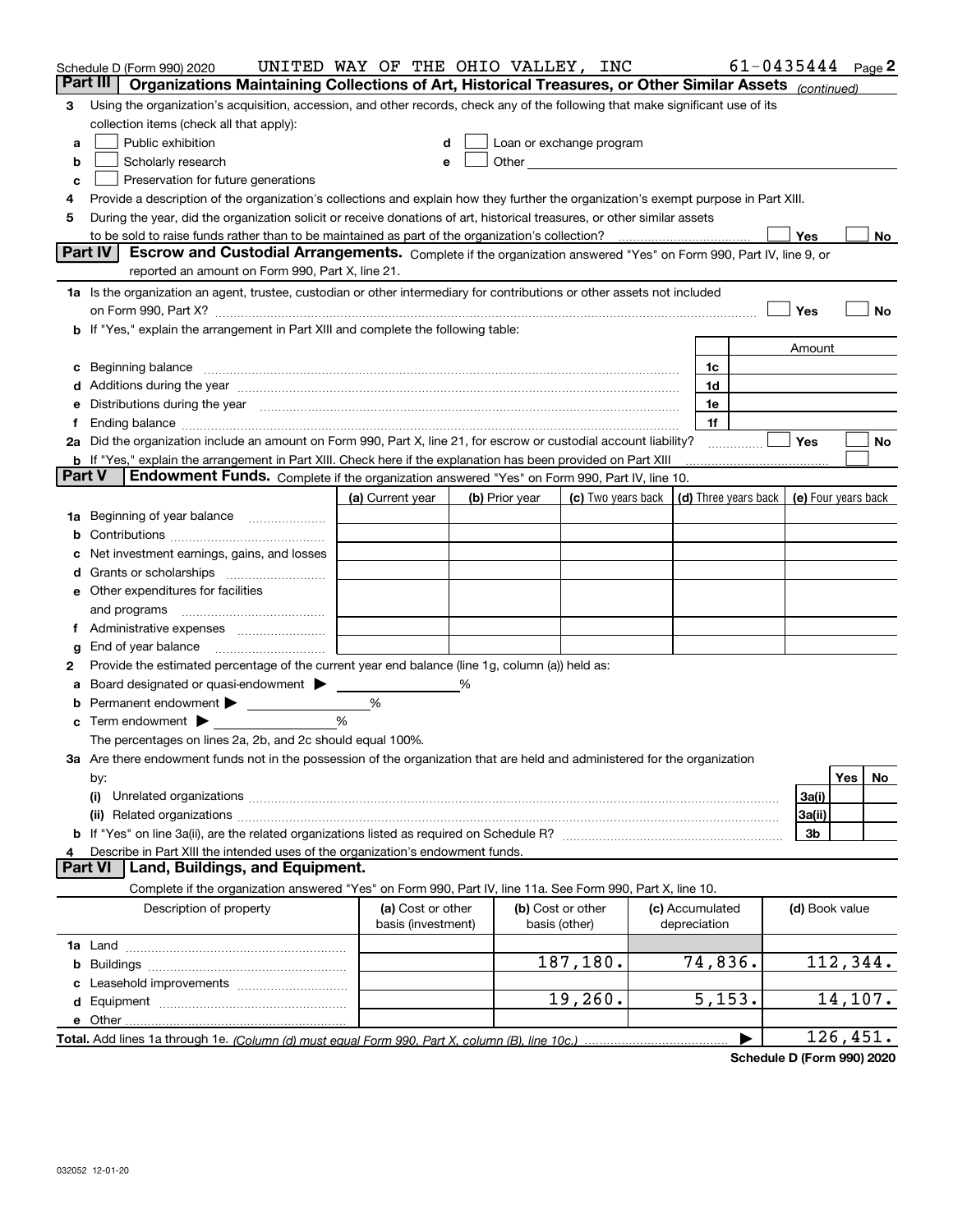|            | UNITED WAY OF THE OHIO VALLEY, INC<br>Schedule D (Form 990) 2020                                                                            |                    |  |  | $61 - 0435444$ Page 3                                     |                      |
|------------|---------------------------------------------------------------------------------------------------------------------------------------------|--------------------|--|--|-----------------------------------------------------------|----------------------|
|            | Part VII Investments - Other Securities.                                                                                                    |                    |  |  |                                                           |                      |
|            | Complete if the organization answered "Yes" on Form 990, Part IV, line 11b. See Form 990, Part X, line 12.                                  |                    |  |  |                                                           |                      |
|            | (a) Description of security or category (including name of security)                                                                        | (b) Book value     |  |  | (c) Method of valuation: Cost or end-of-year market value |                      |
|            | (1) Financial derivatives                                                                                                                   |                    |  |  |                                                           |                      |
|            | (2) Closely held equity interests [11] [12] Closely held equity interests                                                                   |                    |  |  |                                                           |                      |
| (3) Other  |                                                                                                                                             |                    |  |  |                                                           |                      |
| (A)        |                                                                                                                                             |                    |  |  |                                                           |                      |
| (B)        |                                                                                                                                             |                    |  |  |                                                           |                      |
| (C)        |                                                                                                                                             |                    |  |  |                                                           |                      |
| (D)        |                                                                                                                                             |                    |  |  |                                                           |                      |
| (E)        |                                                                                                                                             |                    |  |  |                                                           |                      |
| (F)        |                                                                                                                                             |                    |  |  |                                                           |                      |
| (G)        |                                                                                                                                             |                    |  |  |                                                           |                      |
| (H)        |                                                                                                                                             |                    |  |  |                                                           |                      |
|            | Total. (Col. (b) must equal Form 990, Part X, col. (B) line 12.)<br>Part VIII Investments - Program Related.                                |                    |  |  |                                                           |                      |
|            |                                                                                                                                             |                    |  |  |                                                           |                      |
|            | Complete if the organization answered "Yes" on Form 990, Part IV, line 11c. See Form 990, Part X, line 13.<br>(a) Description of investment | (b) Book value     |  |  | (c) Method of valuation: Cost or end-of-year market value |                      |
|            |                                                                                                                                             |                    |  |  |                                                           |                      |
| (1)        |                                                                                                                                             |                    |  |  |                                                           |                      |
| (2)        |                                                                                                                                             |                    |  |  |                                                           |                      |
| (3)        |                                                                                                                                             |                    |  |  |                                                           |                      |
| (4)        |                                                                                                                                             |                    |  |  |                                                           |                      |
| (5)        |                                                                                                                                             |                    |  |  |                                                           |                      |
| (6)<br>(7) |                                                                                                                                             |                    |  |  |                                                           |                      |
| (8)        |                                                                                                                                             |                    |  |  |                                                           |                      |
| (9)        |                                                                                                                                             |                    |  |  |                                                           |                      |
|            | Total. (Col. (b) must equal Form 990, Part X, col. (B) line 13.)                                                                            |                    |  |  |                                                           |                      |
| Part IX    | <b>Other Assets.</b>                                                                                                                        |                    |  |  |                                                           |                      |
|            | Complete if the organization answered "Yes" on Form 990, Part IV, line 11d. See Form 990, Part X, line 15.                                  |                    |  |  |                                                           |                      |
|            |                                                                                                                                             | (a) Description    |  |  | (b) Book value                                            |                      |
| (1)        | BENEFICIAL INTEREST                                                                                                                         | IN PERPETUAL TRUST |  |  |                                                           | 631,948.             |
| (2)        | <b>ACCRUED INTEREST</b>                                                                                                                     |                    |  |  |                                                           | $\overline{2,351}$ . |
| (3)        |                                                                                                                                             |                    |  |  |                                                           |                      |
| (4)        |                                                                                                                                             |                    |  |  |                                                           |                      |
| (5)        |                                                                                                                                             |                    |  |  |                                                           |                      |
| (6)        |                                                                                                                                             |                    |  |  |                                                           |                      |
| (7)        |                                                                                                                                             |                    |  |  |                                                           |                      |
| (8)        |                                                                                                                                             |                    |  |  |                                                           |                      |
| (9)        |                                                                                                                                             |                    |  |  |                                                           |                      |
|            |                                                                                                                                             |                    |  |  |                                                           | 634,299.             |
| Part X     | <b>Other Liabilities.</b>                                                                                                                   |                    |  |  |                                                           |                      |
|            | Complete if the organization answered "Yes" on Form 990, Part IV, line 11e or 11f. See Form 990, Part X, line 25.                           |                    |  |  |                                                           |                      |
| 1.         | (a) Description of liability                                                                                                                |                    |  |  | (b) Book value                                            |                      |
| (1)        | Federal income taxes                                                                                                                        |                    |  |  |                                                           |                      |
| (2)        |                                                                                                                                             |                    |  |  |                                                           |                      |
| (3)        |                                                                                                                                             |                    |  |  |                                                           |                      |
| (4)        |                                                                                                                                             |                    |  |  |                                                           |                      |
| (5)        |                                                                                                                                             |                    |  |  |                                                           |                      |
| (6)        |                                                                                                                                             |                    |  |  |                                                           |                      |
| (7)        |                                                                                                                                             |                    |  |  |                                                           |                      |
| (8)        |                                                                                                                                             |                    |  |  |                                                           |                      |
| (9)        |                                                                                                                                             |                    |  |  |                                                           |                      |
|            | Total. (Column (b) must equal Form 990, Part X, col. (B) line 25.)                                                                          |                    |  |  |                                                           |                      |

**2.** Liability for uncertain tax positions. In Part XIII, provide the text of the footnote to the organization's financial statements that reports the organization's liability for uncertain tax positions under FASB ASC 740. Check here if the text of the footnote has been provided in Part XIII

 $61-0435444$  Page 3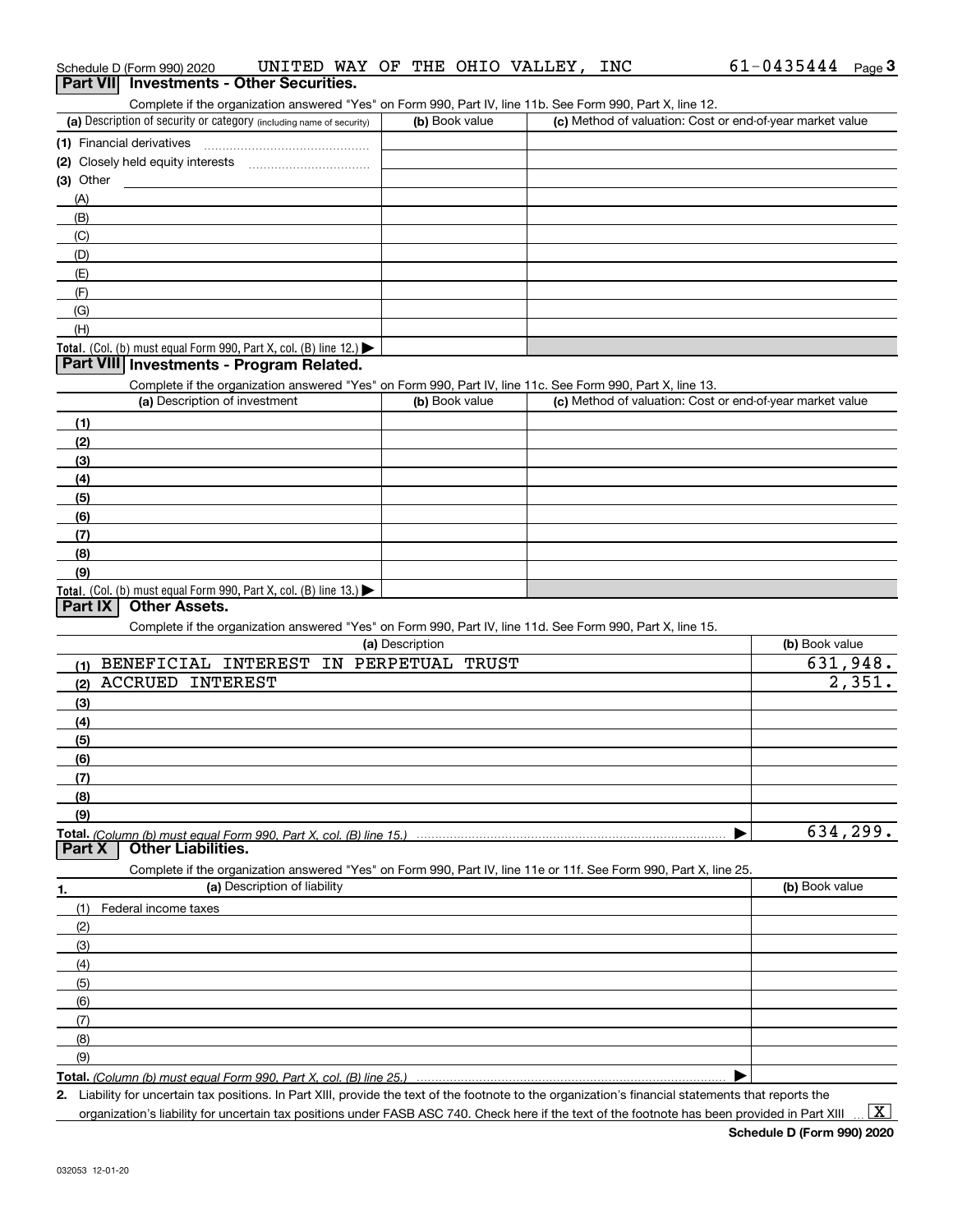|   | UNITED WAY OF THE OHIO VALLEY, INC<br>Schedule D (Form 990) 2020                                                                                                                                                                    |                |           |                | $61 - 0435444$ Page 4 |
|---|-------------------------------------------------------------------------------------------------------------------------------------------------------------------------------------------------------------------------------------|----------------|-----------|----------------|-----------------------|
|   | <b>Part XI</b><br>Reconciliation of Revenue per Audited Financial Statements With Revenue per Return.                                                                                                                               |                |           |                |                       |
|   | Complete if the organization answered "Yes" on Form 990, Part IV, line 12a.                                                                                                                                                         |                |           |                |                       |
| 1 | Total revenue, gains, and other support per audited financial statements                                                                                                                                                            |                |           | $\blacksquare$ | 1,400,128.            |
| 2 | Amounts included on line 1 but not on Form 990, Part VIII, line 12:                                                                                                                                                                 |                |           |                |                       |
| a | Net unrealized gains (losses) on investments [11] matter contracts and the unrealized gains (losses) on investments                                                                                                                 | 2a             |           |                |                       |
| b |                                                                                                                                                                                                                                     | 2 <sub>b</sub> |           |                |                       |
|   |                                                                                                                                                                                                                                     | 2c             |           |                |                       |
| d | Other (Describe in Part XIII.) <b>Construction Contract Construction</b> [                                                                                                                                                          | 2d             | 133,399.  |                |                       |
| е | Add lines 2a through 2d                                                                                                                                                                                                             |                |           | <b>2e</b>      | 133,399.              |
| 3 |                                                                                                                                                                                                                                     |                |           | 3              | 1, 266, 729.          |
| 4 | Amounts included on Form 990, Part VIII, line 12, but not on line 1:                                                                                                                                                                |                |           |                |                       |
| a | Investment expenses not included on Form 990, Part VIII, line 7b [100] [100] [100] [100] [100] [100] [100] [10                                                                                                                      | 4a             |           |                |                       |
|   | Other (Describe in Part XIII.) <b>Construction Contract Construction</b> Chemical Construction Chemical Chemical Chemical Chemical Chemical Chemical Chemical Chemical Chemical Chemical Chemical Chemical Chemical Chemical Chemic | 4 <sub>b</sub> | 795, 833. |                |                       |
|   | c Add lines 4a and 4b                                                                                                                                                                                                               |                |           | 4c             | 795,833.              |
|   |                                                                                                                                                                                                                                     |                |           |                |                       |
|   |                                                                                                                                                                                                                                     |                |           | 5              | 2,062,562.            |
|   | Part XII   Reconciliation of Expenses per Audited Financial Statements With Expenses per Return.                                                                                                                                    |                |           |                |                       |
|   | Complete if the organization answered "Yes" on Form 990, Part IV, line 12a.                                                                                                                                                         |                |           |                |                       |
| 1 | Total expenses and losses per audited financial statements                                                                                                                                                                          |                |           | $\blacksquare$ | 1,194,275.            |
| 2 | Amounts included on line 1 but not on Form 990, Part IX, line 25:                                                                                                                                                                   |                |           |                |                       |
| a |                                                                                                                                                                                                                                     | 2a             |           |                |                       |
| b |                                                                                                                                                                                                                                     | 2 <sub>b</sub> |           |                |                       |
|   |                                                                                                                                                                                                                                     | 2 <sub>c</sub> |           |                |                       |
| d |                                                                                                                                                                                                                                     | 2d             | 163.      |                |                       |
| e | Add lines 2a through 2d                                                                                                                                                                                                             |                |           | 2e             | 163.                  |
| з |                                                                                                                                                                                                                                     |                |           | $\overline{3}$ | 1,194,112.            |
| 4 | Amounts included on Form 990, Part IX, line 25, but not on line 1:                                                                                                                                                                  |                |           |                |                       |
| a | Investment expenses not included on Form 990, Part VIII, line 7b [1000000000000000000000000000000000                                                                                                                                | 4a             |           |                |                       |
|   | Other (Describe in Part XIII.)                                                                                                                                                                                                      | 4 <sub>b</sub> | 795,833.  |                |                       |
|   | c Add lines 4a and 4b                                                                                                                                                                                                               |                |           | 4c             | 795,833.              |
|   | Part XIII Supplemental Information.                                                                                                                                                                                                 |                |           | 5              | 1,989,945.            |

Provide the descriptions required for Part II, lines 3, 5, and 9; Part III, lines 1a and 4; Part IV, lines 1b and 2b; Part V, line 4; Part X, line 2; Part XI, lines 2d and 4b; and Part XII, lines 2d and 4b. Also complete this part to provide any additional information.

# PART X, LINE 2:

| UNITED WAY IS EXEMPT FORM INCOME TAXES AS A NONPROFIT CORPORATION UNDER |          |
|-------------------------------------------------------------------------|----------|
| SECTION $501(C)(3)$ OF THE INTERNAL REVENUE CODE, EXCEPT ON NET INCOME  |          |
| DERIVED FROM UNRELATED BUSINESS ACTIVITIES. UNITED WAY BELIEVES THAT IT |          |
| HAS SUPPORT FOR ANY TAX POSITIONS TAKEN AND, AS SUCH, DOES NOT HAVE ANY |          |
| UNCERTAIN TAX POSITIONS THAT ARE MATERIAL TO THE FINANCIAL STATEMENTS.  |          |
|                                                                         |          |
| PART XI, LINE 2D - OTHER ADJUSTMENTS:                                   |          |
| UNREALIZED GAIN ON PERPETUAL TRUST                                      | 133,236. |
| FUNDRAISING EXPENSES NETTED WITH REVENUE ON FORM 990                    | 163.     |
| TOTAL TO SCHEDULE D, PART XI, LINE 2D                                   | 133,399. |
|                                                                         |          |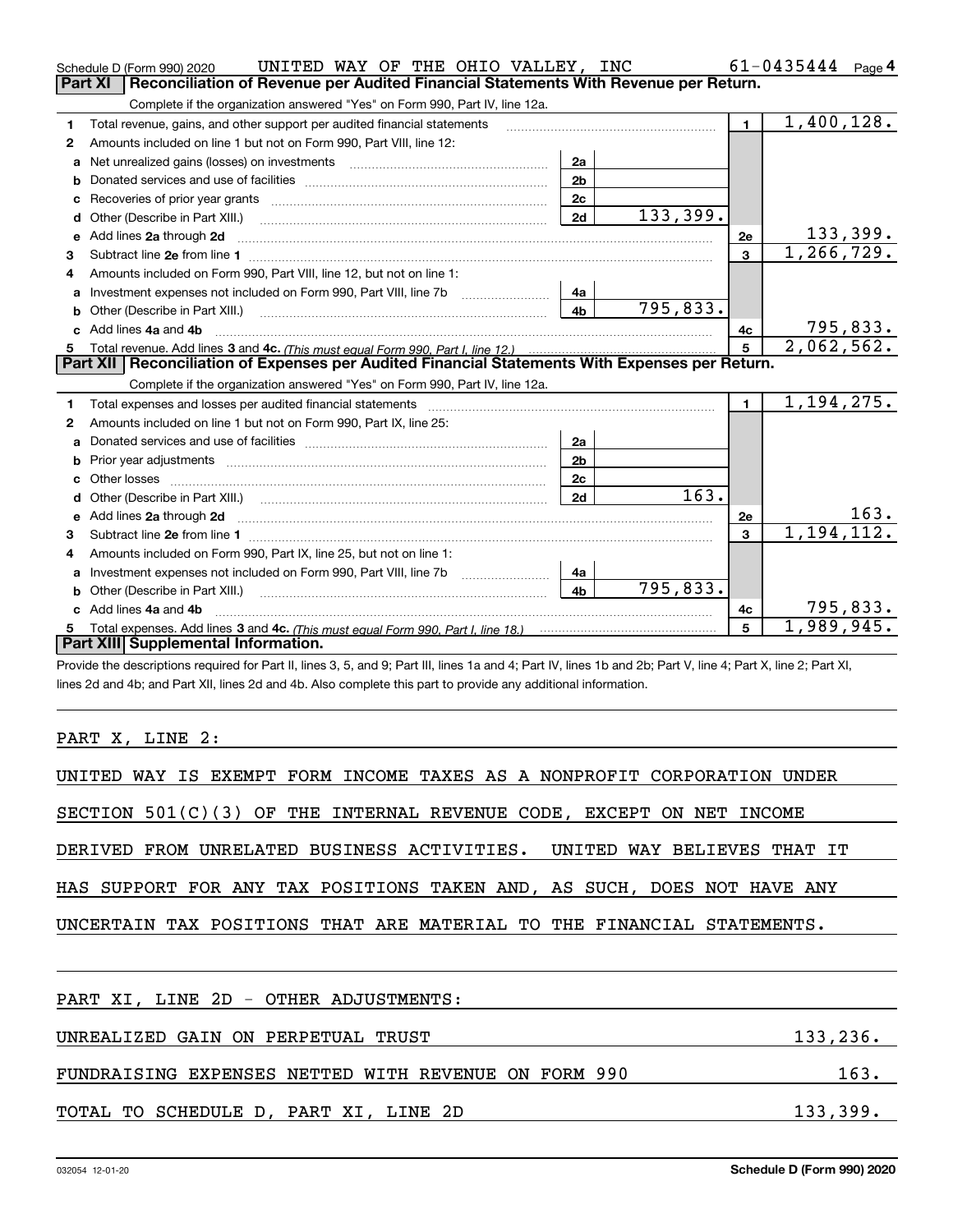| Schedule D (Form 990) 2020 UNITED WAY OF THE OHIO VALLEY, INC<br><b>Part XIII   Supplemental Information</b> (continued) | $61 - 0435444$ Page 5 |
|--------------------------------------------------------------------------------------------------------------------------|-----------------------|
| PART XI, LINE 4B - OTHER ADJUSTMENTS:                                                                                    |                       |
| DONOR DESIGNATIONS NETTED WITH REVENUES ON AUDITED                                                                       |                       |
| FINANCIAL STATEMENTS                                                                                                     | 795,833.              |
| PART XII, LINE 2D - OTHER ADJUSTMENTS:                                                                                   |                       |
| FUNDRAISING EXPENSES EXPENSES NETTED WIHT RVENUE ON FORM                                                                 |                       |
| 990                                                                                                                      | 163.                  |
| PART XII, LINE 4B - OTHER ADJUSTMENTS:                                                                                   |                       |
| DONOR DESIGNATIONS NETTED WITH REVENUES IN AUDITED                                                                       |                       |
| FINANCIAL STATEMENTS                                                                                                     | 795,833.              |
|                                                                                                                          |                       |
|                                                                                                                          |                       |
|                                                                                                                          |                       |
|                                                                                                                          |                       |
|                                                                                                                          |                       |
|                                                                                                                          |                       |
|                                                                                                                          |                       |
|                                                                                                                          |                       |
|                                                                                                                          |                       |
|                                                                                                                          |                       |
|                                                                                                                          |                       |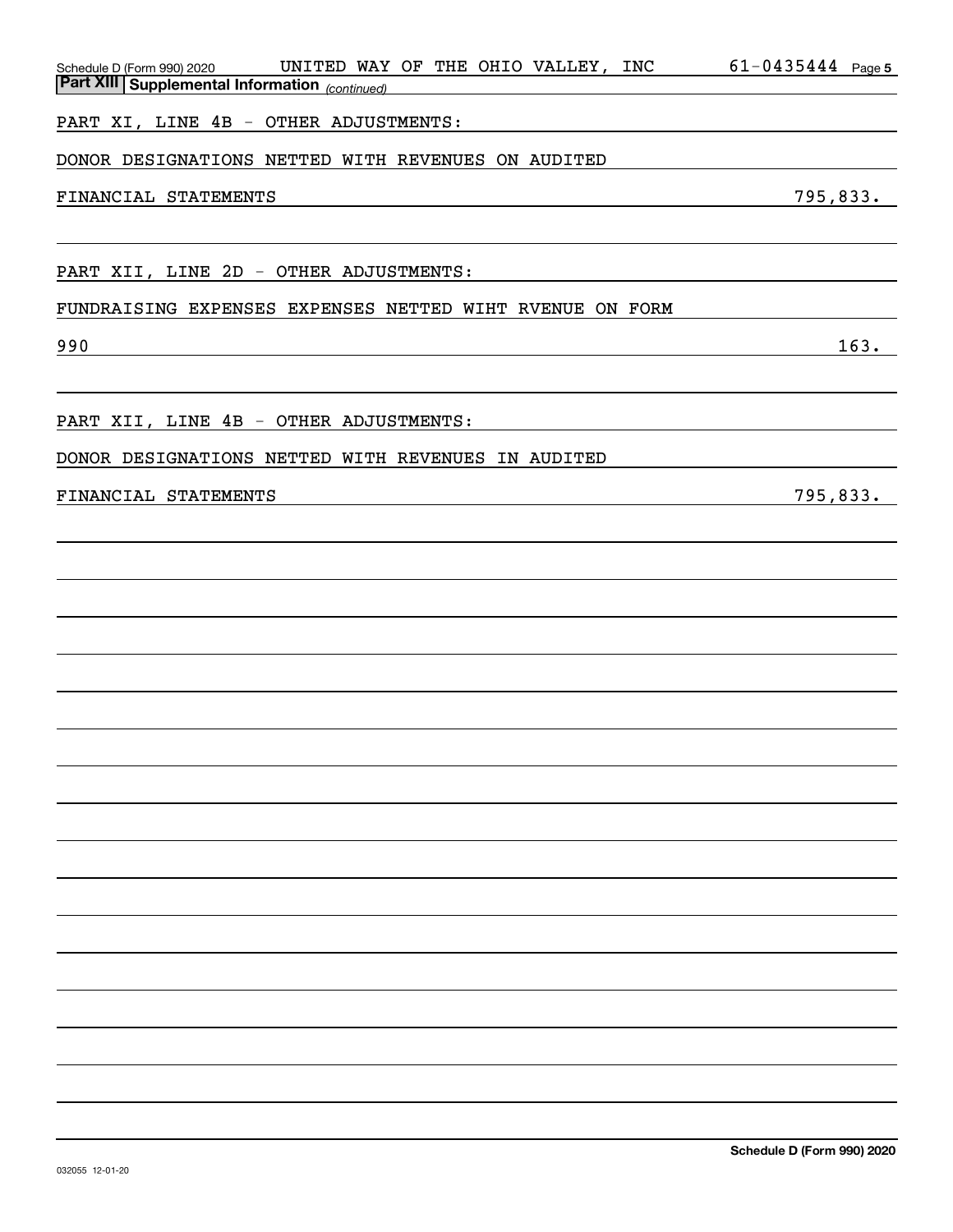| <b>SCHEDULE I</b>                                                                                                                                                              |                                                                                                                                       | <b>Grants and Other Assistance to Organizations,</b> |                                                       |                                         |                                                                |                                          | OMB No. 1545-0047                                                   |  |  |  |  |
|--------------------------------------------------------------------------------------------------------------------------------------------------------------------------------|---------------------------------------------------------------------------------------------------------------------------------------|------------------------------------------------------|-------------------------------------------------------|-----------------------------------------|----------------------------------------------------------------|------------------------------------------|---------------------------------------------------------------------|--|--|--|--|
| (Form 990)                                                                                                                                                                     | Governments, and Individuals in the United States<br>Complete if the organization answered "Yes" on Form 990, Part IV, line 21 or 22. |                                                      |                                                       |                                         |                                                                |                                          |                                                                     |  |  |  |  |
| 2020<br>Attach to Form 990.<br><b>Open to Public</b><br>Department of the Treasury                                                                                             |                                                                                                                                       |                                                      |                                                       |                                         |                                                                |                                          |                                                                     |  |  |  |  |
| Internal Revenue Service                                                                                                                                                       |                                                                                                                                       |                                                      | Go to www.irs.gov/Form990 for the latest information. |                                         |                                                                |                                          | Inspection                                                          |  |  |  |  |
| Name of the organization                                                                                                                                                       |                                                                                                                                       |                                                      |                                                       |                                         |                                                                |                                          | <b>Employer identification number</b>                               |  |  |  |  |
| <b>General Information on Grants and Assistance</b>                                                                                                                            |                                                                                                                                       | UNITED WAY OF THE OHIO VALLEY, INC                   |                                                       |                                         |                                                                |                                          | 61-0435444                                                          |  |  |  |  |
| Part I                                                                                                                                                                         |                                                                                                                                       |                                                      |                                                       |                                         |                                                                |                                          |                                                                     |  |  |  |  |
| Does the organization maintain records to substantiate the amount of the grants or assistance, the grantees' eligibility for the grants or assistance, and the selection<br>1. |                                                                                                                                       |                                                      |                                                       |                                         |                                                                |                                          | $\boxed{\text{X}}$ Yes<br>$\overline{\phantom{a}}$ No               |  |  |  |  |
| Describe in Part IV the organization's procedures for monitoring the use of grant funds in the United States.<br>$\mathbf{2}$                                                  |                                                                                                                                       |                                                      |                                                       |                                         |                                                                |                                          |                                                                     |  |  |  |  |
| Part II<br>Grants and Other Assistance to Domestic Organizations and Domestic Governments. Complete if the organization answered "Yes" on Form 990, Part IV, line 21, for any  |                                                                                                                                       |                                                      |                                                       |                                         |                                                                |                                          |                                                                     |  |  |  |  |
| recipient that received more than \$5,000. Part II can be duplicated if additional space is needed.                                                                            |                                                                                                                                       |                                                      |                                                       |                                         |                                                                |                                          |                                                                     |  |  |  |  |
| 1 (a) Name and address of organization<br>or government                                                                                                                        | $(b)$ EIN                                                                                                                             | (c) IRC section<br>(if applicable)                   | (d) Amount of<br>cash grant                           | (e) Amount of<br>non-cash<br>assistance | (f) Method of<br>valuation (book,<br>FMV, appraisal,<br>other) | (g) Description of<br>noncash assistance | (h) Purpose of grant<br>or assistance                               |  |  |  |  |
| AMERICAN RED CROSS<br>416 WEST THIRD STREET, SUITE 1-B                                                                                                                         |                                                                                                                                       |                                                      |                                                       |                                         |                                                                |                                          | COMMUNITY BENEFIT<br>ALLOCATIONS & DONOR                            |  |  |  |  |
| OWENSBORO, KY 42301                                                                                                                                                            | 53-0196605 $501(C)(3)$                                                                                                                |                                                      | 22,000                                                | 0.                                      |                                                                |                                          | DESIGNATIONS                                                        |  |  |  |  |
| AUDUBON AREA COMMUNITY SERVICES<br>1650 W. 2ND ST., DRAWER #107<br>OWENSBORO, KY 42301                                                                                         | $23 - 7364935$ 501(C)(3)                                                                                                              |                                                      | 89,635.                                               | 0.                                      |                                                                |                                          | COMMUNITY BENEFIT<br>ALLOCATIONS & DONOR<br>DESIGNATIONS            |  |  |  |  |
| <b>BOULWARE MISSION</b><br>609 WING AVENUE<br>OWENSBORO, KY 42303                                                                                                              | 61-0486968 $501(C)(3)$                                                                                                                |                                                      | 71,250.                                               | 0.                                      |                                                                |                                          | COMMUNITY BENEFIT<br><b>ALLOCATIONS &amp; DONOR</b><br>DESIGNATIONS |  |  |  |  |
| CATHOLIC CHARITIES<br>600 LOCUST ST.<br>OWENSBORO, KY 42301                                                                                                                    | $61 - 1202498$ 501(C)(3)                                                                                                              |                                                      | 45,000.                                               | 0.                                      |                                                                |                                          | COMMUNITY BENEFIT<br>ALLOCATIONS & DONOR<br>DESIGNATIONS            |  |  |  |  |
| CLIFF HAGAN BOYS & GIRLS CLUB<br>3415 BUCKLAND SO<br>OWENSBORO, KY 42301                                                                                                       | 61-0663746 $501(C)(3)$                                                                                                                |                                                      | 79,250.                                               | 0.                                      |                                                                |                                          | COMMUNITY BENEFIT<br><b>ALLOCATIONS &amp; DONOR</b><br>DESIGNATIONS |  |  |  |  |
| CROSSROADS. INC.<br>2400 FRIENDSHIP DR<br>OWENSBORO, KY 42303                                                                                                                  | $30-0363137$ $501(C)(3)$                                                                                                              |                                                      | 11,629.                                               | 0.                                      |                                                                |                                          | COMMUNITY BENEFIT<br>ALLOCATIONS & DONOR<br>DESIGNATIONS            |  |  |  |  |
| 2 Enter total number of section 501(c)(3) and government organizations listed in the line 1 table                                                                              |                                                                                                                                       |                                                      |                                                       |                                         |                                                                |                                          | 29.                                                                 |  |  |  |  |
| Enter total number of other organizations listed in the line 1 table<br>3                                                                                                      |                                                                                                                                       |                                                      |                                                       |                                         |                                                                |                                          |                                                                     |  |  |  |  |

**For Paperwork Reduction Act Notice, see the Instructions for Form 990. Schedule I (Form 990) 2020** LHA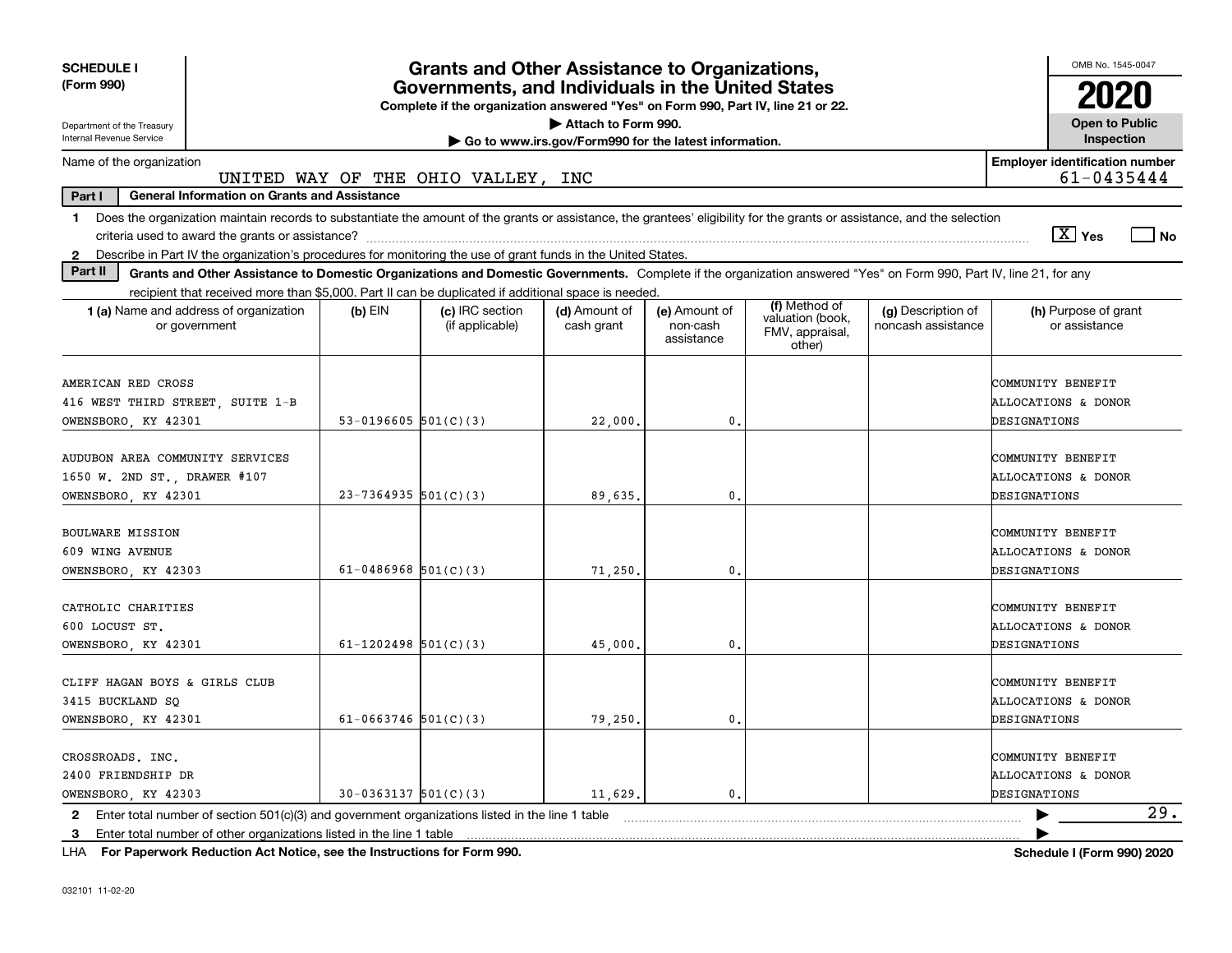### Schedule I (Form 990) Page 1 UNITED WAY OF THE OHIO VALLEY, INC 61-0435444

| (a) Name and address of<br>organization or government                                         | $(b)$ EIN                  | (c) IRC section<br>if applicable | (d) Amount of<br>cash grant | (e) Amount of<br>non-cash<br>assistance | (f) Method of<br>valuation<br>(book, FMV,<br>appraisal, other) | (g) Description of<br>non-cash assistance | (h) Purpose of grant<br>or assistance                               |
|-----------------------------------------------------------------------------------------------|----------------------------|----------------------------------|-----------------------------|-----------------------------------------|----------------------------------------------------------------|-------------------------------------------|---------------------------------------------------------------------|
| DAVIESS CO SENIOR SERVICES<br>1650 W. 2ND ST., DRAWER #101                                    |                            |                                  |                             |                                         |                                                                |                                           | COMMUNITY BENEFIT<br><b>ALLOCATIONS &amp; DONOR</b>                 |
| OWENSBORO, KY 42301                                                                           | $31-1044915$ 501(C)(3)     |                                  | 10,587.                     | 0.                                      |                                                                |                                           | DESIGNATIONS                                                        |
| FIRST CHRISTIAN CHURCH<br>700 J. R. MILLER BLVD.<br>OWENSBORO, KY 42303                       | $61-0576920$ $501(C)(3)$   |                                  | 10,875.                     | 0.                                      |                                                                |                                           | COMMUNITY BENEFIT<br><b>ALLOCATIONS &amp; DONOR</b><br>DESIGNATIONS |
| FAMILY RESOURCE YOUTH SERVICE<br>CENTERS - 510 S. MART ST -<br>MORGANFIELD, KY 42437          | $31 - 1585496$ $501(C)(3)$ |                                  | 14,500.                     | 0.                                      |                                                                |                                           | COMMUNITY BENEFIT<br><b>ALLOCATIONS &amp; DONOR</b><br>DESIGNATIONS |
| GIRLS, INC.<br>2130 EAST 19TH ST. #G<br>OWENSBORO, KY 42303                                   | 61-0706477 $ 501(C)(3) $   |                                  | 88,662.                     | 0.                                      |                                                                |                                           | COMMUNITY BENEFIT<br>ALLOCATIONS & DONOR<br>DESIGNATIONS            |
| GREEN RIVER AREA DEVELOPMENT<br>DISTRICT - 300 GRADD WAY -<br>OWENSBORO, KY 42301             | 61-0706096 $501(C)(3)$     |                                  | 15,000.                     | 0.                                      |                                                                |                                           | COMMUNITY BENEFIT<br><b>ALLOCATIONS &amp; DONOR</b><br>DESIGNATIONS |
| GREEN RIVER DISTRICT HEALTH<br>DEPARTMENT - 1600 BRECKENRIDGE<br>STREET - OWENSBORO, KY 42303 | 61-1010686 $501(C)(3)$     |                                  | 21,308.                     | $\mathbf{0}$ .                          |                                                                |                                           | COMMUNITY BENEFIT<br><b>ALLOCATIONS &amp; DONOR</b><br>DESIGNATIONS |
| HANCOCK SENIORS CENTERS<br>315 RIDEWAY DRIVE<br>HAWESVILLE, KY 42348                          | 61-6000807 $501(C)(3)$     |                                  | 10,000                      | $\mathbf{0}$ .                          |                                                                |                                           | COMMUNITY BENEFIT<br><b>ALLOCATIONS &amp; DONOR</b><br>DESIGNATIONS |
| HELP OFFICE OF OWENSBORO<br>1316 W 4TH ST<br>OWENSBORO, KY 42301                              | 61-0724292 $501(C)(3)$     |                                  | 162,500.                    | 0.                                      |                                                                |                                           | COMMUNITY BENEFIT<br><b>ALLOCATIONS &amp; DONOR</b><br>DESIGNATIONS |
| HOSPICE OF WESTERN KY<br>3419 WATHENS CROSSING<br>OWENSBORO, KY 42301                         | $31-1010160$ $501(C)(3)$   |                                  | 18,032.                     | $\mathbf{0}$ .                          |                                                                |                                           | COMMUNITY BENEFIT<br><b>ALLOCATIONS &amp; DONOR</b><br>DESIGNATIONS |

**Schedule I (Form 990)**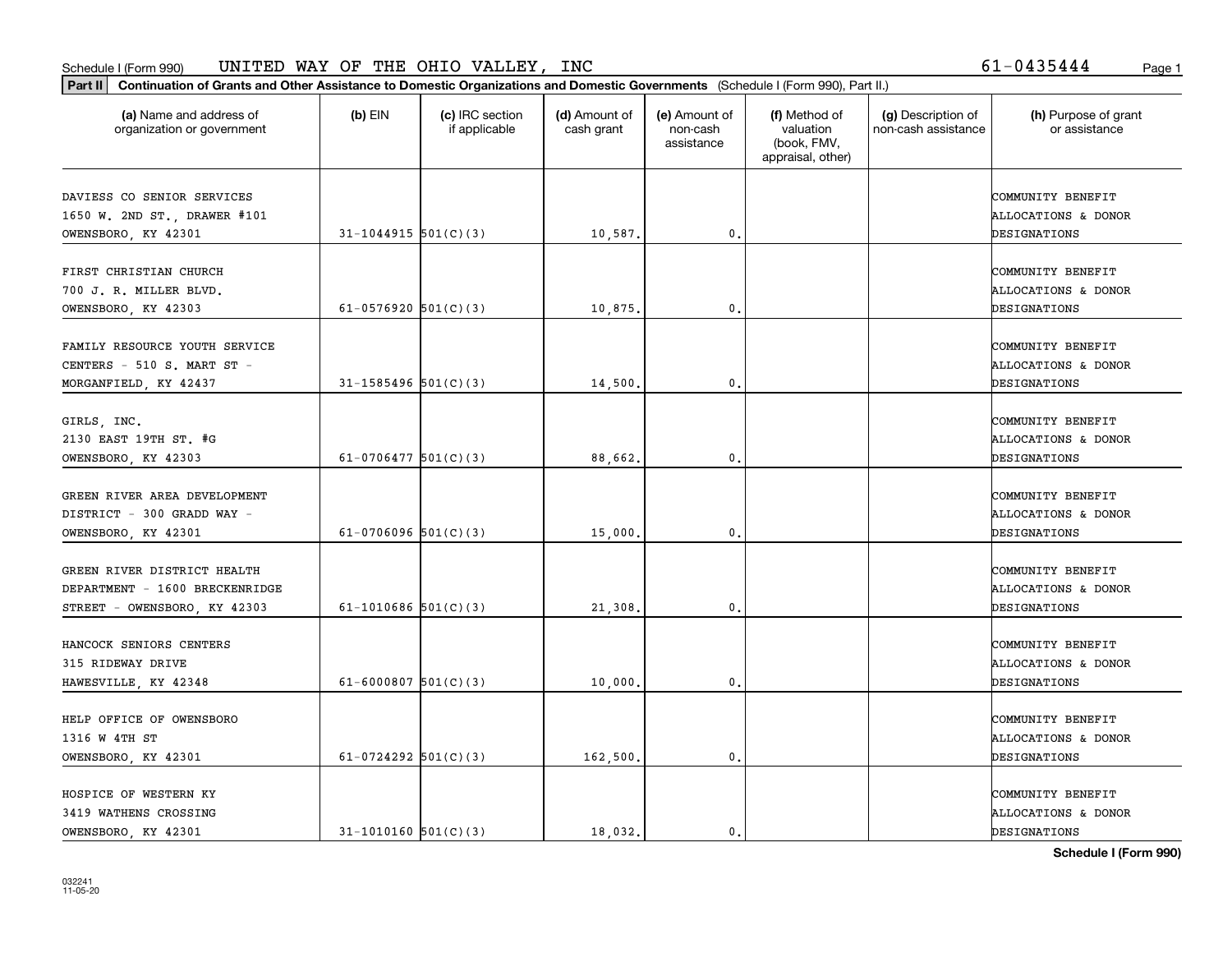### Schedule I (Form 990) Page 1 UNITED WAY OF THE OHIO VALLEY, INC 61-0435444

| (a) Name and address of<br>organization or government | $(b)$ EIN                  | (c) IRC section<br>if applicable | (d) Amount of<br>cash grant | (e) Amount of<br>non-cash | (f) Method of<br>valuation       | (g) Description of<br>non-cash assistance | (h) Purpose of grant<br>or assistance |
|-------------------------------------------------------|----------------------------|----------------------------------|-----------------------------|---------------------------|----------------------------------|-------------------------------------------|---------------------------------------|
|                                                       |                            |                                  |                             | assistance                | (book, FMV,<br>appraisal, other) |                                           |                                       |
| LINCOLN HERITAGE BOY SCOUTS                           |                            |                                  |                             |                           |                                  |                                           | COMMUNITY BENEFIT                     |
| 12001 SYCAMORE STATION PLACE                          |                            |                                  |                             |                           |                                  |                                           | ALLOCATIONS & DONOR                   |
| LOUISVILLE, KY 40201                                  | 61-0445839 $501(C)(3)$     |                                  | 7,129.                      | $\mathfrak{o}$ .          |                                  |                                           | DESIGNATIONS                          |
| MENTOR KIDS KENTUCKY                                  |                            |                                  |                             |                           |                                  |                                           | COMMUNITY BENEFIT                     |
| 2815 VEACH ROAD                                       |                            |                                  |                             |                           |                                  |                                           | ALLOCATIONS & DONOR                   |
| OWENSBORO, KY 42303                                   | 61-1222299 $501(C)(3)$     |                                  | 34,176.                     | $\mathbf{0}$ .            |                                  |                                           | DESIGNATIONS                          |
| NEBLETT CENTER                                        |                            |                                  |                             |                           |                                  |                                           | COMMUNITY BENEFIT                     |
| 801 W 5TH STREET                                      |                            |                                  |                             |                           |                                  |                                           | ALLOCATIONS & DONOR                   |
| OWENSBORO, KY 42031                                   | 61-0523292 $501(C)(3)$     |                                  | 89,614                      | $\mathbf{0}$ .            |                                  |                                           | DESIGNATIONS                          |
| NEW BEGINNINGS                                        |                            |                                  |                             |                           |                                  |                                           | COMMUNITY BENEFIT                     |
| 1716 SCHERM ROAD                                      |                            |                                  |                             |                           |                                  |                                           | ALLOCATIONS & DONOR                   |
| OWENSBORO, KY 42301                                   | 61-1142453 $501(C)(3)$     |                                  | 21,087.                     | 0.                        |                                  |                                           | DESIGNATIONS                          |
|                                                       |                            |                                  |                             |                           |                                  |                                           |                                       |
| OASIS                                                 |                            |                                  |                             |                           |                                  |                                           | COMMUNITY BENEFIT                     |
| 2510 E. 19TH STREET                                   |                            |                                  |                             |                           |                                  |                                           | ALLOCATIONS & DONOR                   |
| OWENSBORO, KY 42303                                   | $61-0995748$ 501(C)(3)     |                                  | 65,594                      | 0.                        |                                  |                                           | DESIGNATIONS                          |
| OHIO COUNTY FOOD PANTRY                               |                            |                                  |                             |                           |                                  |                                           | COMMUNITY BENEFIT                     |
| 2368 STATE ROUTE 1414                                 |                            |                                  |                             |                           |                                  |                                           | ALLOCATIONS & DONOR                   |
| HARTFORD, KY 42347                                    | $31 - 1534029$ $501(C)(3)$ |                                  | 8,000                       | 0.                        |                                  |                                           | DESIGNATIONS                          |
| OHIO COUNTY HOSPICE                                   |                            |                                  |                             |                           |                                  |                                           | COMMUNITY BENEFIT                     |
| 1211 MAIN STREET                                      |                            |                                  |                             |                           |                                  |                                           | ALLOCATIONS & DONOR                   |
| HARTFORD, KY 42347                                    | $31-1131099$ $501(C)(3)$   |                                  | 7,000                       | $\mathbf{0}$ .            |                                  |                                           | DESIGNATIONS                          |
| OPPORTUNITY CENTER                                    |                            |                                  |                             |                           |                                  |                                           | COMMUNITY BENEFIT                     |
| 3560 NEW HARTFORD RD                                  |                            |                                  |                             |                           |                                  |                                           | ALLOCATIONS & DONOR                   |
| OWENSBORO, KY 42303                                   | 61-0539889 $501(C)(3)$     |                                  | 13,511                      | 0.                        |                                  |                                           | DESIGNATIONS                          |
| OWENSBORO CATHOLIC SCHOOLS                            |                            |                                  |                             |                           |                                  |                                           | COMMUNITY BENEFIT                     |
| 1524 W. PARRISH AVE.                                  |                            |                                  |                             |                           |                                  |                                           | ALLOCATIONS & DONOR                   |
| OWENSBORO, KY 42301                                   | 62-1357472 $501(C)(3)$     |                                  | 29.835.                     | $\mathbf{0}$ .            |                                  |                                           | DESIGNATIONS                          |

**Schedule I (Form 990)**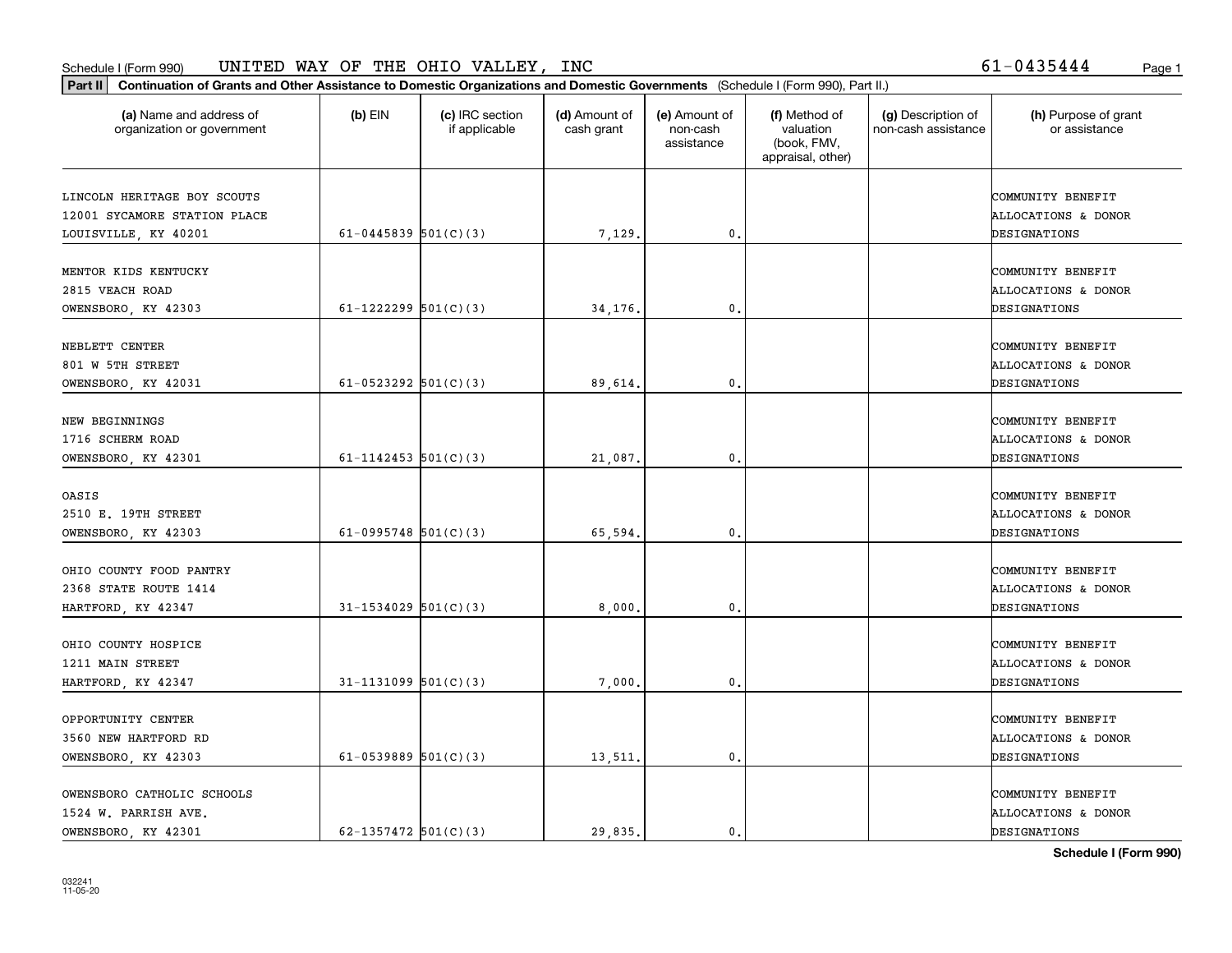### Schedule I (Form 990) Page 1 UNITED WAY OF THE OHIO VALLEY, INC

61-0435444

| (a) Name and address of<br>organization or government                       | $(b)$ EIN                  | (c) IRC section<br>if applicable | (d) Amount of<br>cash grant | (e) Amount of<br>non-cash<br>assistance | (f) Method of<br>valuation<br>(book, FMV,<br>appraisal, other) | (g) Description of<br>non-cash assistance | (h) Purpose of grant<br>or assistance                    |
|-----------------------------------------------------------------------------|----------------------------|----------------------------------|-----------------------------|-----------------------------------------|----------------------------------------------------------------|-------------------------------------------|----------------------------------------------------------|
| OWENSBORO FAMILY YMCA<br>900 KENTUCKY PARKWAY<br>OWENSBORO, KY 42301        | $61-0561344$ $501(C)(3)$   |                                  | 17,073.                     | $\mathfrak{o}$ .                        |                                                                |                                           | COMMUNITY BENEFIT<br>ALLOCATIONS & DONOR<br>DESIGNATIONS |
| SALVATION ARMY<br>215 EWING ROAD<br>OWENSBORO, KY 42301                     | $58 - 0660607$ $501(C)(3)$ |                                  | 165,600.                    | $\mathfrak{o}$ .                        |                                                                |                                           | COMMUNITY BENEFIT<br>ALLOCATIONS & DONOR<br>DESIGNATIONS |
| SOCIETY OF ST. VINCENT DE PAUL<br>200 E. 18TH STREET<br>OWENSBORO, KY 42303 | $80 - 0538128$ $501(C)(3)$ |                                  | 162,500.                    | $\mathbf{0}$ .                          |                                                                |                                           | COMMUNITY BENEFIT<br>ALLOCATIONS & DONOR<br>DESIGNATIONS |
| UNION CO. HAPPY PACK<br>5010 US HWY 60W<br>MORGANFIELD, KY 42437            | $27-0525187$ 501(C)(3)     |                                  | 12,500.                     | $^{\circ}$ .                            |                                                                |                                           | COMMUNITY BENEFIT<br>ALLOCATIONS & DONOR<br>DESIGNATIONS |
| UNION CO. SENIOR SERVICES<br>225 N. RICHARDS LANE<br>MORGANFIELD, KY 42437  | $61 - 6000887$ 501(C)(3)   |                                  | 15,000.                     | $\mathbf{0}$ .                          |                                                                |                                           | COMMUNITY BENEFIT<br>ALLOCATIONS & DONOR<br>DESIGNATIONS |
|                                                                             |                            |                                  |                             |                                         |                                                                |                                           |                                                          |
|                                                                             |                            |                                  |                             |                                         |                                                                |                                           |                                                          |
|                                                                             |                            |                                  |                             |                                         |                                                                |                                           |                                                          |
|                                                                             |                            |                                  |                             |                                         |                                                                |                                           |                                                          |

**Schedule I (Form 990)**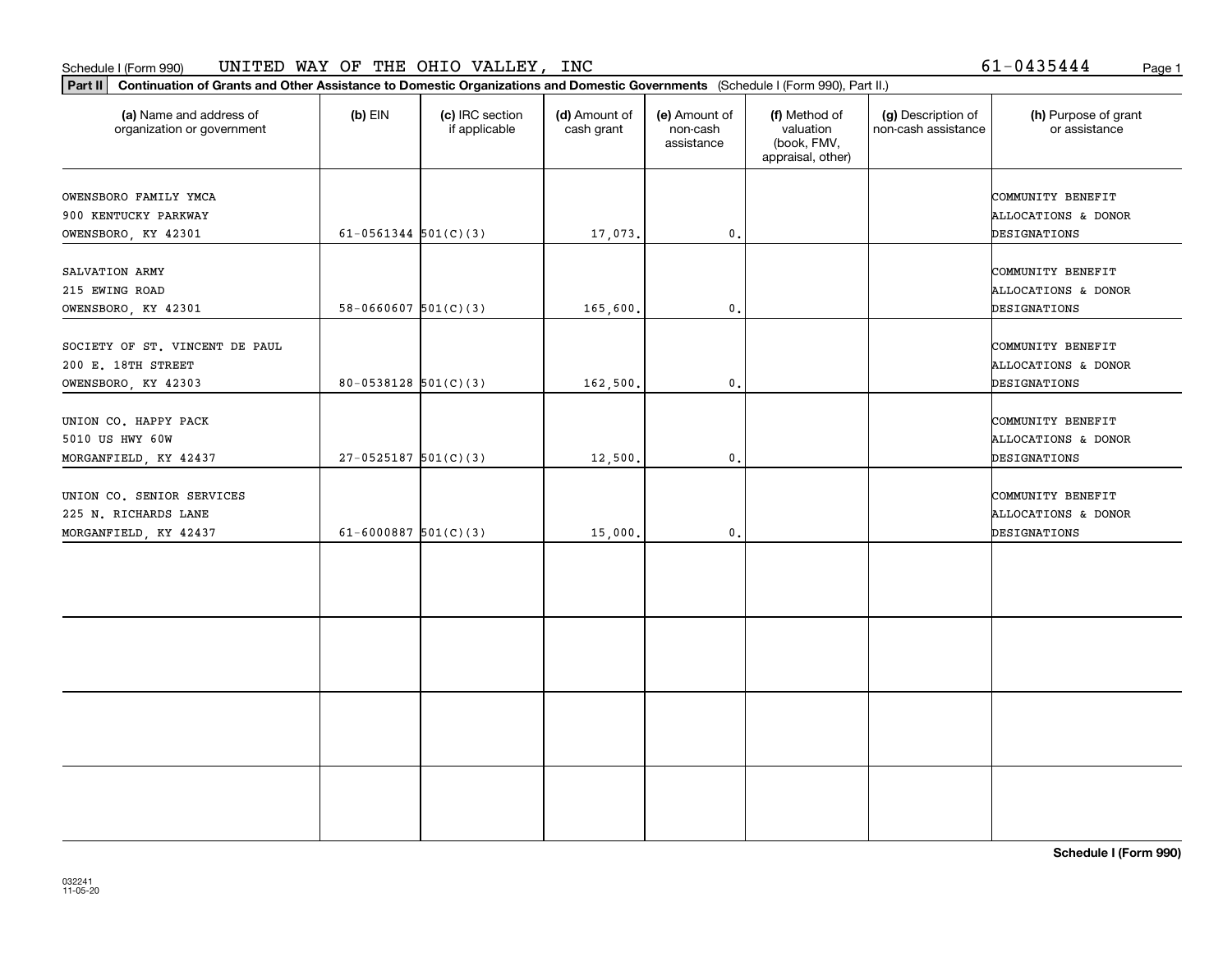### Schedule I (Form 990) 2020 UNITED WAY OF THE OHIO VALLEY, INC Page

**Part III** | Grants and Other Assistance to Domestic Individuals. Complete if the organization answered "Yes" on Form 990, Part IV, line 22. Part III can be duplicated if additional space is needed.

| (a) Type of grant or assistance | (b) Number of<br>recipients | (c) Amount of<br>cash grant | (d) Amount of non-<br>cash assistance | (e) Method of valuation<br>(book, FMV, appraisal, other) | (f) Description of noncash assistance |
|---------------------------------|-----------------------------|-----------------------------|---------------------------------------|----------------------------------------------------------|---------------------------------------|
|                                 |                             |                             |                                       |                                                          |                                       |
|                                 |                             |                             |                                       |                                                          |                                       |
|                                 |                             |                             |                                       |                                                          |                                       |
|                                 |                             |                             |                                       |                                                          |                                       |
|                                 |                             |                             |                                       |                                                          |                                       |
|                                 |                             |                             |                                       |                                                          |                                       |
|                                 |                             |                             |                                       |                                                          |                                       |
|                                 |                             |                             |                                       |                                                          |                                       |
|                                 |                             |                             |                                       |                                                          |                                       |
|                                 |                             |                             |                                       |                                                          |                                       |

Part IV | Supplemental Information. Provide the information required in Part I, line 2; Part III, column (b); and any other additional information.

PART I, LINE 2:

UNITED WAY HAS AN ALLOCATION COMMITTEE THAT PERFORMS ON-SITE REVIEWS AND

VISITS OF MEMBER AGENCIES TO VERIFY FUNDS ARE BEING USED FOR PURPOSE

INTENDED. THIS COMMITTEE REGULARLY REPORTS TO THE BOARD OF DIRECTORS.

EACH AGENCY MUST HAVE A  $501(C)(3)$  LETTER ON FILE WITH UNITED WAY IN ORDER

TO RECEIVE FUNDING.